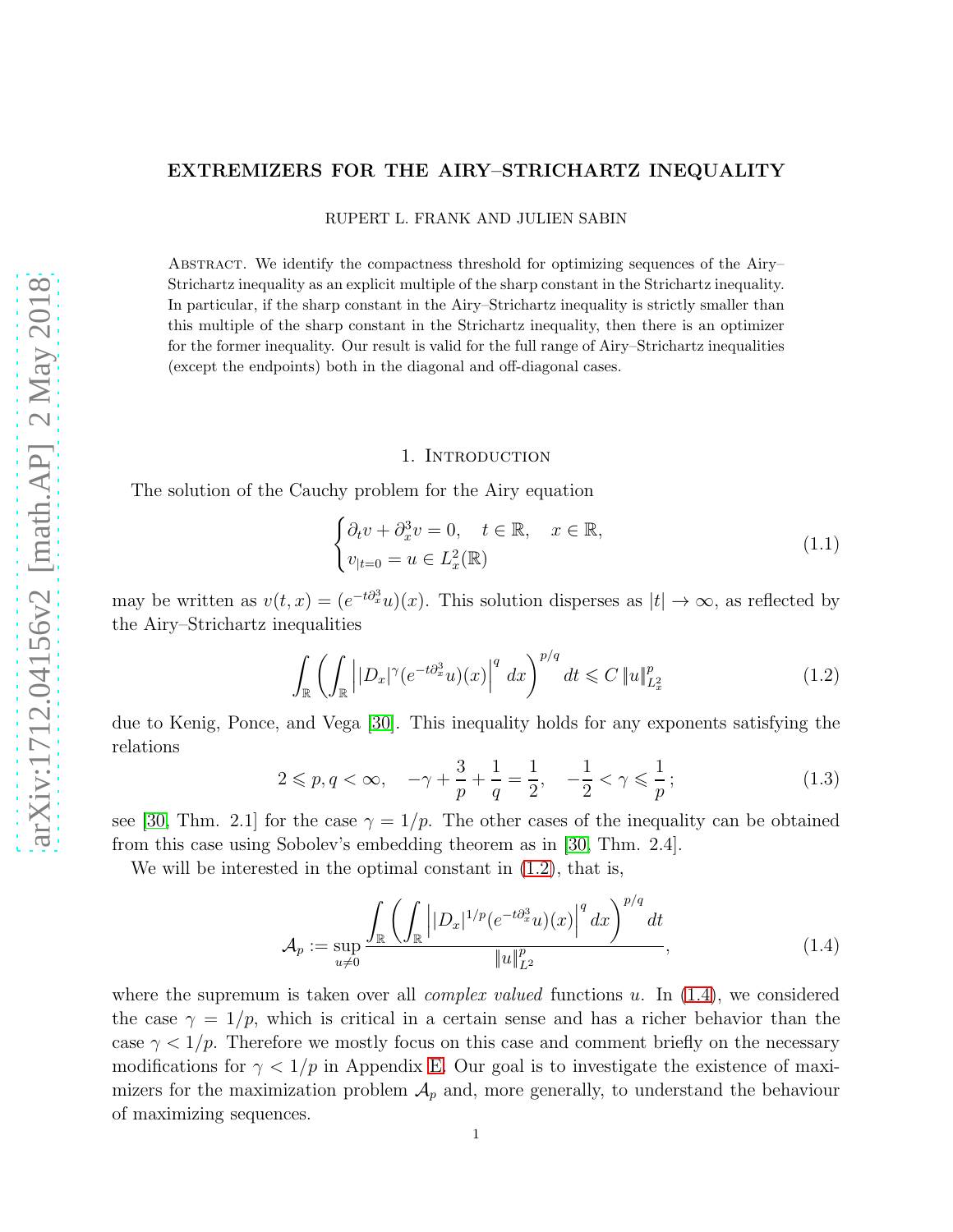For  $\gamma = 1/p$  the constraint [\(1.3\)](#page-0-2) on the exponents p, q becomes  $2/p + 1/q = 1/2$ , which is the same condition under which Strichartz inequalities are valid for the Schrödinger equation in one space dimension

$$
\begin{cases}\ni\partial_t v - 3\partial_x^2 v = 0, & t \in \mathbb{R}, \quad x \in \mathbb{R}, \\
v_{|t=0} = u \in L_x^2(\mathbb{R}).\n\end{cases}
$$
\n(1.5)

For this last equation, the solution may be written as  $v(t,x) = (e^{-3it\partial_x^2}u)(x)$ , and the Strichartz inequalities [\[49,](#page-37-0) [22,](#page-35-0) [29\]](#page-36-1) correspond to the finiteness of

<span id="page-1-0"></span>
$$
\mathcal{S}_p := \sup_{u \neq 0} \frac{\int_{\mathbb{R}} \left( \int_{\mathbb{R}} \left| (e^{-3it\partial_x^2} u)(x) \right|^q dx \right)^{p/q} dt}{\|u\|_{L^2}^p},\tag{1.6}
$$

with, as we said, the constraint  $2/p + 1/q = 1/2$ .

The Airy–Strichartz inequality [\(1.2\)](#page-0-0) belongs to the wider class of *Fourier extension inequalities*. Indeed, the space-time Fourier transform of  $e^{-t\partial_x^3}u$  is supported on the curve  $\eta = \xi^3$ . Hence, the estimate [\(1.2\)](#page-0-0) may be seen as an information about the decay of the Fourier transform of functions supported on this cubic curve. Such estimates have a long history in harmonic analysis. For instance, when the curve is replaced by a compact hypersurface with non-zero curvature, this decay is the content of the Stein–Tomas theorem [\[48,](#page-37-1) [53\]](#page-37-2). When the hypersurface is the paraboloid  $\eta = 3\xi^2$ , this corresponds to the problem  $(1.6)$  for the Schrödinger equation.

Lately, there have been several works concerning extremizers for such Fourier extension inequalities. One group of works tries to find the sharp values of the constants and to identify all optimizers. This can be done in some specific cases; for instance, Foschi [\[16\]](#page-35-1) (see also [\[26,](#page-36-2) [4,](#page-35-2) [23\]](#page-35-3)) proved that for  $p = q = 6$  the only optimizers for [\(1.6\)](#page-1-0) up to symmetries are Gaussians, which is also the case for  $p = 2q = 4$  as proved in [\[4,](#page-35-2) [10\]](#page-35-4). A similar result holds for the two-dimensional Strichartz inequality (with  $p = q = 4$ ) [\[16\]](#page-35-1) and for the two-dimensional Stein–Tomas inequality on the sphere [\[17\]](#page-35-5), with constants being the only optimizers up to symmetries. The corresponding questions in other dimensions are still open, with some recent progress for the one-dimensional Stein–Tomas inequality in [\[11\]](#page-35-6). All these results rely on the evenness of the exponent of the Lebesgue space in which the Fourier extension lives, in order to apply the Parseval identity followed by some convolution identities.

A second group of works examines the behaviour of extremizing sequences from the point of view of concentration-compactness. This originated in work by Kunze [\[34\]](#page-36-3) for the problem [\(1.6\)](#page-1-0) in one space dimension with  $p = q = 6$  and by Shao [\[45\]](#page-36-4) in higher dimensions (see also [\[41\]](#page-36-5) when the paraboloid is replaced by the cone, and [\[28,](#page-36-6) [27\]](#page-36-7) for a fourth order version). For the Stein–Tomas problem on the sphere, this was carried out by Christ and Shao [\[14\]](#page-35-7) in dimension two and by Shao [\[46\]](#page-36-8) in dimension one. In these last two works, the evenness of the Lebesgue exponent again plays a crucial role. The case of higher dimensions (without evenness of the Lebesgue exponent) was treated in [\[20\]](#page-35-8), which is the work that we rely on. The weakness of these methods is that they merely give the existence of optimizers, without identifying them. On the other hand, they give universal informations about optimizing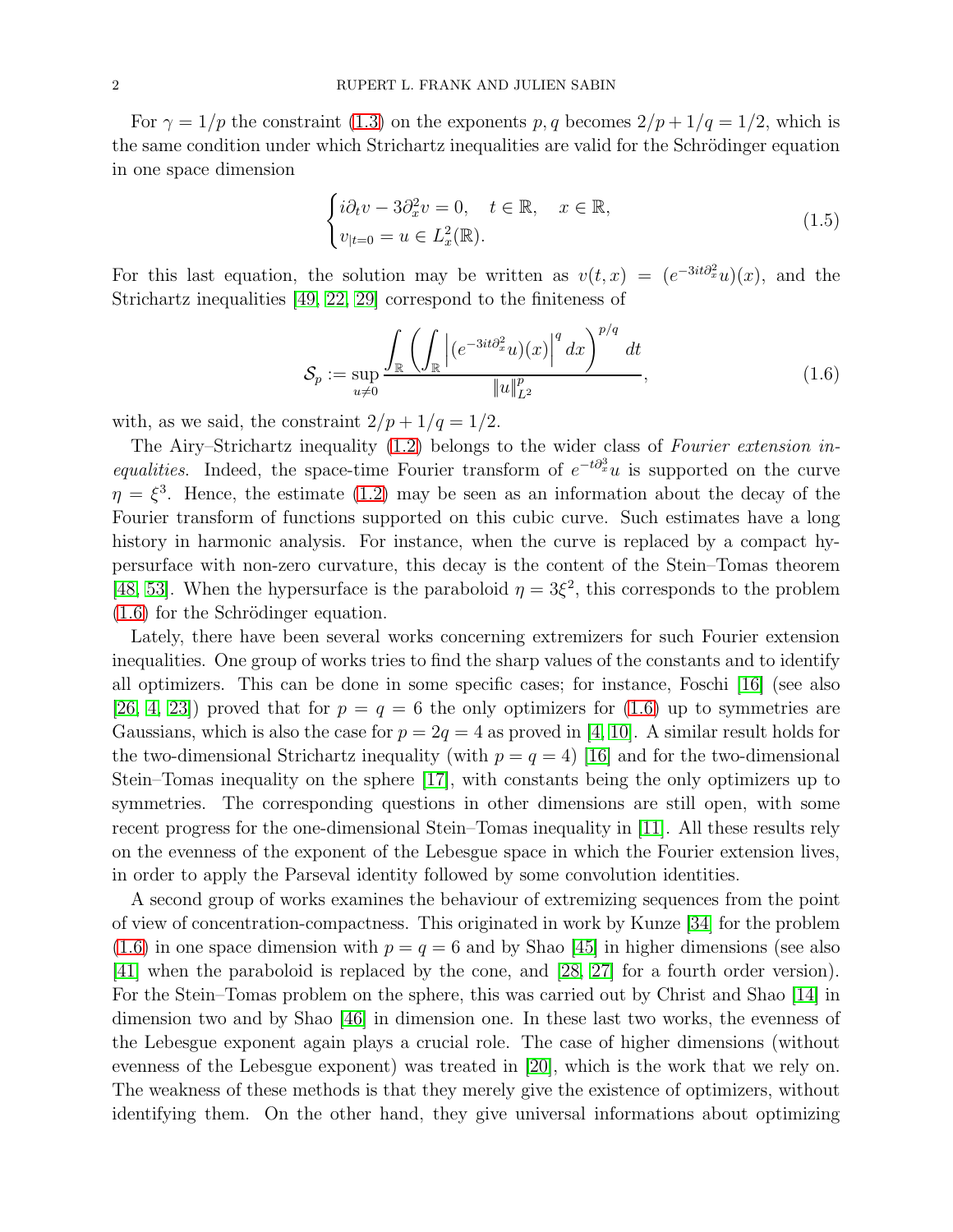sequences. Studying optimizing sequences may also lead to the non-existence of optimizers [\[42,](#page-36-9) [43,](#page-36-10) [12\]](#page-35-9).

The question of existence of optimizers for the Airy–Strichartz inequality [\(1.2\)](#page-0-0) in the case  $p = q = 6, \gamma = 1/p = 1/6$  has already been considered by Shao [\[44\]](#page-36-11). However, we believe that his argument is not complete. Therefore, our goal in this paper is two-fold: first, to correct and complete the argument in [\[44\]](#page-36-11) and, second, to consider arbitrary exponents  $p > 4$ .

In general, the strategy to prove the existence of optimizers is to obtain some kind of compactness for optimizing sequences. There may be several ways to lose this compactness, and the heart of the matter is to identify them exactly. Sometimes, this loss of compactness comes from exact symmetries of the inequality and cannot be avoided. In this case, the best result one may hope for is precompactness of optimizing sequences up to applying wellchosen symmetry transformations to the sequence. What makes the problem interesting and difficult is the presence of 'approximate symmetries' which cannot be removed by applying symmetry transformations and which might lead to a more subtle loss of compactness. We will discuss those in more detail below.

In our case, the Airy–Strichartz inequality [\(1.2\)](#page-0-0) has a large group of (exact) symmetries: for any  $(t_0, x_0, \lambda_0) \in \mathbb{R} \times \mathbb{R} \times (0, \infty)$  and any  $u \in L^2(\mathbb{R})$ , define the transformation

$$
\forall x \in \mathbb{R}, \quad [g_{t_0,x_0,\lambda_0}u](x) = \lambda_0^{1/2} (e^{-t_0 \partial_x^3} u)(\lambda_0 x + x_0)
$$

and the associated group G of all these transformations

$$
G := \{g_{t,x,\lambda}, (t,x,\lambda) \in \mathbb{R} \times \mathbb{R} \times (0,+\infty) \}.
$$

The inequality [\(1.2\)](#page-0-0) is invariant under the group G, in the sense that for any  $u \in L^2(\mathbb{R})$  and for any  $g \in G$ , we have

$$
\|\Psi_p[gu]\|_{L^p_tL^q_x}=\|\Psi_p[u]\|_{L^p_tL^q_x}\,,\quad \|gu\|_{L^2_x}=\|u\|_{L^2_x}\,,
$$

where we used the shortcut notation for  $(t, x) \in \mathbb{R} \times \mathbb{R}$ ,

$$
\Psi_p[u](t,x) := |D_x|^{1/p} e^{-t\partial_x^3} u(x) = \frac{1}{\sqrt{2\pi}} \int_{\mathbb{R}} |\xi|^{1/p} e^{it\xi^3 + ix\xi} \widehat{u}(\xi) d\xi,
$$

where  $\hat{u}$  denotes the Fourier transform of u,

$$
\forall \xi \in \mathbb{R}, \quad \widehat{u}(\xi) := \frac{1}{\sqrt{2\pi}} \int_{\mathbb{R}} u(x) e^{-ix\xi} dx.
$$

Motivated by the previous discussion, we introduce the following notion of compactness.

**Definition 1.1.** A sequence  $(u_n) \subset L^2(\mathbb{R})$  is *precompact up to symmetries* if there are  $(g_n) \subset G$  such that  $(g_n u_n)$  is precompact in  $L^2(\mathbb{R})$ .

**Definition 1.2.** A *maximizing sequence* for  $\mathcal{A}_p$  is a sequence  $(u_n) \subset L_x^2(\mathbb{R})$  with  $||u_n||_{L_x^2} = 1$ such that  $\|\Psi_p[u_n]\|_{L_t^p L_x^q}^p \to \mathcal{A}_p$  as  $n \to \infty$ .

With these notions at hand, we may state our main result.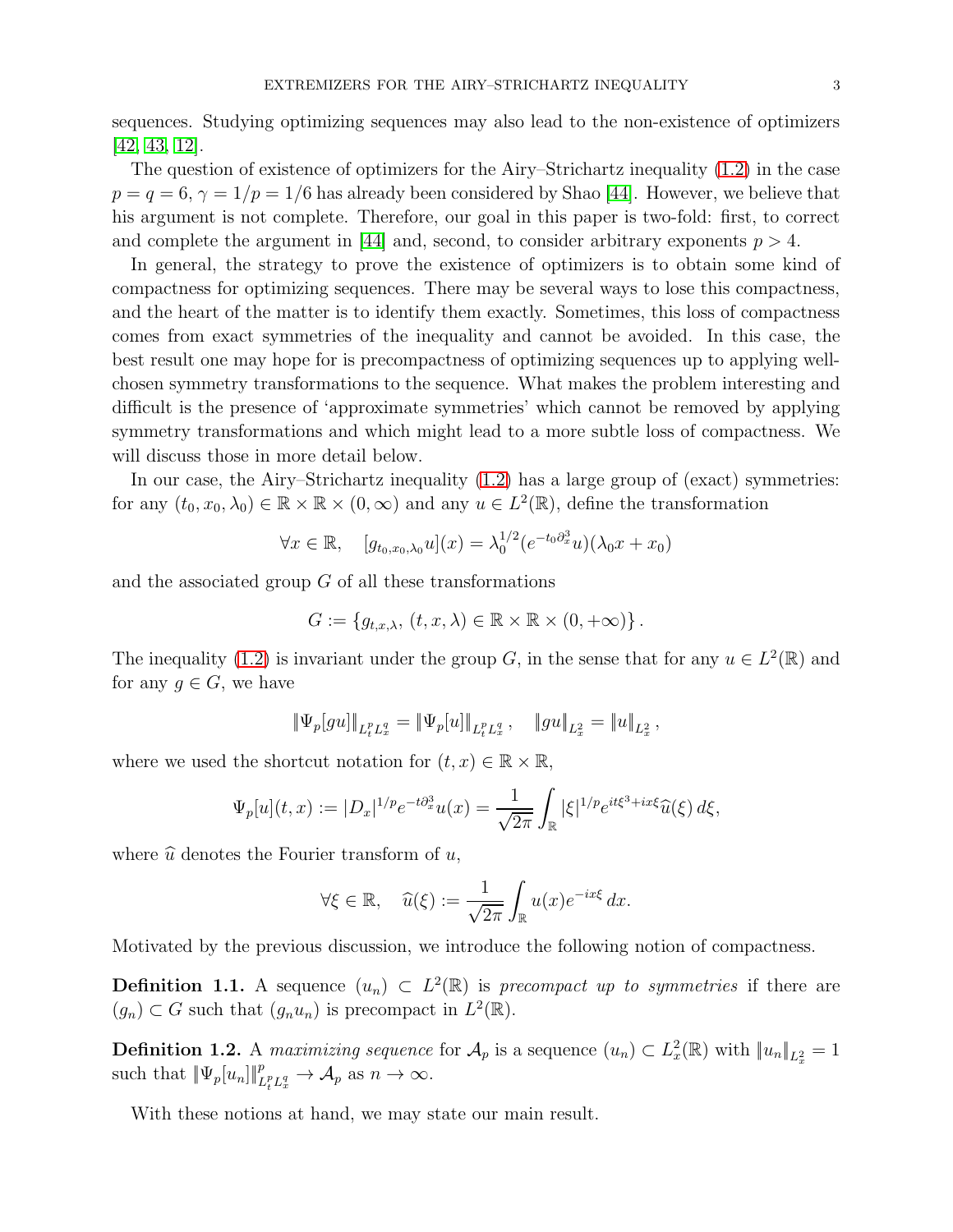<span id="page-3-1"></span>**Theorem 1.** Let  $4 < p < \infty$  and q such that  $2/p + 1/q = 1/2$ . Then, all maximizing *sequences for*  $A_p$  *are precompact up to symmetries if and only if* 

<span id="page-3-0"></span>
$$
\mathcal{A}_p > a_p \mathcal{S}_p,\tag{1.7}
$$

*where*  $\mathcal{A}_p$  *is defined in* [\(1.4\)](#page-0-1)*,*  $\mathcal{S}_p$  *is defined in* [\(1.6\)](#page-1-0)*, and* 

<span id="page-3-2"></span>
$$
a_p := \frac{2^{p/2}}{\pi^{p/(2q)}} \left( \frac{\Gamma(\frac{q+1}{2})}{\Gamma(\frac{q+2}{2})} \right)^{p/q} = \left( \frac{1}{2\pi} \int_0^{2\pi} (1 + \cos \theta)^{q/2} d\theta \right)^{p/q} > 1.
$$
 (1.8)

In particular, if  $(1.7)$  *holds, then there is a maximizer of*  $A_p$ .

*Remark* 1.3*.* Since the evolution [\(1.1\)](#page-0-3) preserves real-valuedness of functions, it is also natural to define the optimal constant

$$
\mathcal{A}_{p,\mathbb{R}} := \sup_{u \in L_x^2(\mathbb{R},\mathbb{R}) \setminus \{0\}} \frac{\int_{\mathbb{R}} \left( \int_{\mathbb{R}} \left| |D_x|^{1/p} (e^{-t\partial_x^3} u)(x) \right|^q dx \right)^{p/q} dt}{\|u\|_{L^2}^p},\tag{1.9}
$$

where the supremum is taken only over all *real valued* functions u. Then, the exact same statement holds, replacing  $\mathcal{A}_p$  by  $\mathcal{A}_{p,\mathbb{R}}$ , as we will show in Lemma [2.8](#page-13-0) at the end of Section [2.](#page-5-0) (For the precompactness statement, we note also that the symmetry group G preserves real-valuedness of functions.) Actually, we even have

$$
\mathcal{A}_p=\mathcal{A}_{p,\mathbb{R}}
$$

and there is a maximizer for  $\mathcal{A}_{p,\mathbb{R}}$  if and only if there is one for  $\mathcal{A}_p$ . This extends to general extension problems, as we discuss in Appendix [F.](#page-33-0) The question whether  $A_p$  is equal to  $\mathcal{A}_{p,\mathbb{R}}$  was raised by a referee, to whom we are most grateful, after an earlier version of this manuscript was submitted. We solved this problem using a technique from our previous paper [\[20\]](#page-35-8), but then learned by personal communication from D. Oliveira e Silva and R. Quilodrán, to whom we are also grateful, that the same proof was found independently in [\[8\]](#page-35-10).

*Remark* 1.4*.* In [\[44\]](#page-36-11), the necessary and sufficient condition for the existence of maximizers for  $p = q = 6$  are claimed to be  $A_6 > S_6$  and  $A_{6,\mathbb{R}} > 2^{-1/2}S_6$  and hence are not correct since  $a_6 = 5/2$ . We comment on this difference in Remark [2.7.](#page-8-0)

*Remark* 1.5*.* In Theorem [4](#page-32-1) in the appendix we prove an analogous result for [\(1.2\)](#page-0-0) with  $\gamma$  < 1/p. In this case maximizing sequences are always precompact up to symmetries, without an assumption like  $(1.7)$ .

*Remark* 1.6. Since the constant  $a_p$  is explicit, the inequality [\(1.7\)](#page-3-0) may be tested once knowing an upper bound on  $S_p$  and a lower bound for  $A_p$ . For  $p = 6$  and  $p = 8$  the maximization problem for  $S_p$  is solved by Gaussians, which leads to an explicit value for the number  $S_p$ . It sounds natural (but is not proved so far) that  $S_p$  is maximized by Gaussians for all  $p > 4$ . This would turn the right side of [\(1.7\)](#page-3-0) into an explicit number and then the condition can be tested by using trial function for the  $A_p$  problem. To our knowledge, there is no conjecture on the precise form of maximizers for  $\mathcal{A}_p$ .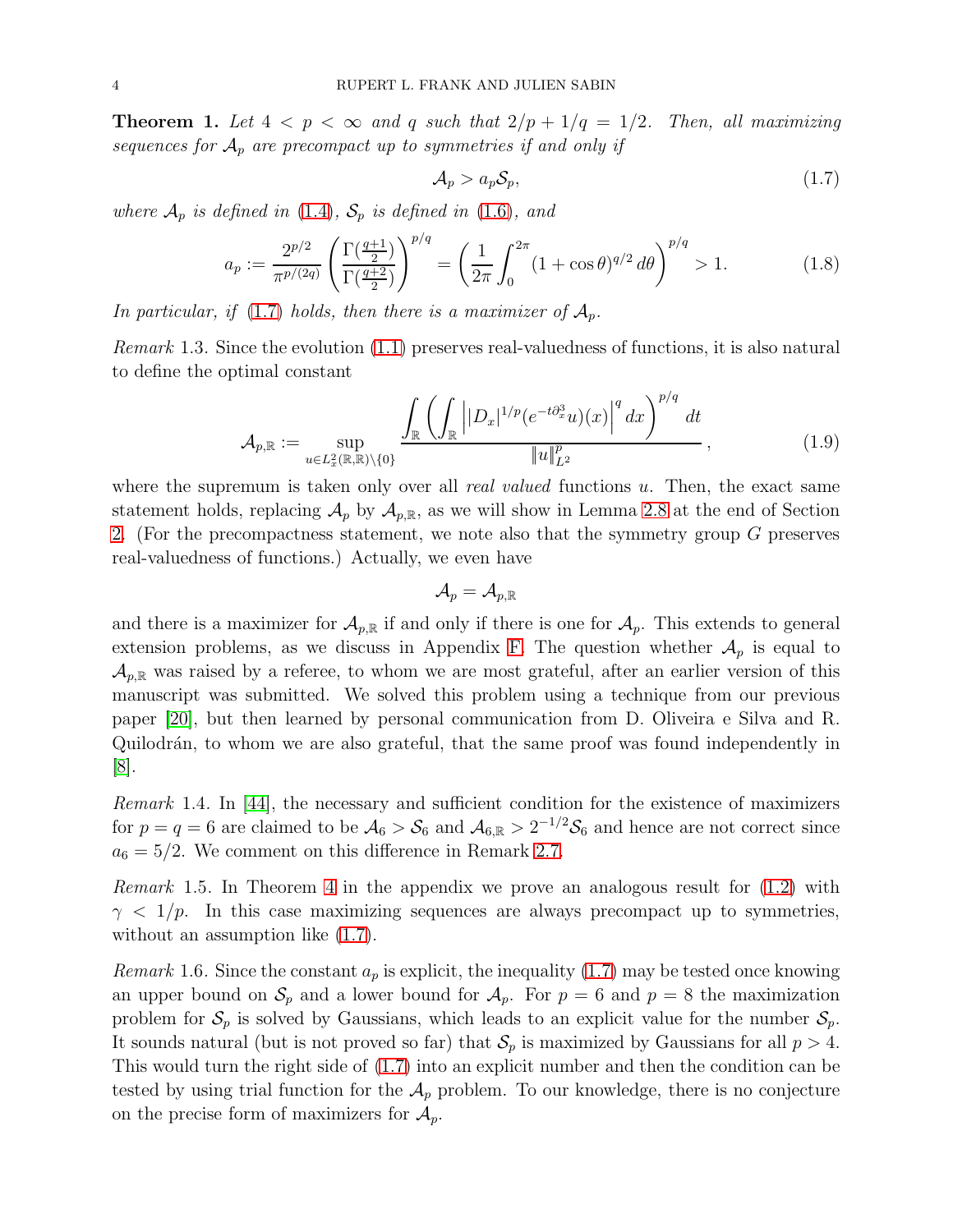This theorem is the analogue of [\[20,](#page-35-8) Thm 1.1], where compactness of maximizing sequences is also conditional on a strict comparison inequality between the full problem and the problem on the paraboloid. This is due to the fact that both the cubic curve  $\eta = \xi^3$  and the sphere are curved, implying that the paraboloid is the 'local' model of these hypersurfaces (except at  $\xi = 0$  for the cubic curve). A maximizing sequence which would concentrate at a point would then, after rescaling, only see the problem for the paraboloid (see Remark [2.5](#page-7-0) below) and hence be a test function for  $S_p$ . However, concentration around a point is clearly an obstacle to compactness, which explains the presence of  $S_p$  in the condition [\(1.7\)](#page-3-0) to rule out this concentration around a point. From a broader perspective, relating compactness to a strict 'energy' inequality is a standard fact in several optimization problems: to prove the existence of a ground state for Schrödinger operators  $[36, Thm. 11.5]$ , in the Brézis-Nirenberg [\[7,](#page-35-11) Lem. 1.2] or Yamabe [\[2\]](#page-35-12) problems, and is even one of the main building blocks of the concentration-compactness theory of Lions [\[37\]](#page-36-13) (the so-called 'strict sub-additivity conditions'). Let us notice that the idea of 'embedding' the Schrödinger equation in the Airy equation also appeared in a nonlinear setting, as was noted for instance in [\[51,](#page-37-3) [13,](#page-35-13) [32\]](#page-36-14).

What is peculiar in the strict inequality [\(1.7\)](#page-3-0) is the presence of the constant  $a_p$ . The fact that  $a_p$  is strictly larger than 1 follows from the strict convexity of  $x \mapsto x^{q/2}$  and Jensen's inequality since  $d\theta/(2\pi)$  is a probability measure on [0, 2π]. One of the striking features of our problem is that the main enemy is not concentration around one point, but rather *concentration around two opposite points* (or antipodal in the case of the sphere). As it turns out (see Lemma [2.4](#page-7-1) and Remark [2.5](#page-7-0) below), it is 'energetically' more favorable to concentrate around such a pair a points (with an equally split  $L^2$ -mass), rather than at a single point. This is related to the fundamentally non-local nature of the Fourier transform, which implies that 'bubbles' concentrating at different points on the hypersurface may have a Fourier transforms that 'interact', and in the case of these two special points, that may interact 'attractively'. This mechanism has been discovered in [\[14\]](#page-35-7) in the case of the sphere, and does not occur for the paraboloid, since no pair of points on the paraboloid have opposite normals. It does not happen either for other model optimization problems like sharp Sobolev (or Brézis-Nirenberg, Yamabe inequalities), since there the underlying operator is 'local' (the embedding  $H^1$  or  $\dot{H}^1 \hookrightarrow L^q$ ). Such two-point resonance requires specific tools, that we started to develop in [\[20\]](#page-35-8), and investigate further in the present article.

In a certain sense our present work is complementary to [\[20\]](#page-35-8). The loss of compactness that we have to overcome here comes from the fact that the modulation symmetry of the Strichartz inequality [\(1.6\)](#page-1-0) is broken for the Airy equation and becomes an 'approximate symmetry' for  $(1.4)$ . The scaling symmetry of  $(1.6)$ , however, is still an exact symmetry for [\(1.4\)](#page-0-1). Conversely, in our work on the Stein–Tomas inequality the scaling symmetry was an 'approximate symmetry', while the modulation symmetry was an exact symmetry. For this reason the problems are different on a technical level.

It is worth mentioning that the condition  $(1.7)$  does not appear in the works  $[14]$  or  $[46]$ : there, precompactness of optimizing sequences is unconditional. Likewise, we were able in [\[20\]](#page-35-8) to prove that the condition analogue to [\(1.7\)](#page-3-0) on the sphere was satisfied if maximizers of the Strichartz inequality [\(1.6\)](#page-1-0) were Gaussians, as is known in dimension one and two.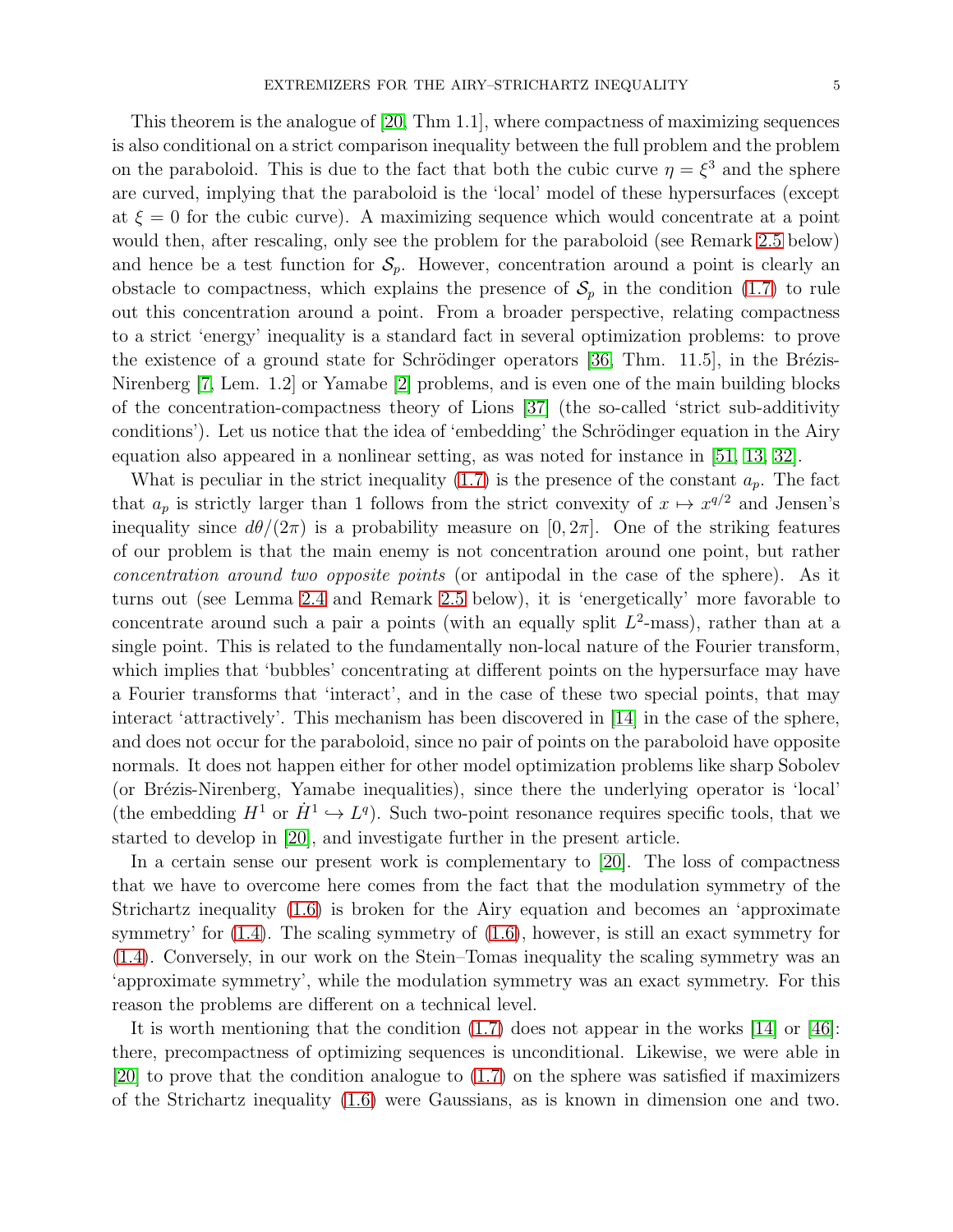Indeed, if  $S_p$  is attained for Gaussians, then one may 'glue' two Gaussians at two antipodal points on the sphere at a scale  $\varepsilon > 0$ . As  $\varepsilon \to 0$ , the 'energy' of such a test function converges to  $a_p S_p$  (as in Lemma [2.4\)](#page-7-1). One is even able to compute the next order in  $\varepsilon$  of the energy, which turns out to be positive: this implies the strict inequality  $(1.7)$  on the sphere. In our setting of the cubic curve  $\eta = \xi^3$ , one may try the same strategy since we know that in one space dimension and for  $p = q = 6$  the optimizers of [\(1.6\)](#page-1-0) are Gaussians. Unfortunately, the next order of the energy is negative, which does not allow to deduce  $(1.7)$ .

A standard approach to proving results of the flavor of Theorem [1](#page-3-1) is to consider a maximizing sequence and to 'follow the mass'. We show that either the mass escapes to small scales around a fixed frequency (which is then ruled out by condition [\(1.7\)](#page-3-0)), or it must be precompact up to symmetries. Such a strong dichotomy result for quite general sequences (being a maximizing sequence does not tell much about the sequence) usually follows from refined versions of the considered inequality. We prove such a refined Airy–Strichartz estimate in Section [3.](#page-14-0) Since we are in one space dimension, a refined inequality may be proved in a quite elementary fashion using the Hausdorff–Young inequality. In higher dimensions, it often relies on deep bilinear estimates such as the ones obtained by Tao [\[50\]](#page-37-4).

Once concentration to small scales is ruled out, the refined inequality typically implies the existence of a non-zero *weak* limit up to symmetry for the maximizing sequence. Upgrading this weak convergence to strong convergence is the content of the *Method of the Missing Mass* that was invented by Lieb [\[35\]](#page-36-15) in the context of the Hardy–Littewood–Sobolev inequality and used later on, for instance, in [\[18,](#page-35-14) [19,](#page-35-15) [20\]](#page-35-8). A useful tool in order to apply this method is the Brézis–Lieb lemma [\[35,](#page-36-15) [6\]](#page-35-16). Here, we need a slightly more general version of this lemma (due to both the presence of mixed Lebesgue spaces and of these two attractively interacting bubbles), that we prove in Appendix [A.](#page-23-0)

The article is organized as follows. In Section [2,](#page-5-0) we apply and adapt the Method of the Missing Mass to our context. In particular, we choose to present the full proof of Theorem [1](#page-3-1) first, and to prove the needed technical results in the following sections. We provide the proof in the complex-valued case, and only make remarks on why it also works in the real-valued case. In Section [3,](#page-14-0) we present the refined Airy–Strichartz inequality. In Section [4,](#page-20-0) we study some approximate Airy–Strichartz maps and provide some convergence results about them. These results, although a bit technical, carry some crucial features of the proof. Finally, some auxiliary results are provided in the appendices.

Acknowledgments. R.L.F. would like to thank Terence Tao for suggesting to look at this problem for general  $p$  and to Diogo Oliveira e Silva, Réne Quilodrán and an anonymous referee for discussions concerning the  $A_{p,\mathbb{R}}$  problem. Partial support through US National Science Foundation grant DMS-1363432 (R.L.F.) is also acknowledged.

### 2. Proof of Theorem [1:](#page-3-1) Method of the Missing Mass

<span id="page-5-0"></span>The Method of the Missing Mass shows that a sufficient condition for precompactness up to symmetries is the existence of a non-zero weak limit up to symmetries. As a consequence, we will need the following definition.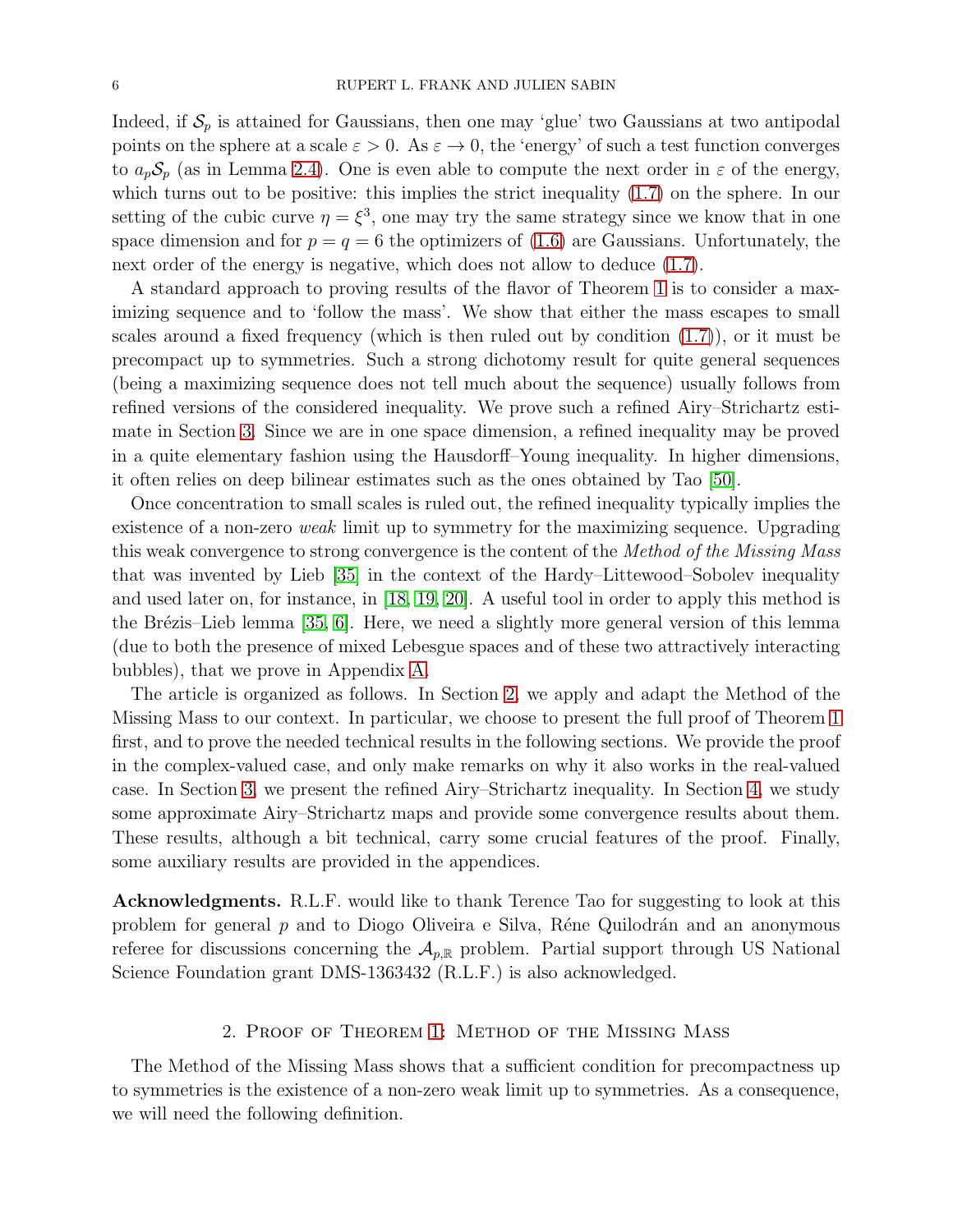**Definition 2.1.** Let  $(u_n) \subset L^2(\mathbb{R})$ . We write  $u_n \rightharpoonup_{sym} 0$  if for all  $(g_n) \subset G$  we have  $g_n u_n \rightharpoonup 0$ in  $L^2(\mathbb{R})$ .

We also define the 'highest energy of sequences that are not precompact up to symmetry':

$$
\mathcal{A}_p^* := \sup \left\{ \limsup_{n \to \infty} \int_{\mathbb{R}} \left( \int_{\mathbb{R}} |\Psi_p[u_n]|^q dx \right)^{p/q} dt \; : \quad \|u_n\|_{L^2} = 1, \quad u_n \to_{\text{sym}} 0 \right\}.
$$

Our main result is to identify exactly  $\mathcal{A}_{p}^{*}$ .

<span id="page-6-0"></span>**Theorem 2.** Let  $p > 4$  and q such that  $2/p + 1/q = 1/2$ . Then, we have

$$
\mathcal{A}_p^* = a_p \mathcal{S}_p \,,
$$

*where*  $S_p$  *is defined in* [\(1.6\)](#page-1-0) *and*  $a_p$  *is defined in* [\(1.8\)](#page-3-2)*. Furthermore, the supremum defining*  $\mathcal{A}_p^*$  is attained, that is, there is a sequence  $(u_n) \subset L^2(\mathbb{R})$  with  $||u_n||_{L^2} = 1$  for all n, such that  $u_n \rightharpoonup_{sym} 0$ , and  $\limsup_{n \to \infty} \|\Psi_p[u_n]\|_{L_t^p L_x^q}^p = \mathcal{A}_p^*$ .

*Remark* 2.2. One can also define a quantity  $\mathcal{A}_{p,\mathbb{R}}^*$  analogously to  $\mathcal{A}_p^*$  by restricting to sequences of real-valued functions. Then the exaxt same statement as in Theorem [2](#page-6-0) holds, replacing  $\mathcal{A}_p^*$  by  $\mathcal{A}_{p,\mathbb{R}}^*$ . In fact, we clearly have  $\mathcal{A}_{p,\mathbb{R}}^* \geq \mathcal{A}_p^*$  and, since the sequence from Lemma [2.4](#page-7-1) is real-valued, the proof of Theorem [2](#page-6-0) will actually show that  $\mathcal{A}_{p,\mathbb{R}}^* \leqslant a_p \mathcal{S}_p$ . Therefore, the claim in the real-valued case follows from that in the complex-valued case.

Before proving Theorem [2,](#page-6-0) we explain how it implies Theorem [1](#page-3-1) using the Method of the Missing Mass.

<span id="page-6-2"></span>**Proposition 2.3.** Let  $p > 4$  and q such that  $2/p + 1/q = 1/2$ . Then, all normalized *maximizing sequences for*  $A_p$  *are precompact up to symmetries if and only if* 

 $\mathcal{A}_p > \mathcal{A}^*_p.$ 

Clearly, precompactness up to symmetries of maximizing sequences for  $A_p$  implies the existence of a maximizer for  $\mathcal{A}_p$ .

*Proof.* Since we clearly always have  $\mathcal{A}_p \geq \mathcal{A}_p^*$ , the 'only if' part follows from the definition of  $\mathcal{A}_p^*$  and the fact that the supremum defining it is attained, as stated in Theorem [2.](#page-6-0) Indeed, a sequence  $(u_n)$  satisfying  $||u_n||_{L^2} = 1$  and  $u_n \rightharpoonup_{sym} 0$  cannot be precompact up to symmetries. We thus prove the 'if' part. Assume that  $\mathcal{A}_p > \mathcal{A}_p^*$ , and let us apply the Method of the Missing Mass. Let  $(u_n)$  an optimizing sequence for  $\mathcal{A}_p$  with  $||u_n||_{L^2} = 1$ . Since  $\mathcal{A}_p > \mathcal{A}_p^*$ , we have  $u_n \nightharpoonup_{sym} 0$  and hence there exists  $(g_n) \subset G$  such that  $g_n u_n \rightharpoonup v \neq 0$  in  $L^2(\mathbb{R})$ , perhaps up to a subsequence (the sequence  $(g_n u_n)$  is bounded in  $L^2(\mathbb{R})$  and thus admits weak limits up to a subsequence). Let us write  $v_n := g_n u_n$  and  $r_n := v_n - v \to 0$  in  $L^2(\mathbb{R})$ . We have

<span id="page-6-1"></span>
$$
1 = \|u_n\|_{L^2}^2 = \|v_n\|_{L^2}^2 = \|v\|_{L^2}^2 + \|r_n\|_{L^2}^2 + o_{n \to \infty}(1).
$$
 (2.1)

Since  $r_n \rightharpoonup 0$  in  $L^2(\mathbb{R})$ , we deduce that  $\Psi_p[r_n] \rightharpoonup 0$  a.e. in  $\mathbb{R}^2$  by Lemma [D.1.](#page-31-0) Hence, by a variant of the Brézis–Lieb lemma  $[35, 6]$  $[35, 6]$  for mixed Lebesgue spaces that we prove in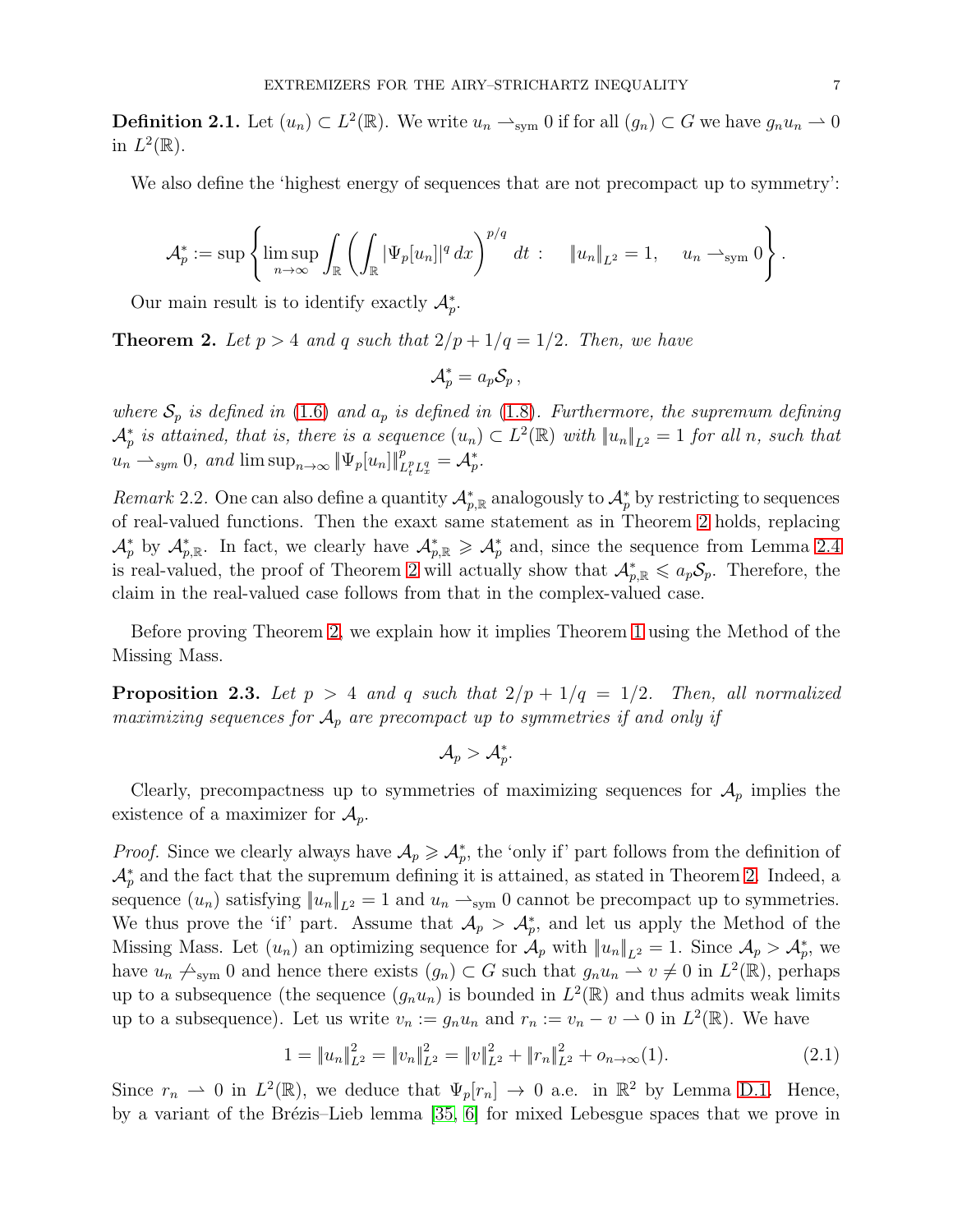Proposition [A.2,](#page-25-0) we have for  $\alpha = \min(p, q)$ 

$$
\mathcal{A}_{p}^{\alpha/p} = \|\Psi_{p}[u_{n}]\|_{L_{t}^{p}L_{x}^{q}}^{\alpha} + o_{n\to\infty}(1)
$$
\n
$$
= \|\Psi_{p}[v_{n}]\|_{L_{t}^{p}L_{x}^{q}}^{\alpha} + o_{n\to\infty}(1)
$$
\n
$$
\leq \|\Psi_{p}[v]\|_{L_{t}^{p}L_{x}^{q}}^{\alpha} + \|\Psi_{p}[r_{n}]\|_{L_{t}^{p}L_{x}^{q}}^{\alpha} + o_{n\to\infty}(1)
$$
\n
$$
\leq \mathcal{A}_{p}^{\alpha/p} (\|v\|_{L^{2}}^{\alpha} + \|r_{n}\|_{L^{2}}^{\alpha}) + o_{n\to\infty}(1).
$$

Using [\(2.1\)](#page-6-1) and passing to the limit  $n \to \infty$ , we find, because of  $\mathcal{A}_p > 0$ ,

$$
1 \leqslant \|v\|_{L^2}^{\alpha} + (1 - \|v\|_{L^2}^2)^{\alpha/2}.
$$

Since  $p, q > 2$ , we always have  $\alpha = \min(p, q) > 2$  and thus  $a^{\alpha/2} + b^{\alpha/2} \leq (a + b)^{\alpha/2}$  for all  $a, b \geqslant 0$  with equality if and only if  $a = 0$  or  $b = 0$ . Hence, we find that either  $||v||_{L^2}^2 = 0$  or  $1-\frac{1}{2}$  $||v||_{L^2}^2 = 0$ . Since  $v \neq 0$ , this means that  $0 = 1 - ||v||_{L^2}^2 = \lim_{n \to \infty} ||r_n||_{L^2}^2 = \lim_{n \to \infty} ||v_n - v||_{L^2}^2$ , implying that  $(v_n) = (g_n u_n)$  converges strongly in  $L^2$  $(\mathbb{R})$ .

Theorem [1](#page-3-1) follows clearly from the combination of Proposition [2.3](#page-6-2) and Theorem [2.](#page-6-0) It remains to prove Theorem [2,](#page-6-0) that is, to relate  $\mathcal{A}_p^*$  to the best constant in the Strichartz inequality. To make the constant  $\mathcal{A}_p^*$  more explicit, we prove that an optimizing sequence for  $\mathcal{A}_p^*$  must concentrate at two (distinct) opposite frequencies, which is reminiscent of what happens for the Stein–Tomas inequality [\[14,](#page-35-7) [46,](#page-36-8) [20\]](#page-35-8). We first compute the 'energy' of such a sequence.

<span id="page-7-1"></span>**Lemma 2.4.** Let  $p > 4$  and  $q$  such that  $2/p + 1/q = 1/2$ . Let  $\chi \in L^2(\mathbb{R})$ ,  $\chi \neq 0$ , and  $\varepsilon > 0$ . *Define*

$$
\forall \xi \in \mathbb{R}, \quad \widehat{\chi}_{\varepsilon}(\xi) = \widehat{\chi}\left(\frac{\xi - 1}{\varepsilon}\right) + \overline{\widehat{\chi}\left(-\frac{\xi + 1}{\varepsilon}\right)}.
$$

*Then, we have*

$$
\frac{\int_{\mathbb{R}} \left( \int_{\mathbb{R}} |\Psi_p[\chi_{\varepsilon}](t,x)|^q dx \right)^{p/q} dt}{\|\chi_{\varepsilon}\|_{L^2}^p} \xrightarrow[\varepsilon \to 0]{} a_p \frac{\int_{\mathbb{R}} \left( \int_{\mathbb{R}} |(e^{-3it\partial_x^2} \chi)(x)|^q dx \right)^{p/q} dt}{\|\chi\|_{L^2}^p},
$$

*where*  $a_p$  *is defined in* [\(1.8\)](#page-3-2)*.* 

<span id="page-7-0"></span>*Remark* 2.5*.* If the sequence concentrates at one frequency rather than two, by taking for instance  $\widehat{\chi}_{\varepsilon}(\xi) = \widehat{\chi}((\xi - 1)/\varepsilon)$ , one has

$$
\frac{\displaystyle\int_{\mathbb{R}}\left(\int_{\mathbb{R}}|\Psi_p[\chi_\varepsilon](t,x)|^qdx\right)^{p/q}\,dt}{\|\chi_\varepsilon\|_{L^2}^p}\xrightarrow[\varepsilon\to 0]{}\frac{\displaystyle\int_{\mathbb{R}}\left(\int_{\mathbb{R}}|(e^{-3it\partial_x^2}\chi)(x)|^qdx\right)^{p/q}\,dt}{\|\chi\|_{L^2}^p}.
$$

In particular, since  $a_p > 1$  it is 'energetically' more favorable to concentrate at two frequencies rather than one. Similarly, our analysis will show that concentrating at more than two points is 'energetically' unfavorable.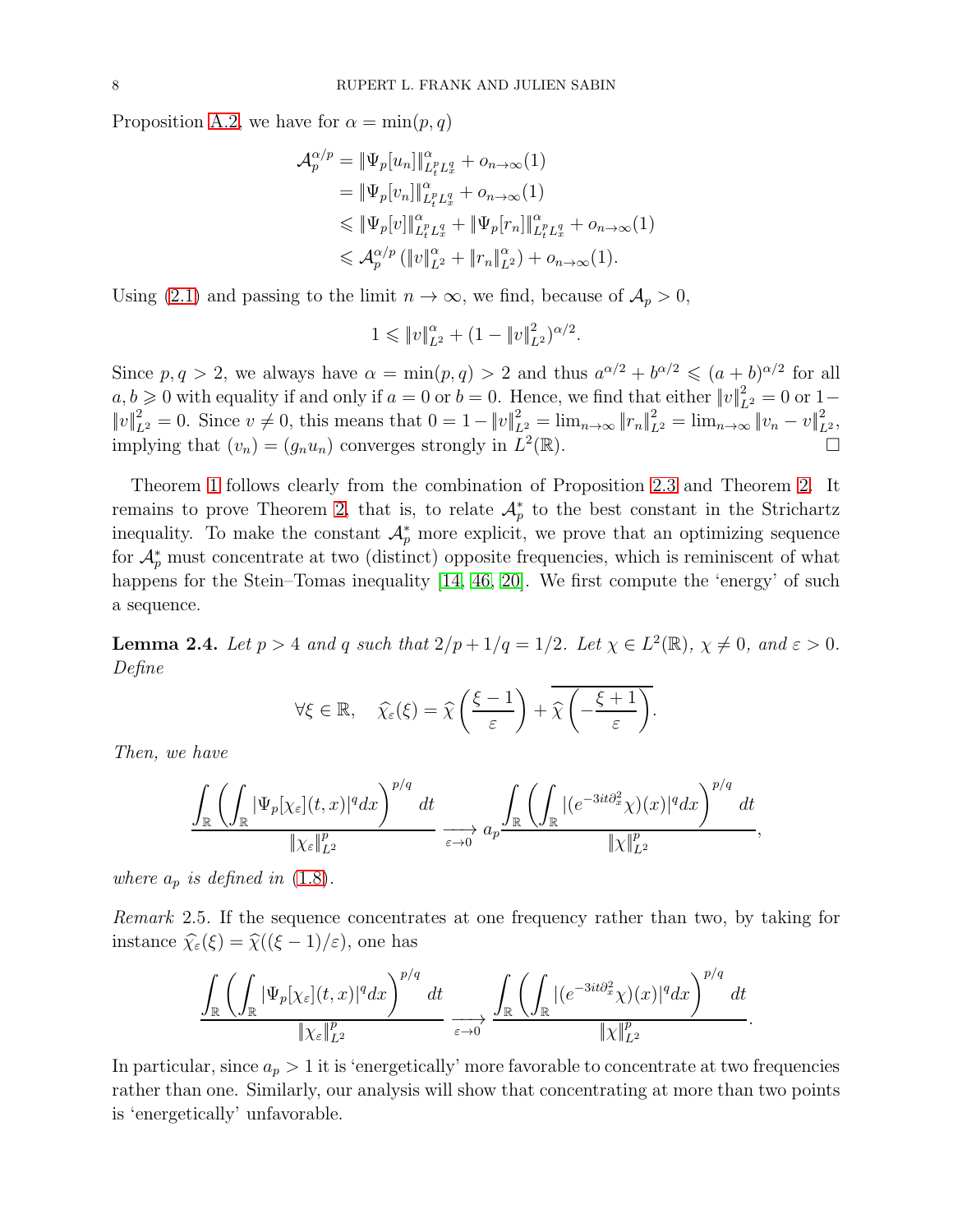*Remark* 2.6. It is important to notice that the transformation  $\hat{\chi} \to \hat{\chi}((\cdot - 1)/\varepsilon)$  is not a symmetry of the Airy–Strichartz inequality, which means that translations in frequency (Galilean boosts) are not symmetries of the Airy–Strichartz inequality. By taking the limit of such a translation to infinity, one finds an effective 'energy', the Strichartz energy for the standard Schrödinger evolution, which is now invariant by Galilean boosts. They are thus 'approximate symmetries' of the Airy–Strichartz inequality.

<span id="page-8-0"></span>*Remark* 2.7*.* A computation similar to the one in Lemma [2.4](#page-7-1) appears in [\[44,](#page-36-11) Lem. 6.1], but with a different result. We believe that the problem in [\[44,](#page-36-11) Lem. 6.1] is the passage from Eq. (89) to Eq. (90). For the same reason there is a problem in [\[44,](#page-36-11) Lem. 5.1], because the  $L_{t,x}^6$ -norm does not split, for instance, when the sequence concentrates at two opposite frequencies. This does not affect the validity of [\[44,](#page-36-11) Thm. 1.5], but it does affect the validity of [\[44,](#page-36-11) Thm. 1.9], since [\[44,](#page-36-11) Lem. 5.1] is used in its proof. Let us also notice that in the real-valued version of the profile decomposition of [\[44\]](#page-36-11), two opposite frequencies necessarily carry the same profile.

*Proof of Lemma [2.4.](#page-7-1)* First, we clearly have

$$
\|\chi_{\varepsilon}\|_{L^2}^2 = 2\varepsilon \|\chi\|_{L^2}^2 + o_{\varepsilon \to 0}(1).
$$

Next, we have

$$
\Psi_p[\chi_{\varepsilon}](t,x) = 2\mathrm{Re}\frac{\varepsilon}{\sqrt{2\pi}} \int_{\mathbb{R}} |1 + \varepsilon \xi|^{1/q} e^{it(1 + \varepsilon \xi)^3 + ix(1 + \varepsilon \xi)} \widehat{\chi}(\xi) d\xi
$$
  
= 
$$
2\mathrm{Re}\frac{\varepsilon}{\sqrt{2\pi}} e^{i(x + t)} \int_{\mathbb{R}} |1 + \varepsilon \xi|^{1/q} e^{it(3\varepsilon^2 \xi^2 + \varepsilon^3 \xi^3) + i\varepsilon \xi(x + 3t)} \widehat{\chi}(\xi) d\xi.
$$

Changing variables  $x \to x - 3t$  and then  $(x, t) \to (x/\varepsilon, t/\varepsilon^2)$ , we find

$$
\begin{split} \|\Psi_{p}[\chi_{\varepsilon}]\|_{L_{t}^{p}L_{x}^{q}} &= \varepsilon^{\frac{1}{2}} \left\| 2\mathrm{Re} \, \frac{1}{\sqrt{2\pi}} e^{i\left(\frac{x}{\varepsilon} - \frac{2t}{\varepsilon^{2}}\right)} \int_{\mathbb{R}} |1 + \varepsilon \xi|^{1/q} e^{it(3\xi^{2} + \varepsilon \xi^{3}) + ix\xi} \widehat{\chi}(\xi) d\xi \right\|_{L_{t}^{p}L_{x}^{q}} \\ &= \varepsilon^{\frac{1}{2}} \left\| 2\mathrm{Re} \, e^{i\left(\frac{x}{\varepsilon} - \frac{2t}{\varepsilon^{2}}\right)} (T_{q,\varepsilon}\chi)(t,x) \right\|_{L_{t}^{p}L_{x}^{q}}, \end{split}
$$

where the operator  $T_{q,\varepsilon}$  is defined in Section [4.](#page-20-0) In particular, using Lemma [4.1,](#page-21-0) we deduce that

$$
\|\Psi_p[\chi_{\varepsilon}]\|_{L_t^p L_x^q} = \varepsilon^{\frac{1}{2}} \left\| 2\text{Re}\, e^{i\left(\frac{x}{\varepsilon} - \frac{2t}{\varepsilon^2}\right)} (e^{-3it\partial_x^2} \chi)(x) \right\|_{L_t^p L_x^q} + o_{\varepsilon \to 0}(\varepsilon^{\frac{1}{2}}).
$$

For a.e.  $(t, x) \in \mathbb{R}^2$ , the function  $\theta \in (\mathbb{R}/(2\pi\mathbb{Z}))^2 \mapsto |2\text{Re } e^{i(\theta_1 - 2\theta_2)}(e^{-3it\partial_x^2}\chi)(x)|^q$  is continuous, and its maximum,  $2^q|(e^{-3it\partial_x^2}\chi)(x)|^q$ , belongs to  $L_t^{p/q}L_x^1(\mathbb{R}\times\mathbb{R})$ . Using Lemma [B.1,](#page-26-0) we deduce that

$$
\lim_{\varepsilon \to 0} \int_{\mathbb{R}} \left( \int_{\mathbb{R}} |2 \operatorname{Re} e^{i\left(\frac{x}{\varepsilon} - \frac{2t}{\varepsilon^2}\right)} (e^{-3it\partial_x^2} \chi)(x)|^q dx \right)^{p/q} dt
$$
\n
$$
= \frac{1}{2\pi} \int_0^{2\pi} \int_{\mathbb{R}} \left( \frac{1}{2\pi} \int_0^{2\pi} \int_{\mathbb{R}} |2 \operatorname{Re} e^{i(\theta_1 - 2\theta_2)} (e^{-3it\partial_x^2} \chi)(x)|^q dx d\theta_1 \right)^{p/q} dt d\theta_2
$$
\n
$$
= \int_{\mathbb{R}} \left( \frac{1}{2\pi} \int_0^{2\pi} \int_{\mathbb{R}} |2 \operatorname{Re} e^{i\theta} (e^{-3it\partial_x^2} \chi)(x)|^q dx d\theta \right)^{p/q} dt.
$$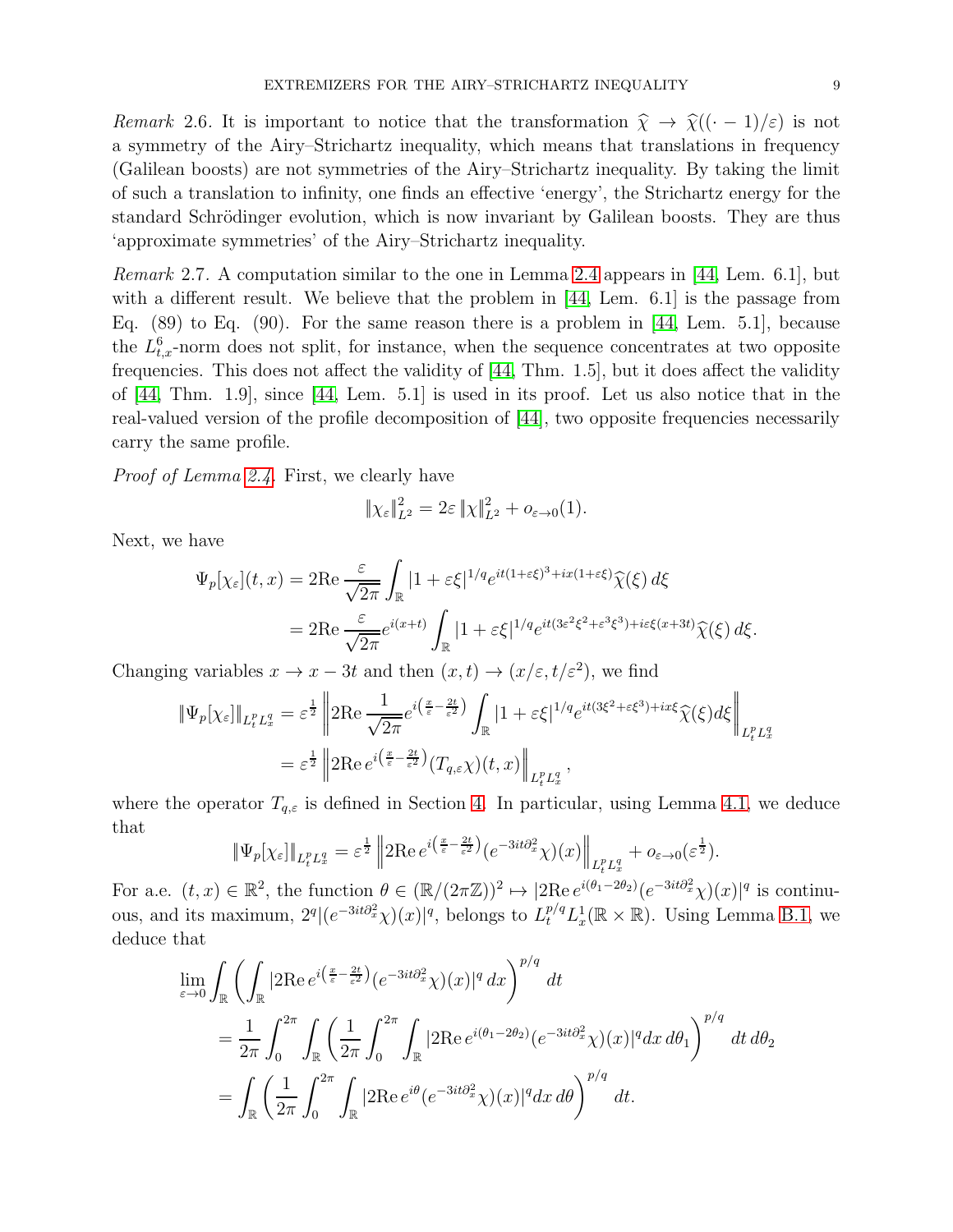As a consequence, we have

$$
\begin{split} \|\Psi_{p}[\chi_{\varepsilon}]\|_{L_{t}^{p}L_{x}^{q}}^{p} &= \varepsilon^{p/2} \int_{\mathbb{R}} \left( \frac{1}{2\pi} \int_{0}^{2\pi} \int_{\mathbb{R}} |2 \mathrm{Re} \, e^{i\theta} (e^{-3it\partial_{x}^{2}} \chi)(x)|^{q} dx \, d\theta \right)^{p/q} \, dt + o_{\varepsilon \to 0}(\varepsilon^{p/2}) \\ &= (2\varepsilon)^{p/2} \left( \frac{1}{2\pi} \int_{0}^{2\pi} (1 + \cos \theta)^{q/2} \, d\theta \right)^{p/q} \int_{\mathbb{R}} \left( \int_{\mathbb{R}} |(e^{-3it\partial_{x}^{2}} \chi)(x)|^{q} dx \right)^{p/q} \, dt \\ &+ o_{\varepsilon \to 0}(\varepsilon^{p/2}). \end{split}
$$

In the second equality we used the fact that for any  $z \in \mathbb{C}$  we have

<span id="page-9-0"></span>
$$
\frac{1}{2\pi} \int_0^{2\pi} |e^{i\theta} z + e^{-i\theta} \overline{z}|^q d\theta = 2^{q/2} |z|^q \int_0^{2\pi} (1 + \cos \theta)^{q/2} \frac{d\theta}{2\pi}.
$$
 (2.2)

This implies the result.

We now turn to the proof of Theorem [2,](#page-6-0) which interestingly uses a more involved version of the Method of the Missing Mass.

*Proof of Theorem [2.](#page-6-0)* Let us first show that  $\mathcal{A}_p^* \geq a_p \mathcal{S}_p$ . For a sequence  $(\varepsilon_n) \subset (0,\infty)$  converging to 0 and  $\chi \in L^2(\mathbb{R})$  with  $\chi \neq 0$  we define  $\chi_{\varepsilon_n}$  as in Lemma [2.4](#page-7-1) and set  $u_n := \chi_{\varepsilon_n}/\|\chi_{\varepsilon_n}\|_{L^2}$ .

Let us show that  $u_n \rightharpoonup_{sym} 0$ . Hence, let  $(g_n) = (g_{t_n,x_n,\lambda_n}) \subset G$ , and let us show that  $g_n u_n \rightharpoonup 0$  in  $L^2(\mathbb{R})$ , which is equivalent to showing that any subsequence of  $(g_n u_n)$  has a sub-subsequence converging weakly to zero in  $L^2(\mathbb{R})$ . We show it for each one of the two bubbles composing  $u_n$ , which amounts to showing that

$$
\xi \mapsto (\lambda_n \varepsilon_n)^{-1/2} \widehat{\chi} \left( \frac{\xi - \lambda_n}{\lambda_n \varepsilon_n} \right) e^{i \frac{\pi n}{\lambda_n} \xi + i \frac{t_n}{\lambda_n^2} \xi^3}
$$

has a subsequence converging weakly to zero as  $n \to \infty$ . Up to a subsequence, we have  $\lambda_n \varepsilon_n \to c$  as  $n \to \infty$ , with  $c = 0, 0 < c < \infty$ , or  $c = \infty$ . In the cases  $c = 0$  or  $c = \infty$ , it is clear that it converges weakly to zero. If  $0 < c < \infty$ , we must have  $\lambda_n \to \infty$  and we thus also have weak convergence to zero.

According to Lemma [2.4](#page-7-1) we have

$$
\lim_{n \to \infty} \int_{\mathbb{R}} \left( \int_{\mathbb{R}} |\Psi_p[u_n](t,x)|^q dx \right)^{p/q} dt \xrightarrow[n \to \infty]{} a_p \frac{\int_{\mathbb{R}} \left( \int_{\mathbb{R}} |(e^{-3it\partial_x^2} \chi)(x)|^q dx \right)^{p/q} dt}{\|\chi\|_{L^2}^p}
$$

and therefore

$$
\mathcal{A}_p^* \ge a_p \frac{\int_{\mathbb{R}} \left( \int_{\mathbb{R}} |(e^{-3it\partial_x^2} \chi)(x)|^q dx \right)^{p/q} dt}{\|\chi\|_{L^2}^p}
$$

.

By taking the supremum over  $\chi \in L^2(\mathbb{R}), \chi \neq 0$ , we conclude that  $\mathcal{A}_p^* \geq a_p \mathcal{S}_p$ .

Moreover, from [\[45\]](#page-36-4) we know that there is a maximizer for the Strichartz problem  $S_p$ , and taking  $\chi$  in the above argument to be this maximizer we obtain a sequence  $(u_n)$  with  $||u_n||_{L^2} = 1$  and  $u_n \rightharpoonup_{sym} 0$  such that  $\lim_{n\to\infty} ||\Psi_p[u_n]||_L^p$  $\frac{p_{p}}{L_{t}^{p}L_{x}^{q}} \rightarrow a_{p}S_{p}$ . Thus, once we have shown the reverse inequality  $\mathcal{A}_p^* \leq a_p \mathcal{S}_p$ , we have also proved the last statement in Theorem [2.](#page-6-0)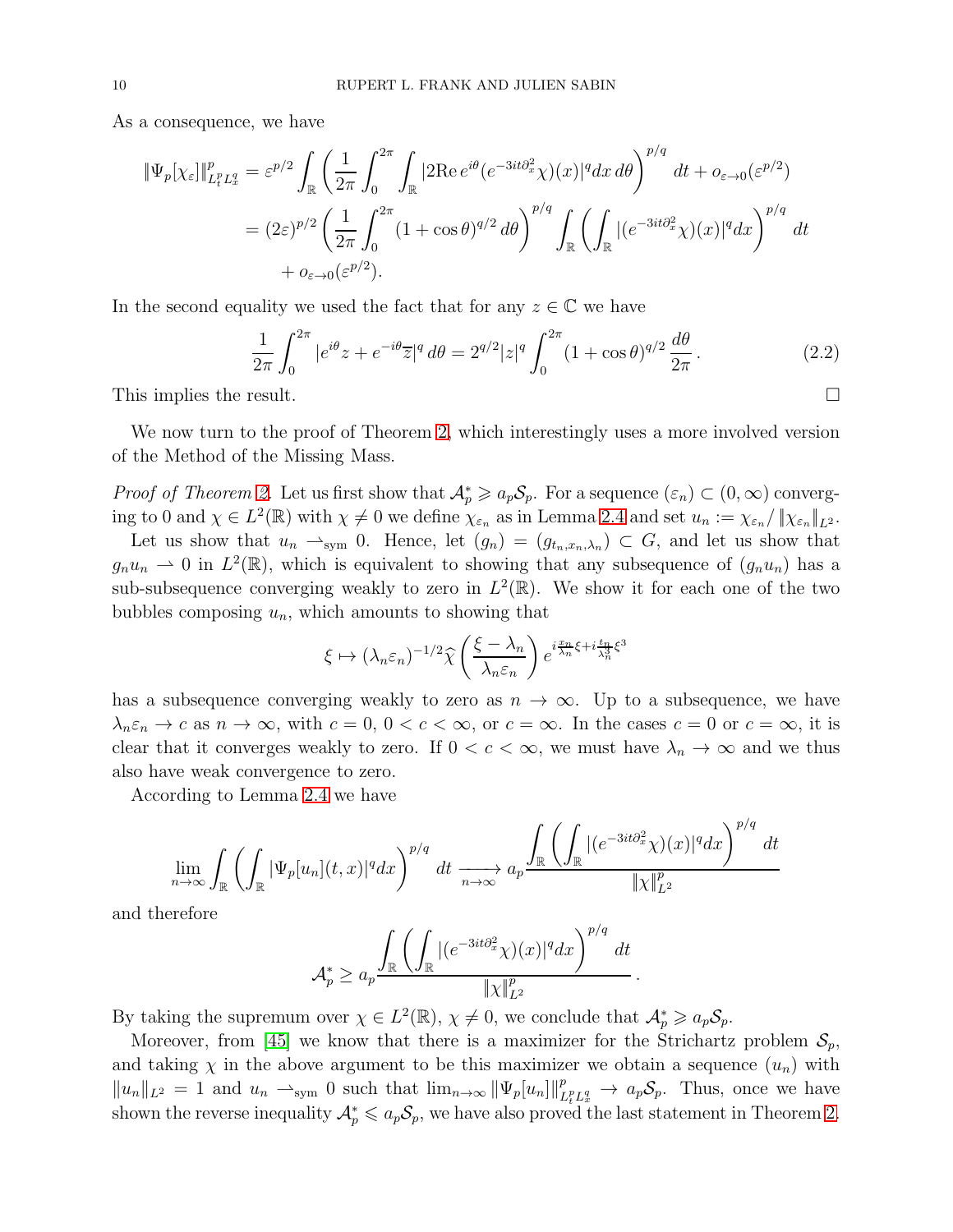Thus, it remains to show the inequality  $\mathcal{A}_p^* \leq a_p \mathcal{S}_p$ . Let  $(u_n) \subset L^2(\mathbb{R})$  be a sequence such that  $||u_n||_{L^2} = 1$  and  $u_n \rightharpoonup_{sym} 0$ , satisfying

$$
\limsup_{n\to\infty}\int_{\mathbb{R}}\left(\int_{\mathbb{R}}|\Psi_p[u_n]|^qdx\right)^{p/q}dt\geqslant\frac{1}{2}\mathcal{A}_p^*.
$$

We decompose  $u_n$  as

$$
u_n = u_{n,>} + u_{n,<}
$$

with  $\widehat{u_{n,>}} = \mathbb{1}_{\mathbb{R}_+} \widehat{u_n}$  and  $\widehat{u_{n,<}} = \mathbb{1}_{\mathbb{R}_-} \widehat{u_n}$ . Since  $\Psi_p[u_n] = \Psi_p[u_{n,<}] + \Psi_p[u_{n,<}]$ , we have

$$
\left(\int_{\mathbb{R}}|\Psi_p[u_n]|^q dx\right)^{p/q}\leqslant 2^{p-1}\left(\left(\int_{\mathbb{R}}|\Psi_p[u_{n,>}]|^q dx\right)^{p/q}+\left(\int_{\mathbb{R}}|\Psi_p[u_{n,<}]|^q dx\right)^{p/q}\right).
$$

Integrating this inequality with respect to  $t$  and estimating the right side, we find

$$
\|\Psi_p[u_{n,>}]\|_{L_t^p L_x^q}^p \leq 2^p \max \left\{ \|\Psi_p[u_{n,>}]\|_{L_t^p L_x^q}^p, \|\Psi_p[u_{n,>}]\|_{L_t^p L_x^q}^p \right\}.
$$

Passing to a subsequence and replacing  $\widehat{u_n}$  to  $\widehat{u_n}(-)$  if necessary (which is still an admissible sequence for  $\mathcal{A}_{p}^{*}$ , we may assume that the maximum is always attained at  $\|\Psi_{p}[u_{n,>}]\|_{L_{t}^{p}L_{x}^{q}}^{p}$ . Thus,

$$
\limsup_{n\to\infty} \|\Psi_p[u_{n,>}]\|_{L_t^p L_x^q}^p \geqslant \frac{1}{2^{p+1}}\mathcal{A}_p^*
$$

and, in particular,  $\Psi_p[u_{n,>}] \to 0$  in  $L_t^p L_x^q$ .

By Corollary [3.2,](#page-15-0) there are  $(g_n) \subset G$  and  $(\eta_n) \subset \mathbb{R}_+$  with  $\eta_n \geq 1/2$  such that the sequence  $((\widehat{g_n u_{n,>}})(\cdot + \eta_n))$  has a weak limit  $\widehat{v}_\geq \neq 0$  in  $L^2(\mathbb{R})$ , with a lower bound

$$
\|v_{>}\|_{L^2}\geqslant \gamma>0,
$$

where  $\gamma$  only depends on p. We have  $\eta_n \to \infty$ , for otherwise  $\eta_n \to c \in \mathbb{R}$  up to a subsequence, and then  $(g_nu_{n,>} )$  has a non-zero weak limit, which then implies that  $(g_nu_n )$  has a non-zero weak limit point, which contradicts  $u_n \rightharpoonup_{sym} 0$ .

Since supp  $\widehat{g_n u_{n,>}(\cdot + \eta_n)} \subset [-\eta_n, +\infty)$ , we may write

$$
\widehat{g_n u_{n,>}}(\eta + \eta_n) =: \widehat{v_>(\eta)} + \widehat{r_{n,>}}(\eta)
$$
  
\n
$$
= 1_{\eta + \eta_n \ge 0} \widehat{v_>(\eta)} + 1_{\eta + \eta_n \ge 0} \widehat{r_{n,>}}(\eta)
$$
  
\n
$$
= \widehat{v_>(\eta)} - 1_{\eta + \eta_n < 0} \widehat{v_>(\eta)} + 1_{\eta + \eta_n \ge 0} \widehat{r_{n,>}}(\eta)
$$
  
\n
$$
=: \widehat{v_>(\eta)} + \widehat{r_{n,>}^{(2)}}(\eta) + \widehat{r_{n,>}}(\eta),
$$

with  $r_{n,>}^{(1)} \rightharpoonup 0$  in  $L^2(\mathbb{R})$ , supp  $r_{n,>}^{(1)} \rightharpoonup [-\eta_n, +\infty)$  and  $r_{n,>}^{(2)} \rightharpoonup 0$  strongly in  $L^2(\mathbb{R})$ . Furthermore, the sequence  $(\widehat{g_n u_{n,<}}(- \cdot - \eta_n))$  is bounded in  $L^2(\mathbb{R})$ , and hence admits a weak limit  $\widehat{v}_{\le}$  (which may be zero) in  $L^2(\mathbb{R})$ , up to a subsequence. We split accordingly

$$
\widehat{g_n u_{n,<}}(-\cdot -\eta_n) = \widehat{v_{<}} + \widehat{r_{n,<}^{(2)}} + \widehat{r_{n,<}^{(1)}}
$$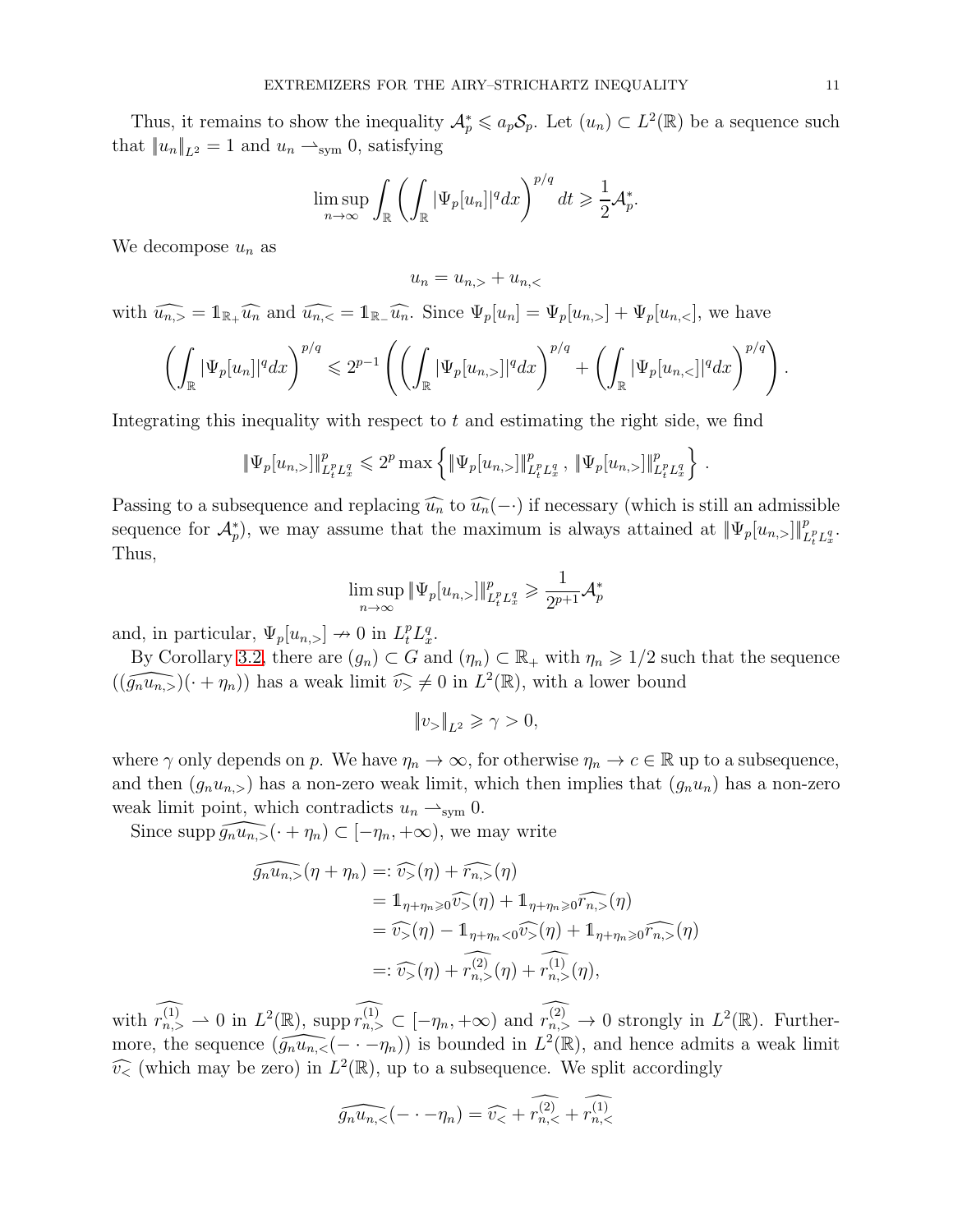with  $r_{n,<}^{(1)} \rightharpoonup 0$  in  $L^2(\mathbb{R})$ , supp  $r_{n,<}^{(1)} \rightharpoonup [-\eta_n, +\infty)$  and  $r_{n,<}^{(2)} \rightharpoonup 0$  strongly in  $L^2(\mathbb{R})$ . Defining  $\delta_n := 1/\eta_n \to 0$ , we now have

$$
\begin{aligned} \|\Psi_p[u_n]\|_{L_t^p L_x^q} &= \|\Psi_p[g_n u_{n,\cdot}] + \Psi_p[g_n u_{n,\cdot}] \|_{L_t^p L_x^q} \\ &= \left\| e^{ix/\delta_n - 2it/\delta_n^2} T_{p,\delta_n}(v_{\cdot} + r_{n,\cdot}^{(1)} + r_{n,\cdot}^{(2)}) + e^{-ix/\delta_n + 2it/\delta_n^2} \overline{T_{p,\delta_n}(v_{\cdot} + r_{n,\cdot}^{(1)} + r_{n,\cdot}^{(2)})} \right\|_{L_t^p L_x^q} \end{aligned}
$$

with an operator  $T_{p,\delta}$  defined in Section [4.](#page-20-0) By Lemma [4.3,](#page-23-1) we deduce that

 $T_{p,\delta_n} r_{n,\geq}^{(1)} \to 0$  and  $T_{p,\delta_n} r_{n,\leq}^{(1)} \to 0$ 

almost everywhere in  $(t, x) \in \mathbb{R} \times \mathbb{R}$ . By Lemma [4.1,](#page-21-0) we also deduce that

$$
T_{p,\delta_n}(v_+ + r_{n,>}^{(2)}) \to e^{-3it\partial_x^2}v_>
$$
 and  $T_{p,\delta_n}(v_+ + r_{n,<}^{(2)}) \to e^{-3it\partial_x^2}v_>$ 

strongly in  $L_t^p L_x^q$ . Using Proposition [A.2](#page-25-0) applied with

$$
\begin{cases} \Pi_n := e^{ix/\delta_n - 2it/\delta_n^2} e^{-3it\partial_x^2} v_+ + e^{-ix/\delta_n + 2it/\delta_n^2} \overline{e^{-3it\partial_x^2} v_-}, \\ \rho_n := e^{ix/\delta_n - 2it/\delta_n^2} T_{\delta_n} r_{n,>}^{(1)} + e^{-ix/\delta_n + 2it/\delta_n^2} \overline{T_{\delta_n} r_{n,>}^{(1)}}, \end{cases}
$$

we deduce that

<span id="page-11-0"></span>
$$
\|\Psi_p[u_n]\|_{L_t^p L_x^q}^{\alpha} \leq A_{1,n} + A_{2,n} + o_{n \to \infty}(1)
$$
\n(2.3)

with  $\alpha = \min(p, q)$  and

$$
\begin{cases} A_{1,n} := \left\| e^{ix/\delta_n - 2it/\delta_n^2} e^{-3it\partial_x^2} v_+ + e^{-ix/\delta_n + 2it/\delta_n^2} \overline{e^{-3it\partial_x^2} v_-} \right\|_{L_t^p L_x^q}^{\alpha}, \\ A_{2,n} = \left\| e^{ix/\delta_n - 2it/\delta_n^2} T_{\delta_n} r_{n,+}^{(1)} + e^{-ix/\delta_n + 2it/\delta_n^2} \overline{T_{\delta_n} r_{n,+}^{(1)}} \right\|_{L_t^p L_x^q}^{\alpha}. \end{cases}
$$

Using Lemma [B.1](#page-26-0) in the same way as in the proof of Lemma [2.4,](#page-7-1) we find that

$$
\lim_{n \to \infty} A_{1,n} = \left( \int_{\mathbb{R}} \left( \frac{1}{2\pi} \int_0^{2\pi} \int_{\mathbb{R}} \left| e^{i\theta} (e^{-3it\partial_x^2} v_>) (x) + e^{-i\theta} \overline{(e^{-3it\partial_x^2} v_*) (x)} \right|^q dx d\theta \right)^{p/q} dt \right)^{\alpha/p}.
$$

For any  $z_1, z_2 \in \mathbb{C}$  we have

$$
\frac{1}{2\pi} \int_0^{2\pi} |e^{i\theta} z_1 + e^{-i\theta} z_2|^q d\theta = (|z_1|^2 + |z_2|^2)^{q/2} \int_0^{2\pi} (1 + a\cos\theta)^{q/2} \frac{d\theta}{2\pi}
$$
(2.4)

with  $a = 2|z_1||z_2|/(|z_1|^2 + |z_2|^2) \in [0,1]$ . (Note that this is the generalization of [\(2.2\)](#page-9-0) to  $z_1 \neq \overline{z_2}$ .) As in the proof of Lemma 6.1 in [\[20\]](#page-35-8), this last function can be shown to be maximal at  $a = 1$ . As a consequence,

$$
\frac{1}{2\pi} \int_0^{2\pi} |e^{i\theta} z_1 + e^{-i\theta} z_2|^q d\theta \le (|z_1|^2 + |z_2|^2)^{q/2} \int_0^{2\pi} (1 + \cos \theta)^{q/2} \frac{d\theta}{2\pi} = a_p^{q/p} (|z_1|^2 + |z_2|^2)^{q/2},
$$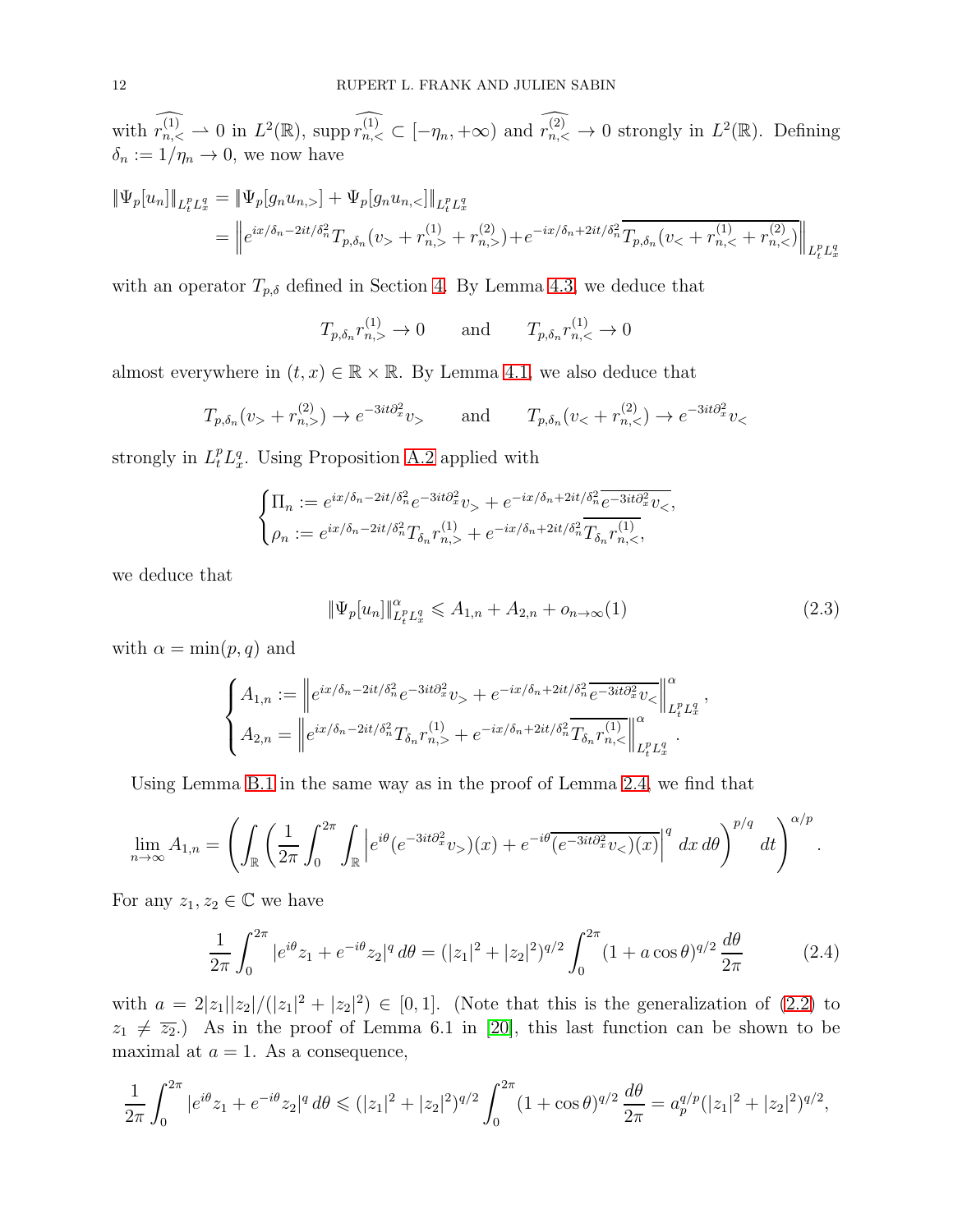and thus, by the triangle inequality in  $L_t^{p/2} L_x^{q/2}$  (noting that  $p, q \ge 2$ ),

$$
\lim_{n \to \infty} A_{1,n} \leq a_p^{\alpha/p} \left( \int_{\mathbb{R}} \left( \int_{\mathbb{R}} \left( |e^{-3it\partial_x^2} v_z|^2 + |e^{-3it\partial_x^2} v_z|^2 \right)^{q/2} dx \right)^{p/q} dt \right)^{\alpha/p} \n\leq a_p^{\alpha/p} \left( \left\| e^{-3it\partial_x^2} v_z \right\|_{L_t^p L_x^q}^2 + \left\| e^{-3it\partial_x^2} v_z \right\|_{L_t^p L_x^q}^2 \right)^{\alpha/2} \n\leq a_p^{\alpha/p} \mathcal{S}_p^{\alpha/p} \left( \left\| v_z \right\|_{L^2}^2 + \left\| v_z \right\|_{L^2}^2 \right)^{\alpha/2} .
$$

Concerning the term  $A_{2,n}$ , reversing the change of variables in  $(t, x, \eta)$  that we have done, we find that

$$
A_{2,n} = \|\Psi_p[w_n]\|_{L_t^p L_x^q}^{\alpha},
$$

with

$$
\widehat{w_n}(\eta) := \widehat{r_{n,>}^{(1)}}(\eta - \eta_n) + \widehat{r_{n,<}^{(1)}}(-\eta - \eta_n)
$$
  
= 
$$
\widehat{g_n u_n}(\eta) - \widehat{v}_> (\eta - \eta_n) - \widehat{v}_<(-\eta - \eta_n) - \widehat{r_{n,<}^{(2)}}(\eta - \eta_n) - \widehat{r_{n,<}^{(2)}}(-\eta - \eta_n).
$$

Let us show that  $w_n \rightharpoonup_{sym} 0$ . Since  $u_n \rightharpoonup_{sym} 0$ , we also have  $g_n u_n \rightharpoonup_{sym} 0$ . As we have seen in the beginning of the proof, translating a fixed profile to infinity in frequencies gives a sequences that vanishes weakly up to any symmetry. Hence, the terms involving  $v<sub>></sub>$  and  $v<sub>0</sub>$  also  $\rightharpoonup$ <sub>sym</sub> 0. Finally, the terms involving  $r_{n,>}^{(2)}$  and  $r_{n,<}^{(2)}$  converge strongly to zero in  $L^2$ , and thus also  $\rightarrow_{sym} 0$ . Hence, we have proved that  $w_n \rightarrow_{sym} 0$ .

Since

$$
\operatorname{supp}\widehat{r_{n,<}^{(1)}}(\cdot-\eta_n)\subset\mathbb{R}_+, \qquad \operatorname{supp}\widehat{r_{n,<}^{(1)}}(\cdot-\cdot-\eta_n)\subset\mathbb{R}_-,
$$

we deduce that

$$
||w_n||_{L^2}^2 = ||r_{n,>}^{(1)}||_{L^2}^2 + ||r_{n,<}^{(1)}||_{L^2}^2.
$$

By the definitions of  $r_{n,>}^{(1)}$  and  $r_{n,<}^{(1)}$  and their weak convergence to zero, we also have

$$
\left\|r_{n,>}^{(1)}\right\|_{L^2}^2 = \left\|u_{n,>} \right\|_{L^2}^2 - \left\|v_{>}\right\|_{L^2}^2 + o(1), \quad \left\|r_{n,<}^{(1)}\right\|_{L^2}^2 = \left\|u_{n,<} \right\|_{L^2}^2 - \left\|v_{<} \right\|_{L^2}^2 + o(1),
$$

which implies that

$$
||w_n||_{L^2}^2 = ||u_n||_{L^2}^2 - ||v_{\ge}||_{L^2}^2 - ||v_{\le}||_{L^2}^2 + o(1) = 1 - ||v_{\ge}||_{L^2}^2 - ||v_{\le}||_{L^2}^2 + o(1).
$$

If  $||v_{>}||_{L^2}^2 + ||v_{<}||_{L^2}^2 < 1$ , then  $w_n/||w_n||_{L^2} \longrightarrow_{sym} 0$  and by definition of  $\mathcal{A}_p^*$  we find that

$$
\limsup_{n \to \infty} \|\Psi_p[w_n]\|_{L_t^p L_x^q}^p \leq \mathcal{A}_p^*(1 - \|v_{>}\|_{L^2}^2 - \|v_{<}\|_{L^2}^2)^{p/2}
$$

.

If  $||v_{>}||_{L^2}^2 + ||v_{<}||_{L^2}^2 = 1$ , then  $w_n \to 0$  strongly in  $L^2$ , so that the same inequality holds by the Airy–Strichartz inequality.

We now insert our asymptotic estimates on  $A_{1,n}$  and  $A_{2,n}$  into [\(2.3\)](#page-11-0) and take the limit  $n \to \infty$ . This yields the inequality

$$
\limsup_{n\to\infty} \|\Psi_p[u_n]\|_{L_t^p L_x^q}^{\alpha} \leq a_p^{\alpha/p} \mathcal{S}_p^{\alpha/p} \left( \|v_{>}\|_{L^2}^2 + \|v_{<}\|_{L^2}^2 \right)^{\alpha/2} + (\mathcal{A}_p^*)^{\alpha/p} (1 - \|v_{>}\|_{L^2}^2 - \|v_{<}\|_{L^2}^2)^{\alpha/2},
$$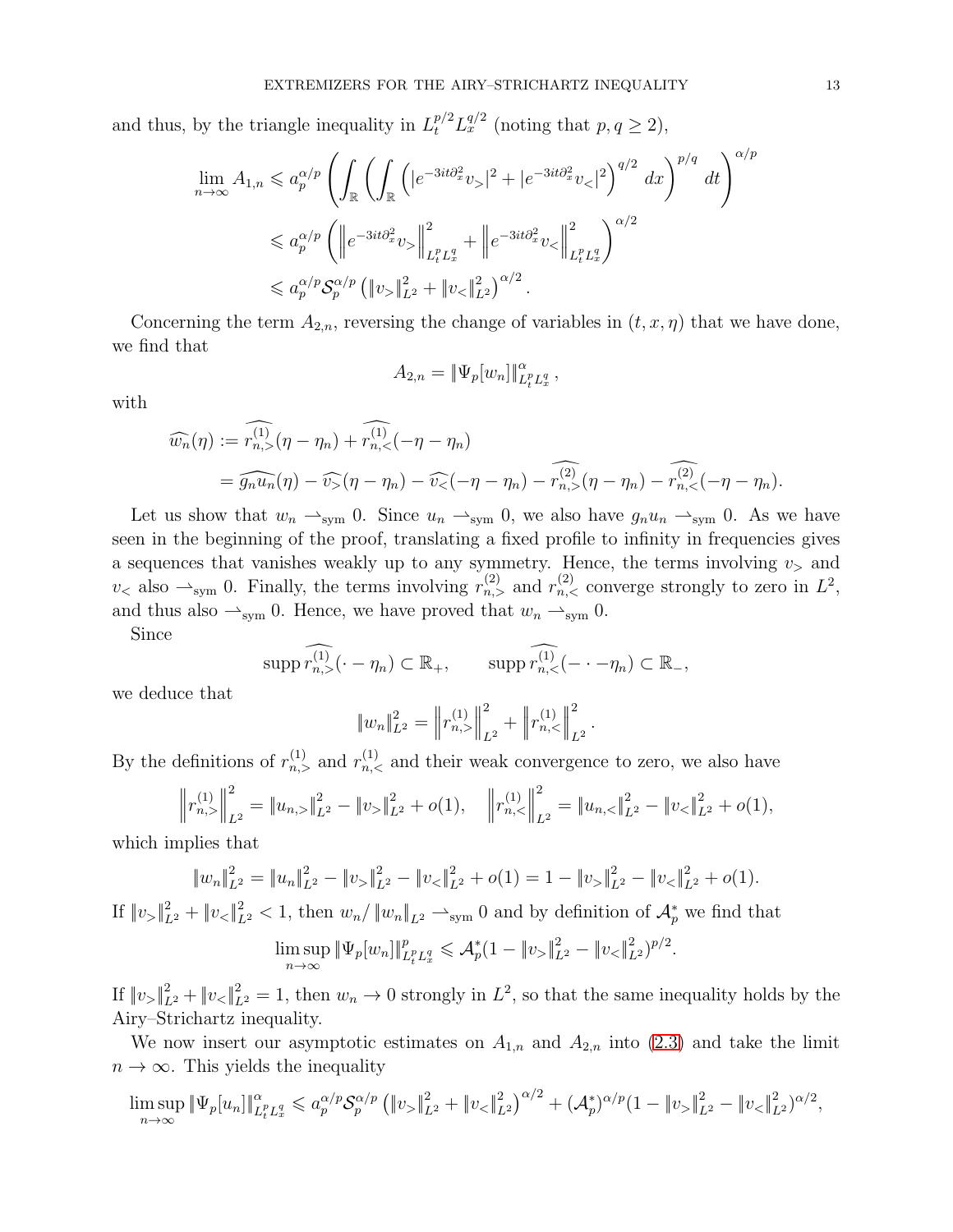which we may rewrite as

$$
\left(1 - (1 - \|v_{>}\|_{L^2}^2 - \|v_{<}\|_{L^2}^2)^{\alpha/2}\right) (\mathcal{A}_p^*)^{\alpha/p} - a_p^{\alpha/p} \mathcal{S}_p^{\alpha/p} \left(\|v_{>}\|_{L^2}^2 + \|v_{<}\|_{L^2}^2\right)^{\alpha/2} \leq (\mathcal{A}_p^*)^{\alpha/p} - \limsup_{n \to \infty} \|\Psi_p[u_n]\|_{L_t^p L_x^q}^{\alpha/p}
$$

By the elementary estimate  $1 - (1 - x)^{\alpha/2} \geq x^{\alpha/2}$  valid for all  $x \in [0, 1]$  since  $\alpha > 2$ , this implies that

$$
(\mathcal{A}_p^*)^{\alpha/p} - \limsup_{n \to \infty} \|\Psi_p[u_n]\|_{L_t^p L_x^q}^{\alpha} \ge (\|v_{>}\|_{L^2}^2 + \|v_{<}\|_{L^2}^2)^{\alpha/2} ((\mathcal{A}_p^*)^{\alpha/p} - a_p^{\alpha/p} \mathcal{S}_p^{\alpha/p})
$$
  

$$
\ge \gamma^{\alpha} ((\mathcal{A}_p^*)^{\alpha/p} - a_p^{\alpha/p} \mathcal{S}_p^{\alpha/p}).
$$

Taking the supremum over all such sequences  $(u_n)$ , the left side vanishes, indeed showing that  $\mathcal{A}_p^* \leqslant a_p \mathcal{S}_p$ .  $p_p^* \leqslant a_p \mathcal{S}_p.$ 

We end this section by some remarks about the real-valued case.

<span id="page-13-0"></span>**Lemma 2.8.** *For any triplet*  $(p, q, \gamma)$  *with*  $p, q \geq 2$ *, we have* 

<span id="page-13-1"></span>
$$
\sup_{u \in L^{2}(\mathbb{R}, \mathbb{C}) \backslash \{0\}} \frac{\left\| |D_{x}|^{\gamma} e^{-t \partial_{x}^{3} u} \right\|_{L_{t}^{p} L_{x}^{q}}}{\|u\|_{L_{x}^{2}}} = \sup_{u \in L^{2}(\mathbb{R}, \mathbb{R}) \backslash \{0\}} \frac{\left\| |D_{x}|^{\gamma} e^{-t \partial_{x}^{3} u} \right\|_{L_{t}^{p} L_{x}^{q}}}{\|u\|_{L_{x}^{2}}}.
$$
\n(2.5)

*Moreover, there is a maximizer for the supremum on the left side if and only if there is one for the supremum on the right side.*

*Proof.* While the inequality  $\geqslant$  is clear, let us show the inequality  $\leqslant$ . Hence, let  $u \in L^2(\mathbb{R}, \mathbb{C})$ ,  $u \neq 0$ . Splitting u as  $u = \text{Re } u + i \text{Im } u$  and using that the operator  $|D_x|^\gamma e^{-t \partial_x^3}$  preserves real-valuedness, we deduce that

$$
||D_x|^{\gamma} e^{-t\partial_x^3} u|^2 = (|D_x|^{\gamma} e^{-t\partial_x^3} \operatorname{Re} u)^2 + (|D_x|^{\gamma} e^{-t\partial_x^3} \operatorname{Im} u)^2,
$$

so that

$$
\left\| |D_x|^{\gamma} e^{-t \partial_x^3} u \right\|_{L_t^p L_x^q} = \left\| (|D_x|^{\gamma} e^{-t \partial_x^3} \operatorname{Re} u)^2 + (|D_x|^{\gamma} e^{-t \partial_x^3} \operatorname{Im} u)^2 \right\|_{L_t^{p/2} L_x^{q/2}}^{1/2}.
$$

Using the triangle inequality in  $L_t^{p/2} L_x^{q/2}$ , we deduce

$$
\| |D_x|^{\gamma} e^{-t \partial_x^3} u \|_{L_t^p L_x^q} \leqslant \left( \| |D_x|^{\gamma} e^{-t \partial_x^3} \operatorname{Re} u \right\|_{L_t^p L_x^q}^2 + \| |D_x|^{\gamma} e^{-t \partial_x^3} \operatorname{Im} u \Big\|_{L_t^p L_x^q}^2 \right)^{1/2}
$$
  

$$
\leqslant \sup_{v \in L^2(\mathbb{R}, \mathbb{R}) \backslash \{0\}} \frac{\left\| |D_x|^{\gamma} e^{-t \partial_x^3} v \right\|_{L_t^p L_x^q}}{\|v\|_{L_x^2}} \left( \|\operatorname{Re} u\|_{L_x^2}^2 + \|\operatorname{Im} u\|_{L_x^2}^2 \right)^{1/2}.
$$

Finally, using that  $|u|^2 = (\text{Re } u)^2 + (\text{Im } u)^2$  and hence  $\left(\|\text{Re } u\|_{L_x^2}^2 + \|\text{Im } u\|_{L_x^2}^2\right)$  $\int^{1/2} = \|u\|_{L_x^2}$ , we deduce the inequality  $\leq$  in [\(2.5\)](#page-13-1) by taking the supremum over all u.

The equality of the suprema in  $(2.5)$  implies that, if u is a maximizer for the supremum on the right side, then it is also a maximizer for the one on the left side. Conversely, by tracking the equality cases in the previous proof, one sees that if  $u$  is a maximizer for the supremum on the left, then Re u or Im u is a maximizer for the supremum on the right.  $\Box$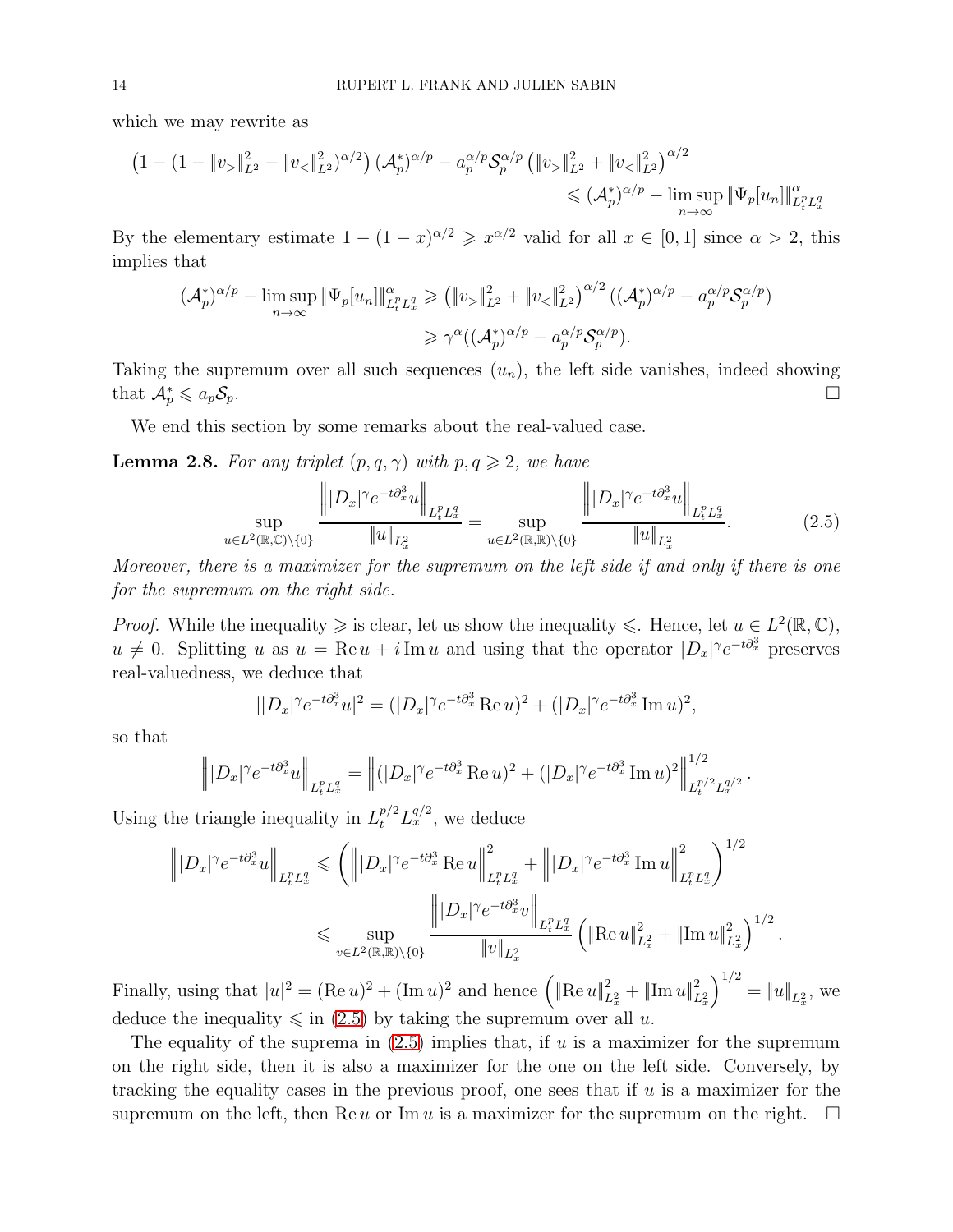*Remark* 2.9. It is natural to wonder whether maximizers for  $A_p$  are necessarily complex multiples of real-valued functions. We do not know how to deduce this using the above method of proof. In fact, we from the equality case in the triangle inequality in  $L_t^{p/2} L_x^{q/2}$  we learn that either Im  $u = 0$  or there is a  $\lambda \geq 0$  such that  $(|D_x|^{\gamma} e^{-t \partial_x^3} \text{Re } u)^2 = \lambda (|D_x|^{\gamma} e^{-t \partial_x^3} \text{Im } u)^2$ almost everywhere.

Lemma [2.8](#page-13-0) shows that  $\mathcal{A}_p = \mathcal{A}_{p,\mathbb{R}}$ , from which we deduce the 'if' part of the analogue of Theorem [1](#page-3-1) in the real-valued case (because any real-valued maximizing sequence for  $\mathcal{A}_{p,\mathbb{R}}$  is then also a complex-valued maximizing sequence for  $\mathcal{A}_p$ ). The 'only if' part follows from the fact that the sequence built in Lemma [2.4](#page-7-1) is real-valued.

<span id="page-14-0"></span>The rest of the article is devoted to the proofs of the results used during this last section.

## 3. A refined Airy–Strichartz inequality

3.1. Refined inequality and its consequences. We begin with the compactness result that allows us to extract a non-trivial profile from an optimizing sequence. It will follow from a refined version of the Airy–Strichartz inequality.

<span id="page-14-2"></span>**Theorem 3.** *There are*  $\theta \in (0,1)$  *and*  $C > 0$  *such that for all*  $u \in L^2(\mathbb{R})$  *we have* 

<span id="page-14-1"></span>
$$
\left\| |D_x|^{1/6} e^{-t \partial_x^3} u \right\|_{L^6_{t,x}(\mathbb{R} \times \mathbb{R})} \leq C \left( \sup_{I \in \mathcal{D}} |c(I)|^{-\frac{1}{6}} |I|^{-\frac{1}{2}} \left\| |D_x|^{1/6} e^{-t \partial_x^3} u_I \right\|_{L^\infty_{t,x}} \right)^\theta \|u\|_{L^2}^{1-\theta}, \tag{3.1}
$$

*where* <sup>D</sup> *denotes the family of dyadic intervals of* <sup>R</sup> *(see Definition [3.4](#page-16-0) below),* <sup>|</sup>I<sup>|</sup> *denotes the length of the interval I, c(I) its center, and*  $\hat{u}_I := \hat{u}_{I}$ .

Similar refined inequalities appeared previously in the literature, for instance in the context of the Sobolev inequality [\[21\]](#page-35-17) (see also [\[33,](#page-36-16) Prop. 4.8]), the Stein–Tomas inequality [\[39,](#page-36-17) [40,](#page-36-18) [46,](#page-36-8) [20\]](#page-35-8), or the Strichartz inequality [\[5,](#page-35-18) [38,](#page-36-19) [9,](#page-35-19) [3\]](#page-35-20). In the context of the Airy equation, related refined inequalities appeared in [\[31\]](#page-36-20) (see [\[44\]](#page-36-11) for a different proof). The particularity of our estimate [\(3.1\)](#page-14-1) is the presence of an  $L_{t,x}^{\infty}$ -norm on the right side, which provides a rather direct route to compactness as we will shortly see. The strategy via such  $L_{t,x}^{\infty}$ -norms has been initiated in [\[52,](#page-37-5) [33\]](#page-36-16), and we followed it in [\[20\]](#page-35-8) (see also, for instance, [\[18\]](#page-35-14)). Contrary to the aforementioned works, the center  $c(I)$  of the interval I appears on the right side of [\(3.1\)](#page-14-1); this is due to the fact that the Airy–Strichartz inequality is not invariant by translations in Fourier space. This is the first time we encounter such a phenomenon.

From the refined estimate in  $L_{t,x}^6$ , we deduce a refined estimate in mixed Lebesgue spaces  $L_t^p L_x^q$  by complex interpolation.

<span id="page-14-4"></span>Corollary 3.1. Let  $p > 4$  and q such that  $2/p + 1/q = 1/2$ . Then, there exist  $\theta \in (0,1)$  and  $C > 0$  such that for all  $u \in L^2(\mathbb{R})$  we have

<span id="page-14-3"></span>
$$
\left\| |D_x|^{1/p} e^{-t \partial_x^3} u \right\|_{L_t^p L_x^q(\mathbb{R} \times \mathbb{R})} \leq C \left( \sup_{I \in \mathcal{D}} |c(I)|^{-\frac{1}{6}} |I|^{-\frac{1}{2}} \left\| |D_x|^{1/6} e^{-t \partial_x^3} u_I \right\|_{L_{t,x}^\infty} \right)^{\theta} \|u\|_{L^2}^{1-\theta}.
$$
 (3.2)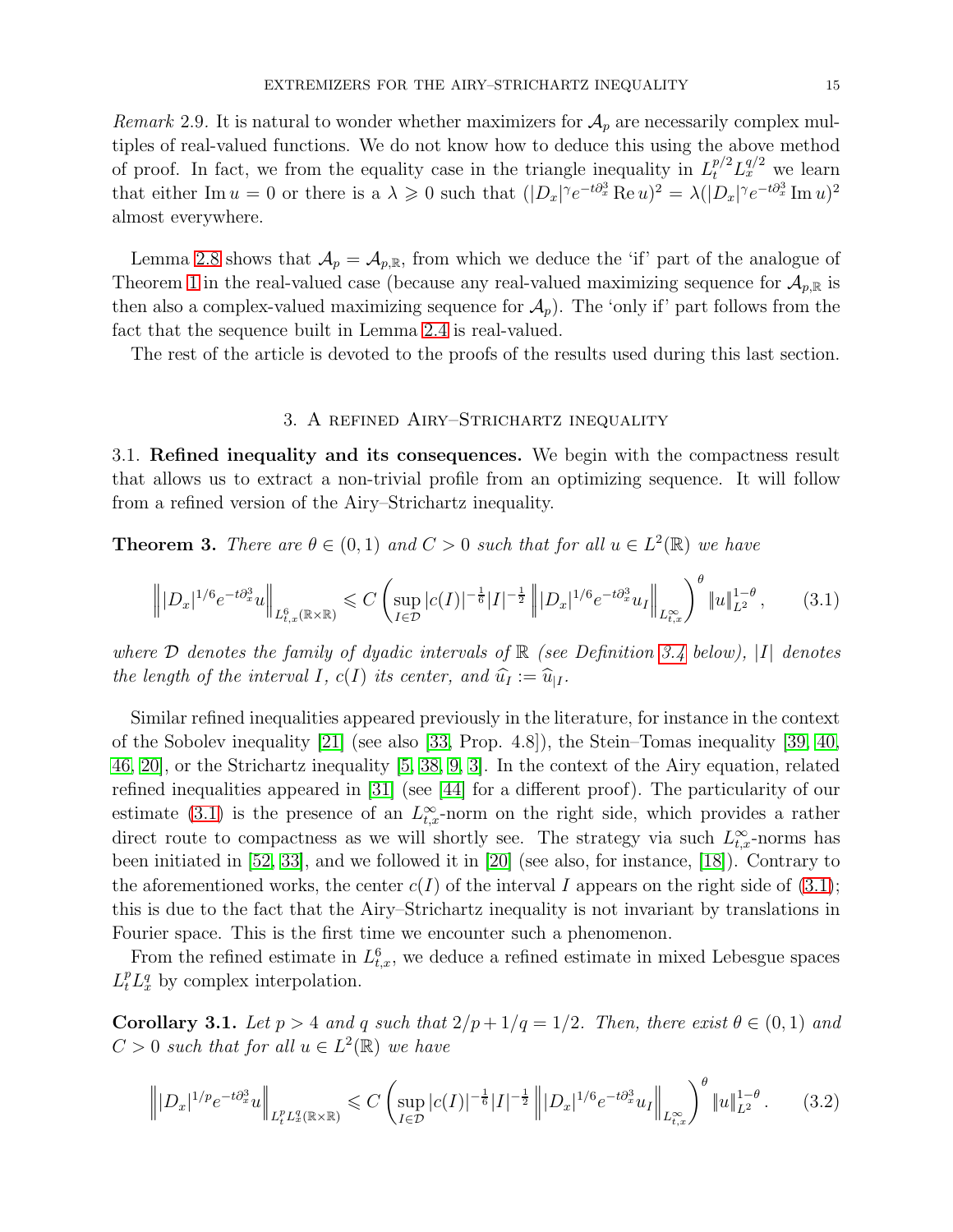*Proof.* When  $p = 6$ , this is Theorem [3.](#page-14-2) When  $p \neq 6$ , we distinguish two cases. If  $p > 6$ , we pick  $\tilde{p} > p$  and  $\tilde{q}$  such that  $2/\tilde{p} + 1/\tilde{q} = 1/2$  so that by Proposition [C.1](#page-29-0) we have

$$
\left\||D_x|^{1/p}e^{-t\partial_x^3}u\right\|_{L_t^pL_x^q}\leqslant \left\||D_x|^{1/\widetilde{p}}e^{-t\partial_x^3}u\right\|_{L_t^{\widetilde{p}}L_x^{\widetilde{q}}}\right\||D_x|^{1/6}e^{-t\partial_x^3}u\right\|_{L_{t,x}^6}^{1-\theta},
$$

where  $\theta \in (0, 1)$  is such that  $1/p = \theta/\tilde{p} + (1 - \theta)/6$ . By the Airy–Strichartz inequality, we have

$$
\left\||D_x|^{1/\widetilde{p}}e^{-t\partial_x^3}u\right\|_{L_t^{\widetilde{p}}L_x^{\widetilde{q}}}\leqslant C\left\|u\right\|_{L_x^2}.
$$

The  $L_{t,x}^6$ -part may be estimated by Theorem [3,](#page-14-2) which gives the result. When  $p < 6$ , we interpolate in the same fashion  $L_t^p L_x^q$  between  $L_{t,x}^6$  and  $L_t^{\tilde{p}} L_x^{\tilde{q}}$  with  $4 < \tilde{p} < p$ , which gives the same result.  $\Box$ 

Our main interest in proving the refined estimate [\(3.2\)](#page-14-3) is to find a non-trivial weak limit (a first 'profile' in the profile decomposition), in the case of non-vanishing sequences (in the language of concentration-compactness).

<span id="page-15-0"></span>**Corollary 3.2.** Let  $p > 4$  and  $q$  such that  $2/p + 1/q = 1/2$ . Let  $(u_n)$  be a bounded sequence *in*  $L^2(\mathbb{R})$  *with supp*  $\widehat{u_n} \subset \mathbb{R}_+$  *such that* 

$$
|D_x|^{1/p}e^{-t\partial_x^3}u_n \nrightarrow 0 \quad in \ L_t^p L_x^q.
$$

*Then, there are*  $(t_n, x_n, \xi_n, \lambda_n) \subset \mathbb{R} \times \mathbb{R} \times \mathbb{R}_+ \times \mathbb{R}_+^*$  *with*  $\lambda_n/|\xi_n| \leq 2$  *such that, after passing to a subsequence if necessary, the sequence*  $((\widehat{g_n u_n})(\cdot + \xi_n/\lambda_n))$  with  $g_n = g_{t_n, x_n, \lambda_n^{-1}}$  has a *non-zero weak limit* v in  $L^2(\mathbb{R})$ . Furthermore, if  $a, b > 0$  are such that

$$
\limsup_{n \to \infty} \| |D_x|^{1/p} e^{-t \partial_x^3} u_n \|_{L_t^p L_x^q} \geqslant a, \qquad \| u_n \|_{L^2} \leqslant b,
$$

*then we have the estimate*

$$
||v||_{L^2} \geqslant ca^{\alpha}b^{-\beta},
$$

*where*  $c, \alpha, \beta > 0$  *depend only on p.* 

*Remark* 3.3. In the previous statement, when we write  $(\xi_n) \subset \mathbb{R}_+$ , we mean that we may choose  $(\xi_n) \subset \mathbb{R}_+$  if supp  $\widehat{u_n} \subset \mathbb{R}_+$  or  $(\xi_n) \subset \mathbb{R}_-$  if supp  $\widehat{u_n} \subset \mathbb{R}_-$ .

*Proof.* By the refined estimate [\(3.2\)](#page-14-3), there are  $(t_n, x_n) \subset \mathbb{R} \times \mathbb{R}$  and dyadic intervals  $I_n \subset \mathbb{R}_+$ such that, along a subsequence,

$$
|c(I_n)|^{-\frac{1}{6}}|I_n|^{-\frac{1}{2}}\left|\int_{I_n}|\xi|^{1/6}e^{ix_n\xi+it_n\xi^3}\widehat{u_n}(\xi)\,d\xi\right|\geqslant \varepsilon:=\left(\frac{a}{2Cb^{1-\theta}}\right)^{\frac{1}{\theta}}
$$

,

where  $C, \theta$  are the constants appearing in [\(3.2\)](#page-14-3). Denote by  $\xi_n := c(I_n)$  and  $\lambda_n = |I_n|$  so that  $I_n = \xi_n + \lambda_n(-1/2, 1/2)$ , and  $0 < \lambda_n/|\xi_n| \leq 2$  (see Definition [3.4](#page-16-0) below). Up to a subsequence, we may assume that  $\lambda_n/|\xi_n| \to \delta \in [0,2]$ . In the previous integral, write any  $\xi$ as  $\xi = \xi_n + \lambda_n \eta$  to obtain

$$
\left| \int_{(-1/2,1/2)} \left| 1 + \frac{\lambda_n}{\xi_n} \eta \right|^{1/6} e^{ix_n(\xi_n + \lambda_n \eta) + it_n(\xi_n + \lambda_n \eta)^3} \lambda_n^{1/2} \widehat{u_n}(\xi_n + \lambda_n \eta) d\eta \right| \geq \varepsilon
$$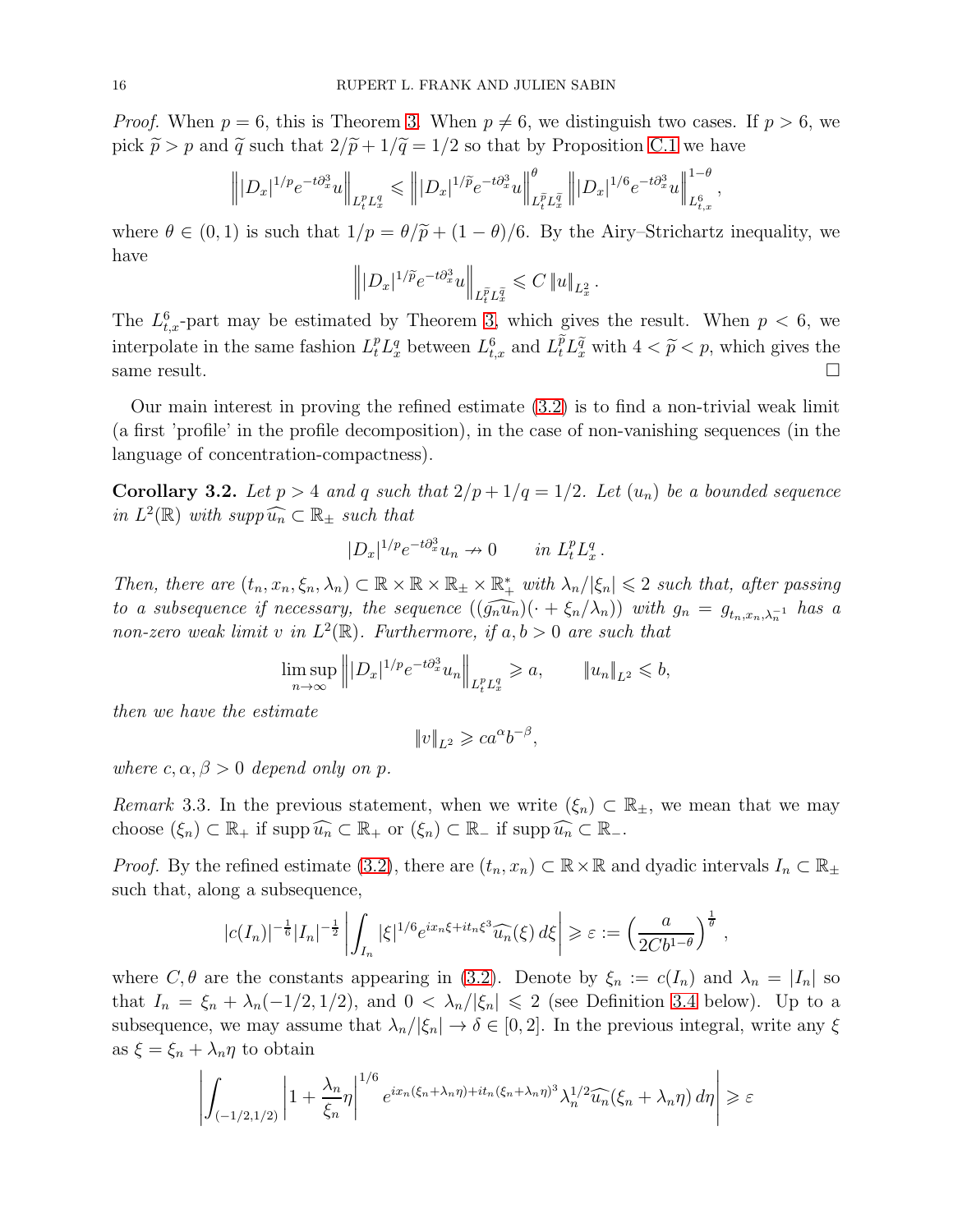for all  $n$ . The sequence

$$
v_n(\eta) := e^{ix_n(\xi_n + \lambda_n \eta) + it_n(\xi_n + \lambda_n \eta)^3} \lambda_n^{1/2} \widehat{u_n}(\xi_n + \lambda_n \eta)
$$

is bounded in  $L^2(\mathbb{R})$ . Pick any weak limit v of it. Since we have the convergence

$$
1_{(-1/2,1/2)}|1+(\lambda_n/|\xi_n|)\cdot|^{1/6}\to 1_{(-1/2,1/2)}|1+\delta\cdot|^{1/6}
$$

strongly in  $L^2(\mathbb{R})$ , we deduce that

$$
\left| \int_{(-1/2,1/2)} |1 + \delta \eta|^{1/6} v(\eta) d\eta \right| \geq \varepsilon > 0,
$$

implying that  $v \neq 0$ . By the Cauchy-Schwarz inequality, we also have

$$
\varepsilon \leqslant \|v\|_{L^2} \left( \int_{(-1/2,1/2)} |1+\delta \eta|^{1/3} d\eta \right)^{1/2} \leqslant \|v\|_{L^2} \left( \int_{(-1/2,1/2)} (1+2|\eta|)^{1/3} d\eta \right)^{1/2},
$$

since  $\delta \in [0, 2]$ , which implies the desired lower bound on  $||v||_{L^2}$ .

We now turn to the proof of Theorem [3,](#page-14-2) following the strategy of [\[52,](#page-37-5) App. A] and [\[33,](#page-36-16) Prop. 4.24], that we also followed in [\[20\]](#page-35-8). We first state some properties of dyadic intervals.

### 3.2. Dyadic intervals.

<span id="page-16-0"></span>**Definition 3.4.** An interval  $I \subset \mathbb{R}$  is *dyadic* if it can be written as  $I = [k, k + 1]2^{\ell}$  with  $k \in \mathbb{Z}$  and  $\ell \in \mathbb{Z}$ . For any interval I, we denote by |I| its length and  $c(I)$  its center.

Any dyadic interval generates two dyadic sub-intervals of half length, and reciprocally any dyadic interval has a unique parent of double length, which is also a dyadic interval. Two dyadic intervals are said to be *adjacent* if they have the same length and share an extremity.

**Definition 3.5.** For two dyadic intervals I and I', we write  $I \sim I'$  if I and I' are not adjacent, if their parents are not adjacent, but their grand-parents are adjacent (in particular, they have the same length).

In the following lemma, we record several useful properties of such intervals.

<span id="page-16-1"></span>**Lemma 3.6.** *Assume* I and I' are two dyadic intervals with  $I \sim I'$  and either  $I, I' \subset \mathbb{R}_+$  or  $I, I' ⊂ ℝ_$ *. Then, the following properties hold:* 

$$
(1) \ \forall \eta \in I, \ |\eta| \leq 2|c(I)|,
$$
  
\n
$$
(2) \ |c(I')| \leq 15|c(I)|,
$$
  
\n
$$
(3) \ \forall \eta \in I, \ \forall \eta' \in I', \ \frac{4}{5}|c(I+I')| \leq |\eta + \eta'| \leq \frac{6}{5}|c(I+I')|,
$$
  
\n
$$
(4) \ \forall \eta \in I, \ \forall \eta' \in I', \ 2|I| \leq |\eta - \eta'| \leq 8|I|.
$$

*Proof.* Up to replacing I by  $-I$  and I' by  $-I'$ , we may assume that  $I, I' \subset \mathbb{R}_+$ . We thus may write  $I = [k, k + 1) |I|$  and  $I' = [k', k' + 1) |I'|$  for some  $k, k' \geq 0$ . We have  $c(I) =$  $(k + 1/2)|I| \geq (1/2)|I|$ , hence for any  $\eta \in I$ , we have  $\eta \leq c(I) + (1/2)|I| \leq 2c(I)$ , which is (1). Furthermore, since  $I \sim I'$ , we deduce  $k' \leq k + 7$ , and hence  $c(I') = (k' + 1/2)|I| \leq$  $(k+15/2)|I| \leq 15(k+1/2)|I| = 15c(I)$ , which is (2). Now let  $\eta \in I$ ,  $\eta' \in I'$ . Since  $I \sim I'$ ,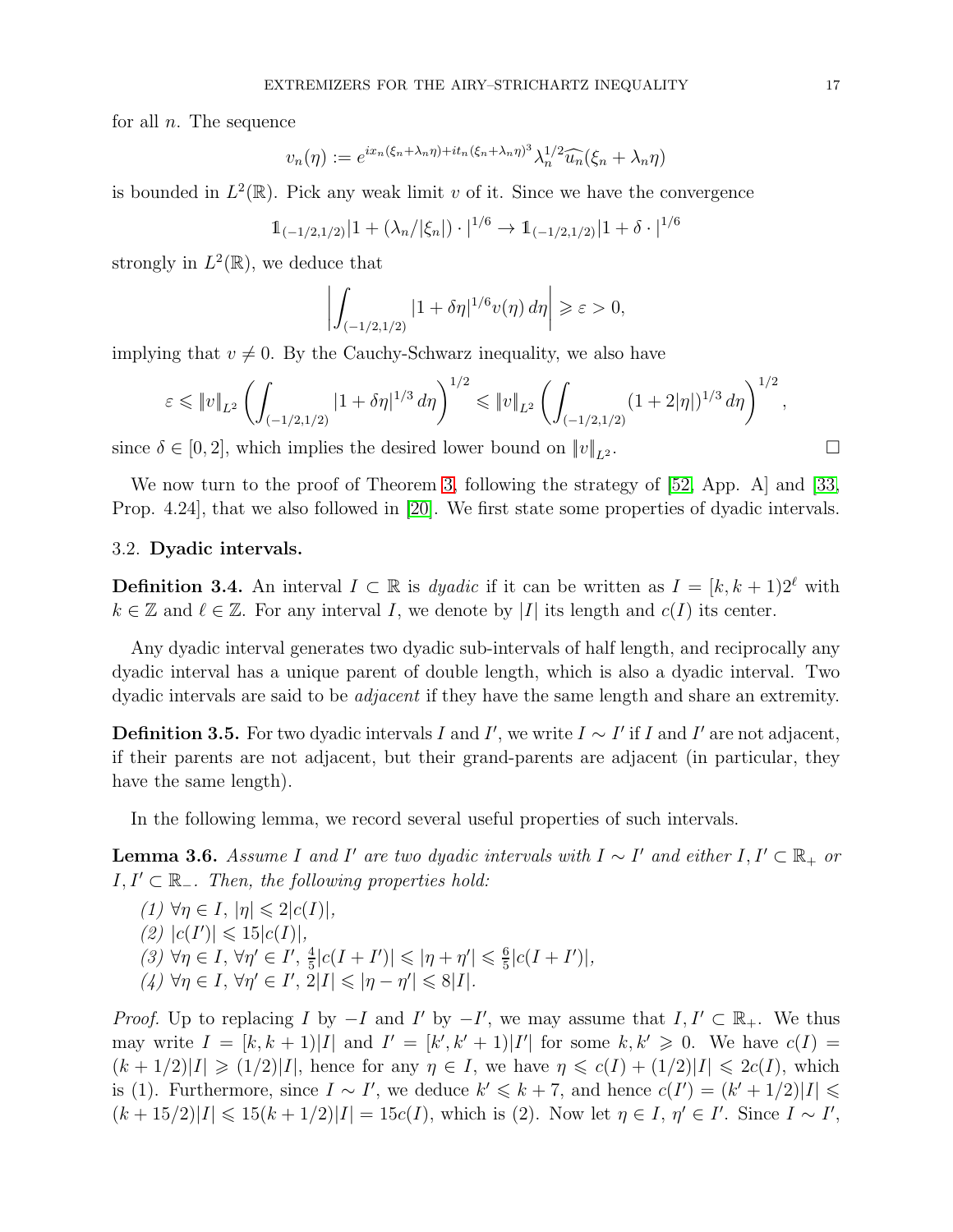we have  $k + k' \geq 4$ , hence  $c(I + I') = (k + k' + 1)|I| \geq 5|I|$  which implies  $|I| \leq (1/5)c(I + I')$ . As a consequence

$$
\frac{4}{5}c(I + I') \leq c(I + I') - |I| \leq \eta + \eta' \leq c(I + I') + |I| \leq \frac{6}{5}c(I + I'),
$$

which is (3). Finally, (4) follows from the fact that  $I \sim I'$ . — Первый процесс в получине и продавать на продавать в собстановки продавать в собстановки продавать на прос<br>В собстановки продавать на продавать на продавать на продавать на продавать на продавать на продавать на прода

3.3. Bilinear estimates. Bilinear estimates are the main building blocks to obtain refined inequalities. In the context of the Stein–Tomas or Strichartz inequalities, they are provided by the deep result of [\[50\]](#page-37-4). Since we work in one space dimension, bilinear estimates are rather easy to obtain by the Hausdorff–Young inequality (as done for instance in [\[44,](#page-36-11) Lem 1.2] or [\[9,](#page-35-19) Prop. 2.1]). One special feature of our approach is the distinction between positive or negative frequencies, which we may interpret as the separation between the two 'conjugate' points  $\xi$  and  $-\xi$  which are the main enemies for proving compactness.

For any function  $u \in L^2(\mathbb{R})$  and any interval  $I \subset \mathbb{R}$ , we define the function  $u_I$  by the relation

$$
\widehat{u_I} = \mathbb{1}_I \widehat{u}.
$$

<span id="page-17-0"></span>**Lemma 3.7.** *For all*  $q \geq 2$ , *there exists*  $C > 0$  *such that for all dyadic intervals*  $I \sim I'$  *with*  $either I, I' \subset \mathbb{R}_+$  *or*  $I, I' \subset \mathbb{R}_-$ *, and for any*  $u, v \in L^2(\mathbb{R})$  *we have* 

$$
\left\| \left( |D_x|^{1/6} e^{-t \partial_x^3} u_I \right) \left( |D_x|^{1/6} e^{-t \partial_x^3} v_{I'} \right) \right\|_{L^q_{t,x}(\mathbb{R} \times \mathbb{R})} \leqslant C |c(I)|^{\frac{1}{3} - \frac{1}{q}} |I|^{1 - \frac{3}{q}} \left\| u \right\|_{L^2(\mathbb{R})} \left\| v \right\|_{L^2(\mathbb{R})}. \tag{3.3}
$$

*Remark* 3.8. The point of the previous lemma is to have  $q < 3$ . Hence, when assuming some properties of the Fourier support, one can do better than the Airy–Strichartz inequality.

*Proof.* We have the identity for all  $x \in \mathbb{R}$ 

$$
\left( |D_x|^{1/6} e^{-t\partial_x^3} u_I \right) (x) \left( |D_x|^{1/6} e^{-t\partial_x^3} v_{I'} \right) (x)
$$
  

$$
= \frac{1}{2\pi} \int_{\mathbb{R}} \int_{\mathbb{R}} e^{ix(\eta + \eta') + it(\eta^3 + \eta'^3)} |\eta|^{1/6} |\eta'|^{1/6} \widehat{u_I}(\eta) \widehat{v_{I'}}(\eta') d\eta d\eta'.
$$

Denoting by  $f(\eta, \eta') := |\eta|^{1/6} |\eta'|^{1/6} \widehat{u}_I(\eta) \widehat{v}_{I'}(\eta')$  and changing variables  $(r, s) = (\eta + \eta', \eta^3 + \eta'^3)$  $\eta^{(3)} = \psi(\eta, \eta'),$  we find that

$$
\left( |D_x|^{1/6} e^{-t \partial_x^3} u_I \right) (x) \left( |D_x|^{1/6} e^{-t \partial_x^3} v_{I'} \right) (x)
$$
  
=  $\frac{1}{6\pi} \int_{\mathbb{R}} \int_{\mathbb{R}} e^{ixr+its} f(\psi^{-1}(r,s)) \frac{dr ds}{|\psi^{-1}(r,s)|^2 - \psi^{-1}(r,s)|^2},$ 

which we estimate using the Hausdorff–Young inequality (where  $q'$  is the dual exponent of q)

$$
\left\| \left( |D_x|^{1/6} e^{-t \partial_x^3} u_I \right) \left( |D_x|^{1/6} e^{-t \partial_x^3} v_{I'} \right) \right\|_{L^q_{t,x}} \leqslant C \left\| \frac{f(\psi^{-1}(r,s))}{|\psi^{-1}(r,s)|^2 - \psi^{-1}(r,s)|^2} \right\|_{L^{q'}_{r,s}}
$$

.

Undoing the change of variables we find

$$
\left\|\frac{f(\psi^{-1}(r,s))}{|\psi^{-1}(r,s)|^2-\psi^{-1}(r,s)^2_2|}\right\|_{L^{q'}_{r,s}}=\left(\int_{\mathbb{R}}\int_{\mathbb{R}}\left|\frac{|\eta|^{1/6}|\eta'|^{1/6}\widehat{u_I}(\eta)\widehat{v_{I'}}(\eta')}{|\eta^2-\eta'^2|}\right|^{q'}3|\eta^2-\eta'^2|\,d\eta\,d\eta'\right)^{1/q'}.
$$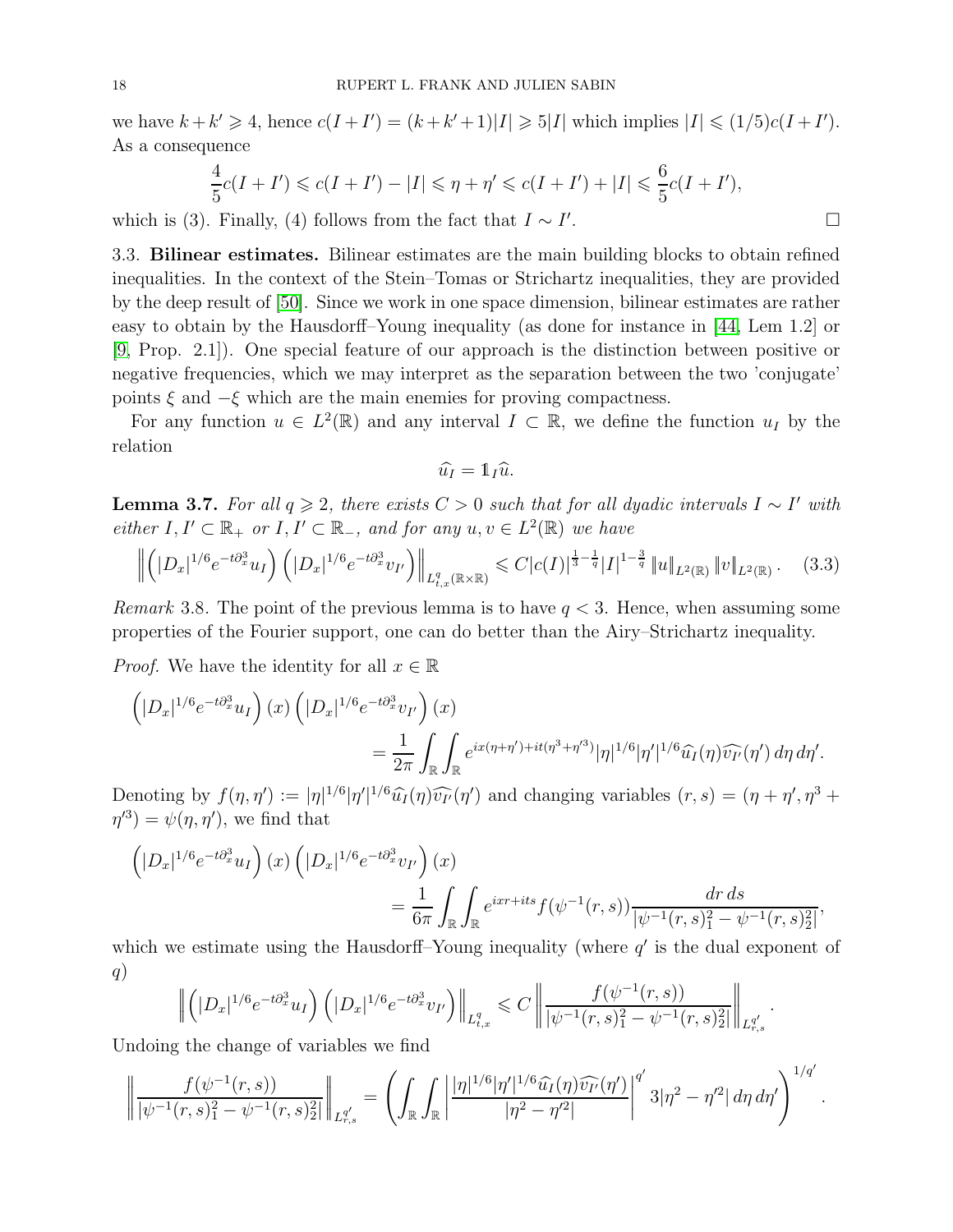By Lemma [3.6,](#page-16-1) we have on the support of the last integral

$$
\frac{|\eta|^{q'/6}|\eta'|^{q'/6}}{|\eta+\eta'|^{q'-1}|\eta-\eta'|^{q'-1}}\leqslant C|c(I)|^{1-\frac{2}{3}q'}|I|^{1-q'}
$$

Estimating

$$
\int_{\mathbb{R}} |\widehat{u_I}(\eta)|^{q'}\,d\eta \leqslant |I|^{1-q'/2}\,\|u\|_{L^2}^{q'},
$$
 we arrive at the result.  $\hfill \square$ 

.

3.4. **Proof of Theorem [3.](#page-14-2)** Let  $u \in L^2(\mathbb{R})$ . By splitting  $u$  as  $u = u_0 + u_<$  with  $\widehat{u_0} = \mathbb{1}_{\mathbb{R}_+} \widehat{u}$ , we may assume that supp  $\hat{u} \subset \mathbb{R}_+$  or supp  $\hat{u} \subset \mathbb{R}_+$ . For any dyadic interval I, we use the notation

$$
\Psi_I := |D_x|^{1/6} e^{-t \partial_x^3} u_I.
$$

Since for any  $(\eta, \eta') \in \mathbb{R}^2$  with  $\eta \neq \eta'$ , there is a unique pair of dyadic intervals  $(I, I')$  of maximal length with  $I \sim I'$ ,  $\eta \in I$ , and  $\eta' \in I'$ , the identity

$$
\forall \eta \neq \eta', \quad 1 = \sum_{I \sim I'} \mathbb{1}_I(\eta) \mathbb{1}_{I'}(\eta')
$$

induces the decomposition

<span id="page-18-1"></span>
$$
\left( |D_x|^{1/6} e^{-t \partial_x^3} u \right)^2 = \sum_{I \sim I'} \Psi_I \Psi_{I'}, \tag{3.4}
$$

which we estimate using the following lemma, exploiting some orthogonality between the Fourier supports of each term under the previous sum.

<span id="page-18-0"></span>**Lemma 3.9.** *There exists*  $C > 0$  *such that for all*  $u \in L^2(\mathbb{R})$  *with* supp $\hat{u} \subset \mathbb{R}_+$  *or*  $\mathbb{R}_+$ *, we have*

$$
\left\| \sum_{I \sim I'} \Psi_I \Psi_{I'} \right\|_{L^3_{t,x}}^{3/2} \leq C \sum_{I \sim I'} \|\Psi_I \Psi_{I'}\|_{L^3_{t,x}}^{3/2}.
$$

Assuming Lemma [3.9,](#page-18-0) we finish the proof of Theorem [3.](#page-14-2) We estimate  $\|\Psi_I\Psi_{I'}\|_{L^3_{t,x}}$  in two different ways. First, using Lemma [3.7](#page-17-0) and Lemma [3.6](#page-16-1) we conclude that for any  $q \in [2,3)$ ,

$$
\|\Psi_{I}\Psi_{I'}\|_{L_{t,x}^{3}} \leq (|c(I)|^{-\frac{1}{3}}|I|^{-1} \|\Psi_{I}\Psi_{I'}\|_{L_{t,x}^{\infty}})^{1-\frac{q}{3}} \left(|c(I)|^{\frac{1}{q}-\frac{1}{3}}|I|^{\frac{3}{q}-1} \|\Psi_{I}\Psi_{I'}\|_{L_{t,x}^{q}}\right)^{\frac{q}{3}} \n\leq C \left(|c(I)|^{-\frac{1}{6}}|I|^{-\frac{1}{2}} \|\Psi_{I}\|_{L_{t,x}^{\infty}}\right)^{1-\frac{q}{3}} \left(|c(I)|^{-\frac{1}{6}}|I|^{-\frac{1}{2}} \|\Psi_{I'}\|_{L_{t,x}^{\infty}}\right)^{1-\frac{q}{3}} \|u\|_{L^{2}}^{\frac{2q}{3}} \n\leq C \left(\sup_{I''\in\mathcal{D}} |c(I'')|^{-\frac{1}{6}}|I''|^{-\frac{1}{2}} \|\Psi_{I''}\|_{L_{t,x}^{\infty}}\right)^{2-\frac{2q}{3}} \|u\|_{L^{2}}^{\frac{2q}{3}}.
$$
\n(3.5)

Secondly, by an elementary estimate, using also Lemma [3.6](#page-16-1) we find

<span id="page-18-2"></span>
$$
\|\Psi_I\Psi_{I'}\|_{L^{\infty}_{t,x}} \leqslant C|c(I)|^{\frac{1}{3}} \|\widehat{u_I}\|_{L^1} \|\widehat{u_{I'}}\|_{L^1},
$$

and then by interpolation with Lemma [3.7](#page-17-0) we infer that

<span id="page-18-3"></span>
$$
\|\Psi_I\Psi_{I'}\|_{L^3_{t,x}} \leqslant C|I|^{1-\frac{2}{s}} \|\widehat{u_I}\|_{L^s} \|\widehat{u_{I'}}\|_{L^s}
$$
\n(3.6)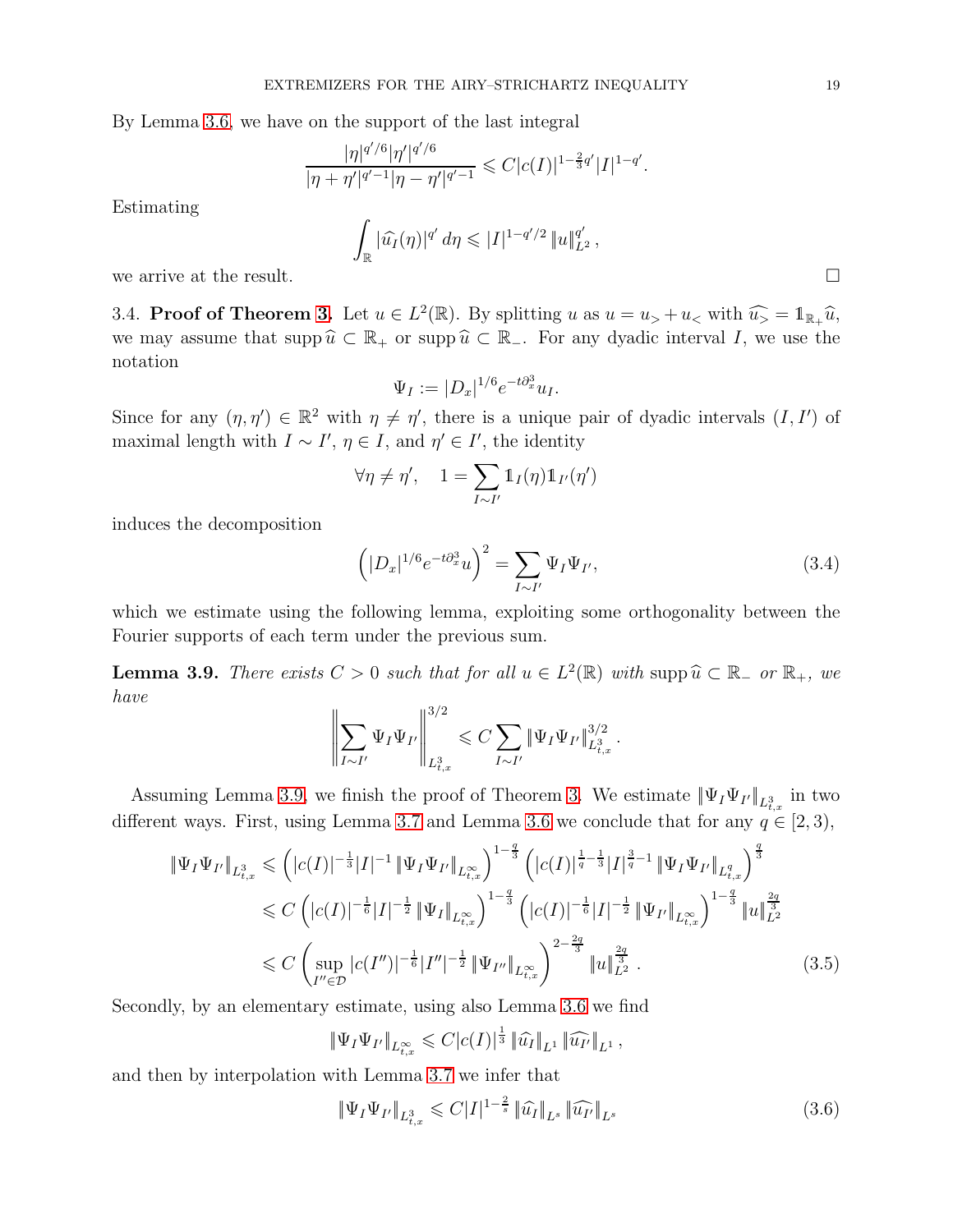for some  $3/2 \leq s < 2$ . In conclusion, from identity [\(3.4\)](#page-18-1), Lemma [3.9,](#page-18-0) and estimates [\(3.5\)](#page-18-2) and [\(3.6\)](#page-18-3) we deduce that for any  $r \leqslant 3/2$ 

$$
\label{eq:est} \begin{split} \left\||D_x|^{1/6}e^{-t\partial_x^3}u\right\|_{L_{t,x}^6}^3 &\leqslant C\sum_{I\sim I'}\|\Psi_I\Psi_{I'}\|_{L_{t,x}^3}^{3/2}\\ &\leqslant C\sup_{I\sim I'}\|\Psi_I\Psi_{I'}\|_{L_{t,x}^3}^{3/2-r}\sum_{I\sim I'}\|\Psi_I\Psi_{I'}\|_{L_{t,x}^3}^{r}\\ &\leqslant C\biggl(\sup_{I\in\mathcal D}|c(I)|^{-\frac{1}{6}}|I|^{-\frac{1}{2}}\|\Psi_I\|_{L_{t,x}^\infty}\biggr)^{\left(2-\frac{2q}{3}\right)\left(\frac{3}{2}-r\right)}\|u\|_{L^2}^{\frac{2q}{3}\left(\frac{3}{2}-r\right)}\sum_{I\in\mathcal D}\left[|I|^{1-\frac{2}{s}}\|\widehat{u_I}\|_{L^s}^2\right]^r. \end{split}
$$

We now use [\[20,](#page-35-8) Lem. A.3] (which is itself extracted from [\[52,](#page-37-5) App. A]) with the choices  $\nu = 2r/s$  and  $\mu = 2/s$  and obtain that for  $r > 1$ ,

$$
\sum_{I \in \mathcal{D}} \left[ |I|^{1-\frac{2}{s}} \|\widehat{u_I}\|_{L^s}^2 \right]^r \leqslant C \|u\|_{L^2}^{2r}.
$$

This completes the proof of Theorem [3.](#page-14-2)

It thus remains to provide the

*Proof of Lemma [3.9.](#page-18-0)* Let us explain the strategy of the proof before giving the details. First, without loss of generality, we may assume that supp  $\hat{u} \subset \mathbb{R}_{+}$ , so that any dyadic interval appearing in the following may be assumed to be included in  $\mathbb{R}_+$ . We will associate to any interval  $J \subset \mathbb{R}_+$  a parallelogram  $R(J) \subset \mathbb{R}^2$  such that

<span id="page-19-0"></span>
$$
\operatorname{supp} \mathcal{F}_{t,x} \left[ \Psi_I \Psi_{I'} \right] \subset R(I + I')\,,\tag{3.7}
$$

where  $\mathcal{F}_{t,x}$  denotes the space-time Fourier transform. We then define for a parallelogram  $R(J)$  and a number  $\alpha > 0$  an enlarged parallelogram  $(1 + \alpha)R(J)$ . The main point of the proof will be to show that there is a finite, universal constant such that for any pair  $(I, I')$ with  $I \sim I'$  the number of pairs  $(\overline{I}, \overline{I'})$  with  $\overline{I} \sim \overline{I'}$  and

<span id="page-19-1"></span>
$$
(1+\alpha)R(I+I') \cap (1+\alpha)R(\tilde{I}+\tilde{I}') \neq \emptyset
$$
\n(3.8)

is bounded by this constant. Once this is shown the conclusion of the lemma follows from [\[33,](#page-36-16) Lem. A.9].

Let us now carry out the details of this argument. We clearly have

$$
\mathrm{supp}\,\mathcal{F}_{t,x}\,[\Psi_I\Psi_{I'}]\subset \{(\eta^3+\eta'^3,\eta+\eta'),\,\eta\in I,\,\eta'\in I'\},\,
$$

and we will include this last set into a parallelogram in the following fashion. Let  $(\omega, \xi) \in \mathbb{R}^2$ with  $\omega = \eta^3 + \eta'^3$ ,  $\xi = \eta + \eta'$  for some  $\eta \in I$ ,  $\eta' \in I'$ . Define  $c = c(I + I') > 0$ . A quick computation shows that

$$
\omega - \frac{1}{4}\xi^3 = \frac{3}{4}\xi(\eta - \eta')^2,
$$

which we combine with the identity

$$
\xi^3 = (\xi - c)^3 + 3(\xi - c)^2 c + 3(\xi - c)c^2 + c^3
$$

to infer that

$$
\omega - \frac{3}{4}(\xi - c)c^2 - \frac{1}{4}c^3 = \frac{3}{4}\xi(\eta - \eta')^2 + \frac{1}{4}(\xi - c)^2(\xi + 2c).
$$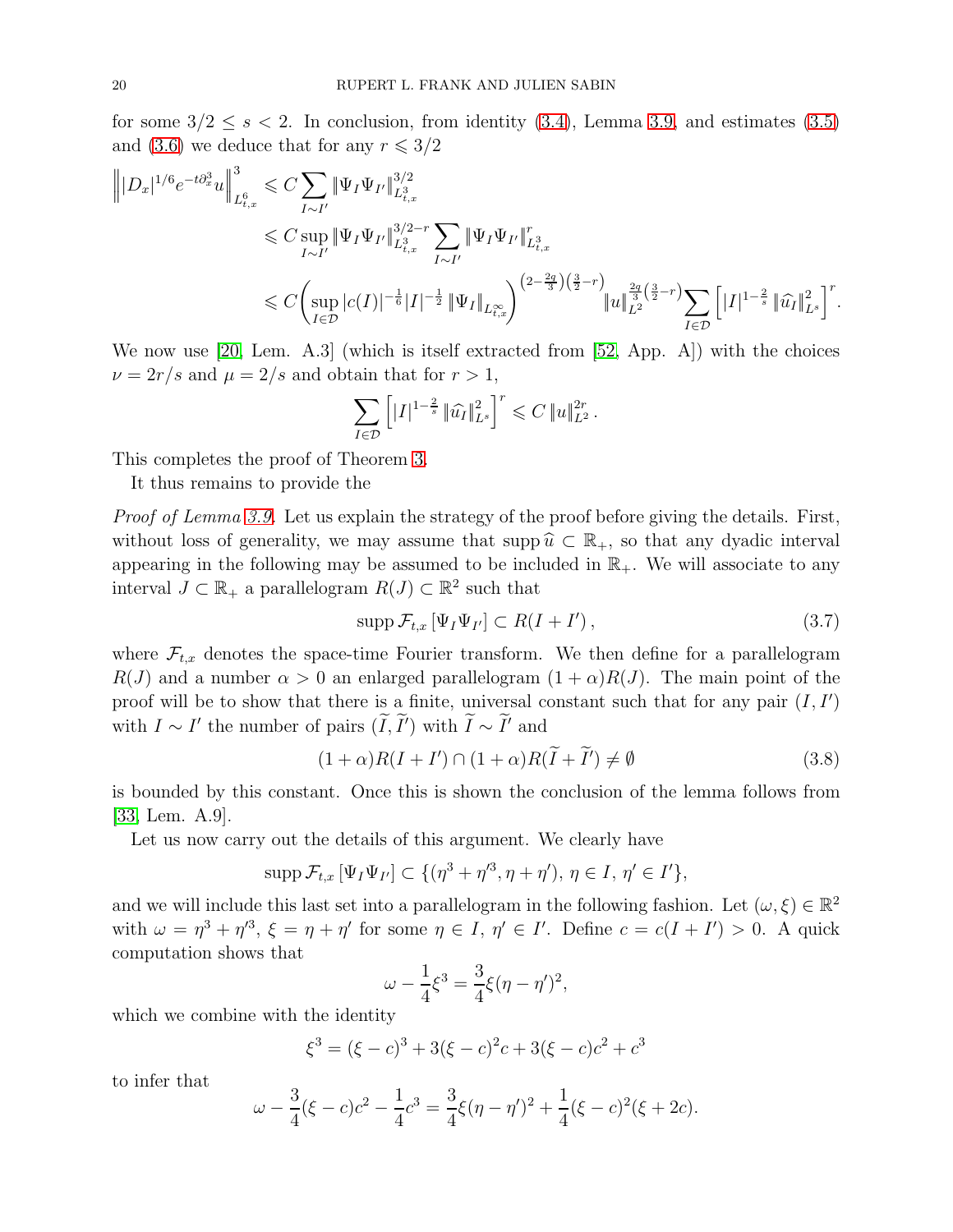Using Lemma [3.6,](#page-16-1) we deduce that

$$
\frac{12}{5} \leqslant \frac{\omega - \frac{3}{4}(\xi - c)c^2 - \frac{1}{4}c^3}{c|I|^2} \leqslant \frac{292}{5},
$$

which means that we have the inclusion  $(3.7)$  with the parallelogram

$$
R(J) = \left\{ (\omega, \xi) : \xi \in J, \ \frac{3}{5} \leq \frac{\omega - \frac{3}{4}(\xi - c(J))c(J)^2 - \frac{1}{4}c(J)^3}{c(J)|J|^2} \leq \frac{73}{5} \right\}.
$$

Let  $\alpha > 0$  and define  $(1 + \alpha)R(J)$  to be the  $(1 + \alpha)$ -dilate of the parallelogram  $R(J)$ , that is, the parallelogram with the same center as  $R(J)$  but whose linear part is multiplied by  $1 + \alpha$ . An elementary computation shows that

$$
(1+\alpha)R(J) = \left\{ (\omega,\xi) : \xi \in (1+\alpha)J, \frac{3}{5} - 7\alpha \leq \frac{\omega - \frac{3}{4}(\xi - c(J))c(J)^2 - \frac{1}{4}c(J)^3}{c(J)|J|^2} \leq \frac{73}{5} + 7\alpha \right\}
$$

where  $(1+\alpha)J$  denotes the interval with the same center as J but with  $1+\alpha$  times its length. We shall now show the universal bound on the number of pairs  $(I, I')$  with  $I \sim I'$  satisfying [\(3.8\)](#page-19-1) for some given pair  $(I, I')$  with  $I \sim I'$ . Let us note  $J = I + I'$  and  $J = I + I'$ , and let  $(\omega, \xi) \in (1+\alpha)R(J) \cap (1+\alpha)R(\tilde{J})$ . By the same reasoning as in the proof of Lemma [3.6-](#page-16-1)(3), we have  $\frac{4-\alpha}{5}c \leqslant \xi \leqslant \frac{6+\alpha}{5}$  $\frac{1}{5}$ c, where c denotes either c(J) or c(J). In particular, we have

<span id="page-20-1"></span>
$$
\frac{4-\alpha}{6+\alpha}c(J) \leqslant c(\widetilde{J}) \leqslant \frac{6+\alpha}{4-\alpha}c(J). \tag{3.9}
$$

Next, from the relation

$$
-3(\xi - c)c^2 - c^3 + \xi^3 = (\xi - c)^2(\xi + 2c),
$$

we deduce that

$$
\omega - \frac{1}{4}\xi^3 = \omega - \frac{3}{4}(\xi - c)c^2 - \frac{1}{4}c^3 - \frac{1}{4}(\xi - c)^2(\xi + 2c),
$$

again with  $c = c(J)$  or  $c = c(\tilde{J})$ . In particular,

$$
\left(\frac{2}{5} - \frac{561}{80}\alpha\right)cL^2 \leq \omega - \frac{1}{4}\xi^3 \leq \left(\frac{73}{5} + 7\alpha\right)cL^2,
$$

where  $(c, L) = (c(J), |J|)$  or  $(c, L) = (c(\tilde{J}), |\tilde{J}|)$ . Choosing  $\alpha > 0$  small enough such that  $\alpha < 4$ ,  $\frac{3}{5} - 7\alpha > 0$ , and  $\frac{2}{5} - \frac{561}{80}\alpha > 0$ , we deduce that there exist universal numbers  $a, b > 0$ such that  $a|J| \leq |\tilde{J}| \leq b|J|$ . This relation together with [\(3.9\)](#page-20-1) can be satisfied only for a universal, finite number of pairs  $(\tilde{I}, \tilde{I}')$  with  $\tilde{I} \sim \tilde{I}'$ . universal, finite number of pairs  $(\tilde{I}, \tilde{I}')$  with  $\tilde{I} \sim \tilde{I}'$ .

### 4. Approximate operators

<span id="page-20-0"></span>In this section, we provide some properties of the Airy–Strichartz map for functions that concentrate around a frequency. Define the family of operators for any  $q \geq 2$  and  $\delta \in \mathbb{R}$ ,

$$
(T_{p,\delta}u)(t,x) = \frac{1}{\sqrt{2\pi}} \int_{\mathbb{R}} |1+\delta\xi|^{1/p} e^{ix\xi + it(3\xi^2 + \delta\xi^3)} \widehat{u}(\xi) d\xi.
$$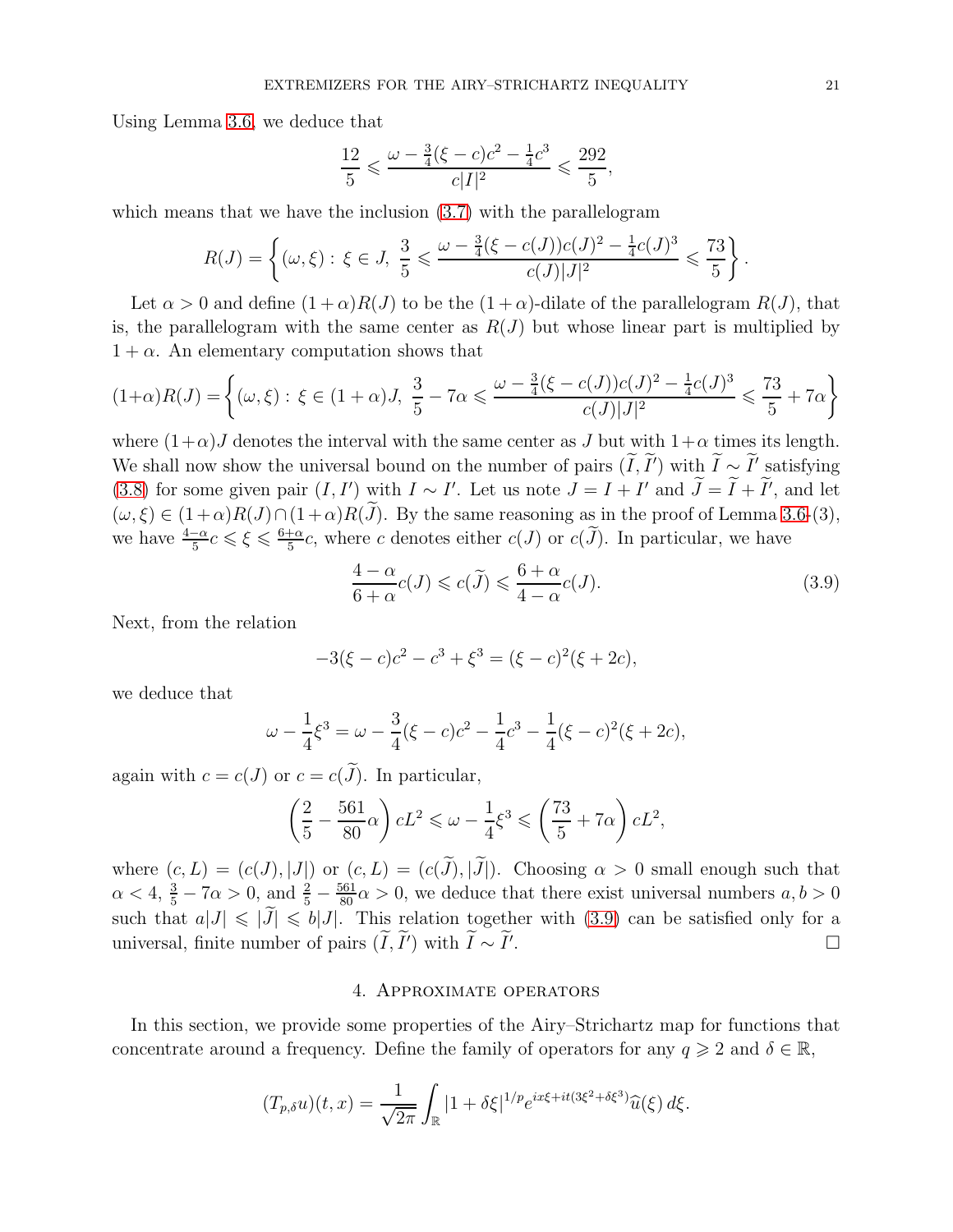#### 4.1. Basic estimates.

<span id="page-21-0"></span>**Lemma 4.1.** *Let*  $p > 4$  *and*  $q$  *such that*  $2/p + 1/q = 1/2$ *.* 

*(1) There exists*  $C > 0$  *such that for any*  $\delta \in \mathbb{R}$  *we have* 

$$
||T_{p,\delta}||_{L^2_x(\mathbb{R}) \to L^p_t L^q_x(\mathbb{R} \times \mathbb{R})} \leqslant C
$$

(2) For any  $u \in L^2(\mathbb{R})$  we have

$$
T_{p,\delta}u \to e^{-3it\partial_x^2}u
$$

```
as \delta \to 0, strongly in L_t^p L_x^q(\mathbb{R} \times \mathbb{R}).
```
*Proof.* The first item follows from the Airy–Strichartz inequality [\(1.2\)](#page-0-0) by undoing the scaling as in the proof of Lemma [2.4,](#page-7-1) which shows that

$$
\|T_{p,\delta}\|_{L^2_x(\mathbb{R})\to L^p_tL^q_x(\mathbb{R}\times\mathbb{R})}=\Big\||D_x|^{1/p}e^{-t\partial_x^3}\Big\|_{L^2_x(\mathbb{R})\to L^p_tL^q_x(\mathbb{R}\times\mathbb{R})}
$$

.

For the second item, using the first item it is enough to prove it for u such that  $\hat{u} \in C_0^{\infty}(\mathbb{R})$ . As in [\[20,](#page-35-8) Proof of Prop. 4.1], it is enough to prove the pointwise estimate

$$
|T_{p,\delta}u(t,x)| \leqslant C(t^2+x^2)^{-1/4},
$$

for some  $C > 0$  independent of  $\delta$  and for  $\delta$  small enough (both depending on u though). We may write

$$
T_{p,\delta}u(t,x) = \int_{\mathbb{R}} e^{i\lambda\Phi(\xi)}a(\xi) d\xi
$$

with  $\lambda = (t^2 + x^2)^{1/2}, \ \Phi(\xi) = \omega_1 \xi + \omega_2 (3\xi^2 + \delta \xi^3), \ (\omega_1, \omega_2) = (x/\lambda, t/\lambda) \in \mathbb{S}^2, \ a(\xi) =$  $|1+\delta\xi|^{1/p}\widehat{u}(\xi)$ . We apply stationary phase estimates. Let  $R > 0$  such that supp  $\widehat{u} \subset [-R, R]$ . If  $\delta \leq 1/(2R)$ , the function a is  $C^{\infty}$  on R with all its derivatives uniformly bounded in  $\delta$ . We have

$$
\Phi'(\xi) = \omega_1 + \omega_2(6\xi + 3\delta\xi^2).
$$

Assume  $|\omega_2| \leqslant b$ , then

$$
|\Phi'(\xi)| \geq \sqrt{1 - b^2} - CbR,
$$

so that for  $b = b(R) > 0$  small enough, we have  $|\Phi'(\xi)| \geq 1/2$ . Furthermore, all higher derivatives of  $\Phi$  are uniformly bounded in  $\delta$  due to the  $\xi$ -localization. Hence, by integration by parts, we get the desired estimate (and even much faster decay) in the region  $|\omega_2| \leqslant b$ . Let us now consider the case  $|\omega_2| > b$ . In this case,  $\Phi'$  has at most 3 critical points, but

$$
\Phi''(\xi) = 6\omega_2(1+\delta\xi)
$$

so that  $|\Phi''(\xi)| \geq 3b$ , in which case we may apply stationary phase results (again, all higher order derivatives of  $\Phi$  are uniformly bounded in  $\delta$ ). This concludes the proof of the second item.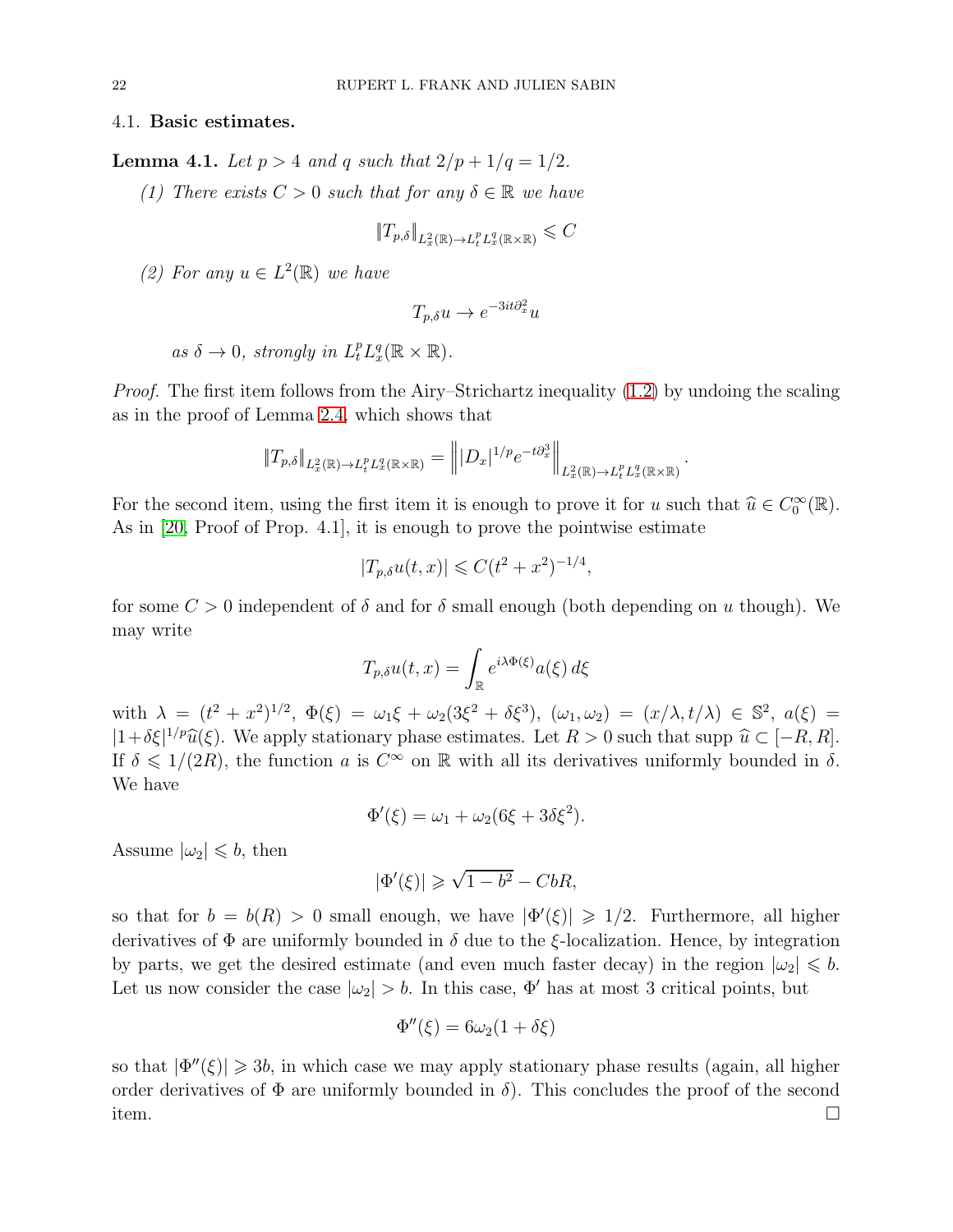4.2. Local smoothing. The following result in crucial in order to establish the a.e. convergence (proven in the next subsection) that is used in order to split the  $L_t^p L_x^q$ -norm in the proof of Theorem [2.](#page-6-0) Interestingly, it needs some assumption about the Fourier support, which is reminiscent of the 'resonance' between positive and negative frequencies that is responsible for the presence of the constant  $a_p$ .

<span id="page-22-0"></span>**Lemma 4.2.** Let  $p > 0$ . For any  $a \in L^1(\mathbb{R})$ , there exists  $C > 0$  such that for any  $\delta \in \mathbb{R}$  and  $any u \in L^2(\mathbb{R})$  *with Fourier transform supported in*  $\{1 + \delta \xi \geq 0\}$  *we have* 

$$
\int_{\mathbb{R}} \int_{\mathbb{R}} a(x) |f_{\delta}(-iD_x)T_{p,\delta}u(t,x)|^2 dx dt \leqslant C \|u\|_{L^2}^2,
$$

*where*

$$
f_{\delta}(\xi) := \frac{|\xi|^{1/2}}{|1 + \delta \xi|^{1/p}}.
$$

*Proof.* In Fourier variables, the integral can be written as

$$
\int_{\mathbb{R}}\int_{\mathbb{R}}\widehat{a}(\xi'-\xi)f_{\delta}(\xi)f_{\delta}(\xi')|1+\delta\xi|^{1/p}|1+\delta\xi'|^{1/p}\widehat{u}(\xi)\overline{\widehat{u}(\xi')}\delta(3\xi^2+\delta\xi^3-3\xi'^2-\delta\xi'^3)\,d\xi\,d\xi'.
$$

As in the proof of Lemma 4.4 in [\[20\]](#page-35-8), Schur's test implies that it is enough to bound

$$
\sup_{\xi: 1+\delta\xi \geq 0} \int_{\mathbb{R}} |\widehat{a}(\xi'-\xi)| f_{\delta}(\xi) f_{\delta}(\xi')| 1 + \delta\xi|^{1/p} |1 + \delta\xi'|^{1/p} \delta(3\xi^2 + \delta\xi^3 - 3\xi'^2 - \delta\xi'^3) d\xi'
$$
\n
$$
\leq |\widehat{a}|_{L^{\infty}} \sup_{\xi: 1+\delta\xi \geq 0} \max_{\xi' \neq 0: 1+\delta\xi' \geq 0 \atop \delta \in \mathbb{R}} \frac{|1 + \delta\xi|^{1/p} f_{\delta}(\xi)| 1 + \delta\xi'|^{1/p} f_{\delta}(\xi')|}{|\xi'||1 + \delta\xi'|^{2}}
$$
\n
$$
= |\widehat{a}|_{L^{\infty}} \sup_{\xi: 1+\delta\xi \geq 0} \max_{\xi' \neq 0: 1+\delta\xi' \geq 0 \atop \delta \in \mathbb{R}} \frac{|\xi|^{1/2}}{3\xi'^2 + \delta\xi'^3} \frac{|\xi|^{1/2}}{|\xi'|^{1/2} |1 + \delta\xi'|^{2}}.
$$

Here, the max is due to the fact that the equation  $3\xi'^2 + \delta \xi'^3 = c$  may have several (at most three) solutions. Because of the constraint  $\delta \xi' \geq -1$ , we have  $1 + \delta \xi'/2 \geq 1/2$ , hence we only have to care about the quotient  $(|\xi|/|\xi'|)^{1/2}$ . When  $\delta = 0$ , the sup is clearly 1. When  $\delta \neq 0$ , defining  $\eta = \delta \xi \geq -1$  and  $\eta' = \delta \xi' \geq -1$ , we see that the sup is independent of  $\delta$  and we have to show that  $| \cdot |$ 

$$
\sup_{\substack{\eta,\eta':\eta,\eta'\geqslant-1,\eta'\neq0\\3\eta'^2+\eta'^3=3\eta^2+\eta^3}}\frac{|\eta|}{|\eta'|}<\infty.
$$

Defining  $g(x) = 3x^2 + x^3$ , it is elementary to show that  $g^{-1}([0,2]) \cap [-1, +\infty) = [-1, a]$ for some  $a \in (1/2, 1)$ , and that g is increasing on  $(a, \infty)$ ; so that in the previous sup we may assume  $\eta \in [-1, a]$ , and  $\eta \neq 0$  since  $\eta' \neq 0$ . For all  $\eta \in [-1, a] \setminus \{0\}$ , we have  $g^{-1}(\lbrace g(\eta)\rbrace) = \lbrace \eta, y_{\eta} \rbrace$  with  $\eta y_{\eta} < 0$ . Thus, the above supremum equals

$$
\sup_{\eta \in [-1,a] \setminus \{0\}} \max\left\{1, \frac{|\eta|}{|y_\eta|}\right\}
$$

.

In the case  $\eta > 0$ , since g is decreasing on  $[-1, 0]$  and  $g(-\eta) = 3\eta^2 - \eta^3 < 3\eta^2 + \eta^3 = g(\eta)$ , we deduce  $y_{\eta} < -\eta$ , thus  $|y_{\eta}| > |\eta|$ . In the case  $\eta < 0$ , we have  $g(-\eta/2) = (3/4)\eta^2$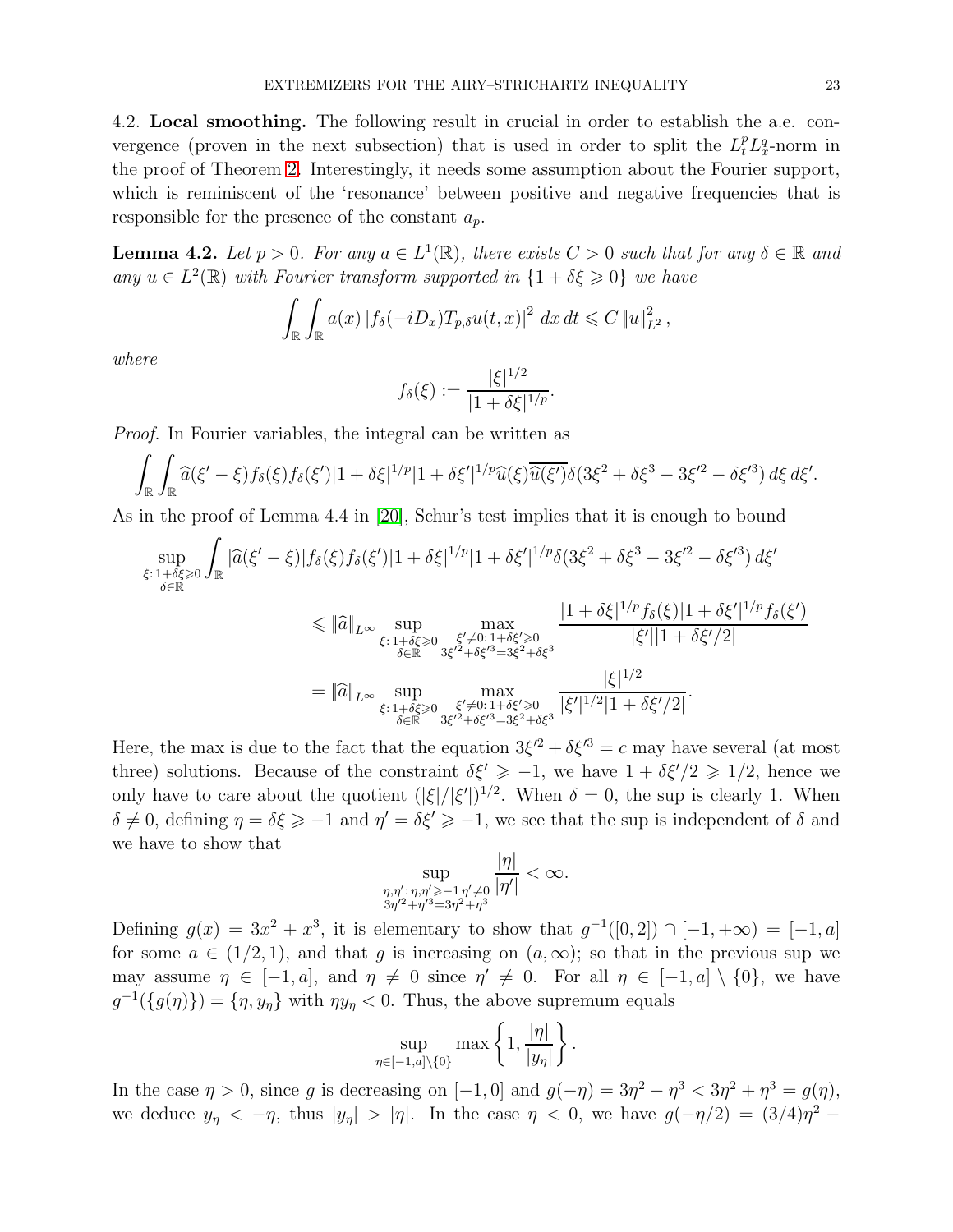$(1/8)\eta^3 < 3\eta^2 + \eta^3 = g(\eta)$  since  $\eta \ge -1$  and hence we have  $y_\eta \ge -\eta/2$  which also implies  $|\eta^\prime\>$  $|\geqslant (1/2)|\eta|.$ 

4.3. Local convergence. Here is the almost everywhere convergence result that we used in the proof of Theorem [2](#page-6-0) in order to apply the generalized Brézis–Lieb lemma. Again, the Fourier support condition is crucial.

<span id="page-23-1"></span>**Lemma 4.3.** Let  $p \ge 2$ . Let  $\delta_n \to 0$  and  $(u_n) \subset L^2(\mathbb{R})$  a sequence converging weakly to *zero in*  $L^2(\mathbb{R})$ *, whose Fourier transform is supported in*  $\{1 + \delta_n \xi \geq 0\}$ *. Then*  $T_{p,\delta_n} u_n \to 0$  *in*  $L^2_{\text{loc},t,x}(\mathbb{R} \times \mathbb{R})$ , and hence almost everywhere on  $\mathbb{R} \times \mathbb{R}$  up to a subsequence.

*Proof.* Let  $K \subset \mathbb{R} \times \mathbb{R}$  a bounded set and  $a > 0$  a Schwartz function. We have

$$
1_K T_{p,\delta_n} u_n = 1_K T_{p,\delta_n} P_\Lambda u_n + 1_K T_{p,\delta_n} P_\Lambda^\perp u_n,
$$

where  $P_{\Lambda}$  is the Fourier multiplier by  $\mathbb{1}_{\{|\xi| \leq \Lambda\}}$  for some  $\Lambda > 0$  and  $P_{\Lambda}^{\perp} = 1 - P_{\Lambda}$ . We estimate the second term with the local smoothing estimate of Lemma [4.2:](#page-22-0)

$$
\|1_K T_{p,\delta_n} P_\Lambda^{\perp} u_n\|_{L^2_{t,x}} \leq \sup_K 1/a \|aT_{p,\delta_n} f_{\delta_n}(-iD_x)\|_{L^2_x \to L^2_{t,x}} \|f_{\delta_n}(-iD_x)^{-1} P_\Lambda^{\perp}\|_{L^2_x \to L^2_x} \|u_n\|_{L^2_x}
$$
  

$$
\leq C_K \sup_{|\xi| \geq \Lambda} \left(\frac{1}{|\xi|^{p/2}} + \frac{|\delta_n|}{|\xi|^{p/2-1}}\right)^{1/p},
$$

which can be made less than  $\varepsilon > 0$ , for any given  $\varepsilon > 0$ , provided that n and  $\Lambda$  are large enough (depending only on  $\varepsilon$ ). For such a fixed  $\Lambda$ , we now claim that  $1_KT_{p,\delta_n}P_\Lambda u_n \to 0$ strongly in  $L^2(\mathbb{R})$  as  $n \to \infty$ . Indeed, for any  $(t, x) \in \mathbb{R} \times \mathbb{R}$ ,

$$
\mathbb{1}_{K}T_{p,\delta_n}P_\Lambda u_n(t,x) = \mathbb{1}_{K}(t,x)\int_{\mathbb{R}}|1+\delta_n\xi|^{1/p}\mathbb{1}(|\xi| \leq \Lambda)e^{ix\xi + it(3\xi^2 + \delta_n\xi^3)}\widehat{u_n}(\xi) d\xi \to 0
$$

since  $u_n \to 0$  weakly in  $L^2(\mathbb{R})$  and the function  $\xi \mapsto |1 + \delta_n \xi|^{1/p} \mathbb{1}(|\xi| \leq \Lambda) e^{ix\xi + it(3\xi^2 + \delta_n \xi^3)}$ converges strongly in  $L^2(\mathbb{R})$  as  $n \to \infty$  (since  $(\delta_n)$  converges). Furthermore, we have

$$
|\mathbb{1}_{K}T_{p,\delta_n}P_\Lambda u_n(t,x)| \leq \mathbb{1}_{K}(t,x)\Lambda(1+|\delta_n|\Lambda)^{1/p}||u_n||_{L^2_x} \leq C\mathbb{1}_{K}(t,x),
$$

<span id="page-23-0"></span>hence the result follows by dominated convergence.

### APPENDIX A. A GENERALIZED BRÉZIS–LIEB LEMMA FOR MIXED LEBESGUE SPACES

Let us review some basics. We assume that  $(X, dx)$  and  $(Y, dy)$  are measure spaces and consider a sequence  $(f_n)$  of non-negative measurable functions on  $X \times Y$  which converges almost everywhere to some function f. Moreover, we fix an exponent  $r > 0$ . Our first remark is that the monotone convergence theorem remains true, in the sense that, if for each  $n$  one has  $f_{n+1} \geq f_n$  almost everywhere, then

$$
\lim_{n \to \infty} \int_Y \left( \int_X f_n \, dx \right)^r dy = \int_Y \left( \int_X f \, dx \right)^r dy \, .
$$

To see this, we first apply for almost every fixed  $y \in Y$  the usual monotone convergence theorem in X to see that  $g_n := (\int_X f_n dx)^r$  converges to  $g := (\int_X f dx)^r$ . Indeed, by Fubini's theorem, for a.e.  $y \in Y$ ,  $f_n(\cdot, y)$  converges to  $f(\cdot, y)$  a.e. on X. Then, we apply the monotone convergence theorem in Y to  $(g_n)$  and we obtain the claim.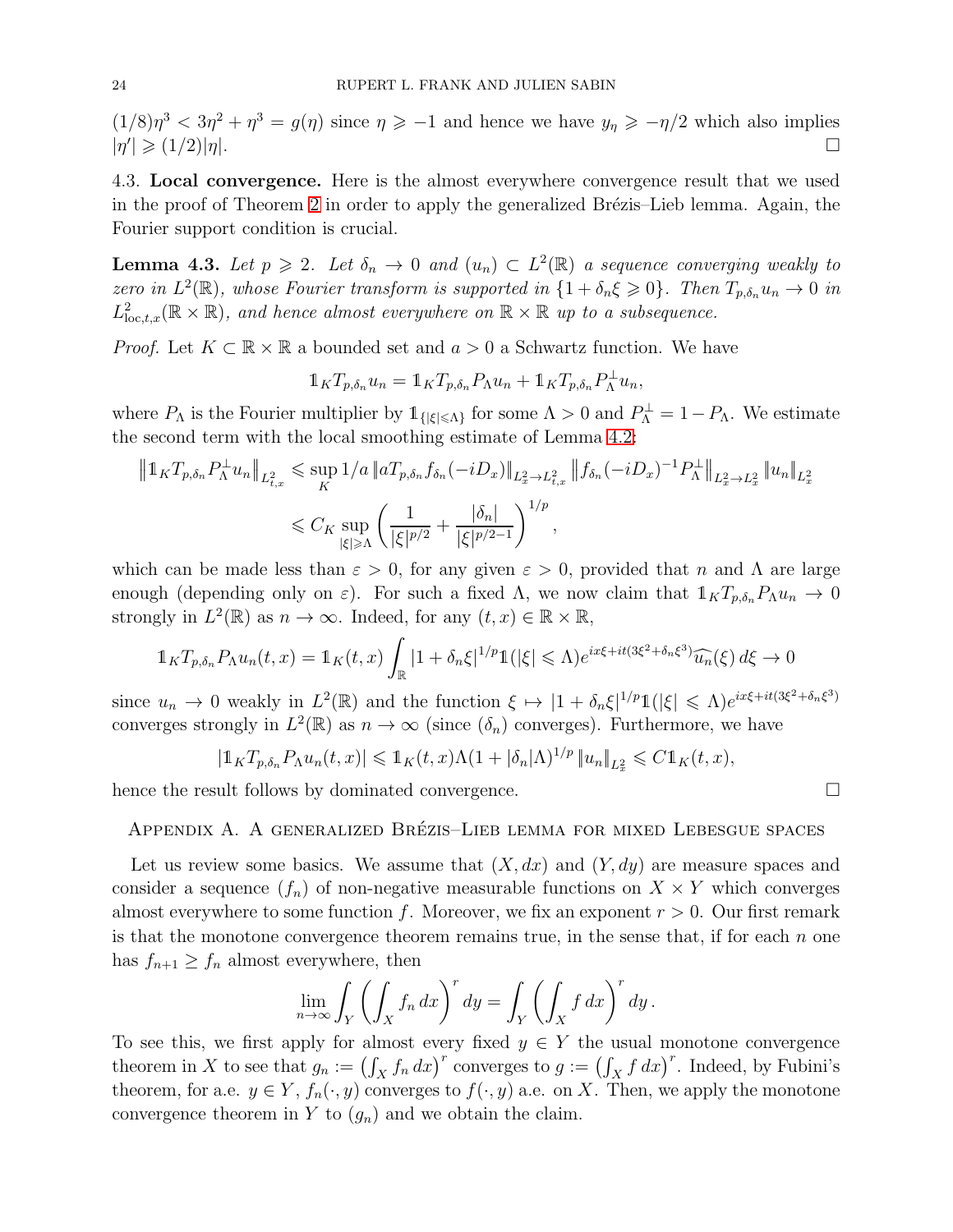Our second remark is that Fatou's lemma remains true, in the sense that

$$
\liminf_{n \to \infty} \int_Y \left( \int_X f_n \, dx \right)^r dy \ge \int_Y \left( \int_X f \, dx \right)^r dy
$$

This follows, as usual, by applying the monotone convergence theorem to  $F_n := \inf_{m \geq n} f_m$ .

Our third remark is that the dominated convergence theorem remains true, in the sense that, if  $f_n \leq F$  with  $\int_Y (\int_X F)^r dy < \infty$ , then

$$
\lim_{n \to \infty} \int_Y \left( \int_X f_n \, dx \right)^r dy = \int_Y \left( \int_X f \, dx \right)^r dy \, .
$$

To see it, just apply the usual dominated convergence theorem, first to the sequence  $f_n(\cdot, y)$ for a.e.  $y \in Y$ , and then to the sequence  $(\int_X f_n dx)^r$ .

In mixed Lebesgue space, we have the following version of the triangle inequality.

<span id="page-24-0"></span>**Lemma A.1.** Let  $(X, dx)$  and  $(Y, dy)$  be measure space, let  $0 < p, q < \infty$ , and let  $f, g \in$  $L_x^p L_y^q(X \times Y)$ *. Then, we have* 

$$
\|f+g\|_{L_x^p L_y^q}^{\beta} \le \|f\|_{L_x^p L_y^q}^{\beta} + \|g\|_{L_x^p L_y^q}^{\beta},
$$

*where*  $\beta = \beta(p, q) = \min(p, q, 1)$ *.* 

*Proof.* Throughout the proof, we will use the inequality  $(a + b)^r \leq a^r + b^r$  for all  $a, b \geq 0$ ,  $r \in (0, 1]$ . We distinguish 4 cases. First, if  $p, q \geq 1$ , then it follows from the triangle inequality in  $L_x^p L_y^q$ . Secondly, if  $p < 1 \leqslant q$ , we have

$$
\|f+g\|_{L^p_xL^q_y}^p = \int_X \|f+g\|_{L^q_y}^p \, dx \leqslant \int_X \left( \|f\|_{L^q_y} + \|g\|_{L^q_y} \right)^p \, dx \leqslant \int_X \left( \|f\|_{L^q_y}^p + \|g\|_{L^q_y}^p \right) \, dx.
$$

Thirdly, if  $q < 1$  and  $p \geqslant q$ , then

$$
\begin{aligned} \|f+g\|_{L^p_xL^q_y}^q=\left\|\int_Y |f+g|^q\,dy\right\|_{L^{p/q}_x}\leqslant \left\|\int_Y |f|^q\,dy+\int_Y |g|^q\,dy\right\|_{L^{p/q}_x} \\ \leqslant \left\|\int_Y |f|^q\,dy\right\|_{L^{p/q}_x}+\left\|\int_Y |g|^q\,dy\right\|_{L^{p/q}_x}.\end{aligned}
$$

Finally, if  $q < 1$  and  $p < q$ , then

$$
\begin{aligned} \|f+g\|_{L^p_xL^q_y}^p &= \int_X \left(\int_Y |f+g|^q \, dy\right)^{p/q} \, dx \le \int_X \left(\int_Y |f|^q \, dy + \int_Y |f|^q \, dy\right)^{p/q} \, dx \\ &\le \int_X \left(\int_Y |f|^q \, dy\right)^{p/q} \, dx + \int_X \left(\int_Y |g|^q \, dy\right)^{p/q} \, dx. \end{aligned}
$$

After these preliminaries, we can state and prove the one-sided analogue of the Brézis– Lieb lemma, which is originally due to [\[35,](#page-36-15) [6\]](#page-35-16). In [\[20,](#page-35-8) Lem. 3.1] we have obtained a two-fold generalization of this lemma, namely, we allow the leading term to depend on  $n$  and we allow for a remainder that converges strongly to zero. The following proposition is a generalization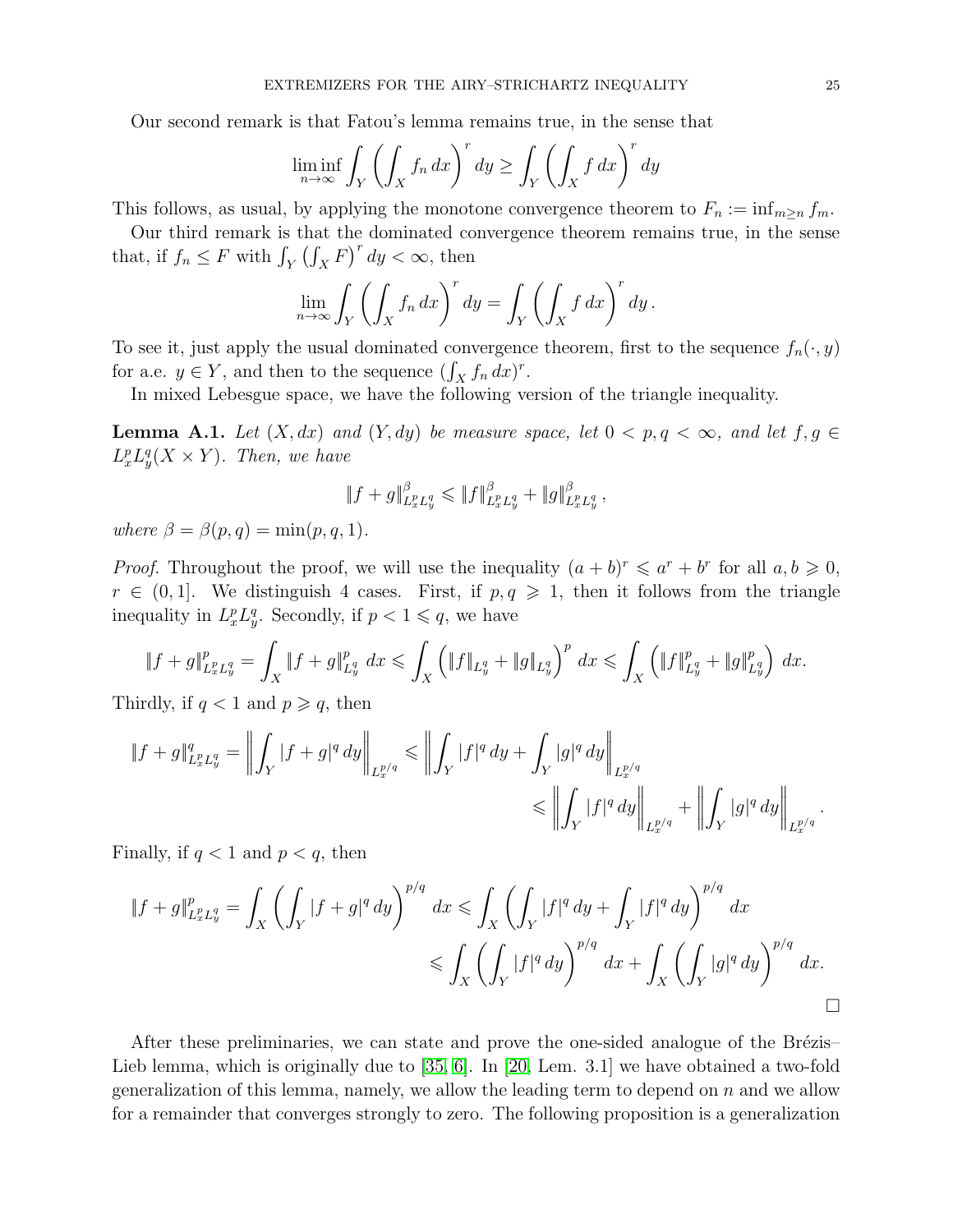of this generalization to the case of mixed Lebesgue spaces. We emphasize that instead of equality we only have an asymptotic inequality.

<span id="page-25-0"></span>**Proposition A.2.** Let  $(X, dx)$  and  $(Y, dy)$  be measure spaces and  $(f_n)$  be a sequence of *measurable functions on*  $X \times Y$ *, and let*  $0 \lt p, q \lt \infty$ *. Assume that* 

$$
\sup_n \int_X \left( \int_Y |f_n|^q \, dy \right)^{p/q} \, dx < \infty \,,
$$

*and that* f<sup>n</sup> *may be split as*

 $f_n = \pi_n + \rho_n + \sigma_n$ 

 $with |\pi_n| \leq \Pi$  *for some*  $\Pi \in L_x^p L_y^q(X \times Y)$ *,*  $\rho_n \to 0$  *a.e. in*  $(x, y) \in X \times Y$ *, and*  $\sigma_n \to 0$  *in*  $L_x^p L_y^q(X \times Y)$ *. Then, as*  $n \to \infty$ *,* 

$$
||f_n||_{L_x^p L_y^q}^{\alpha} \le ||\pi_n||_{L_x^p L_y^q}^{\alpha} + ||\rho_n||_{L_x^p L_y^q}^{\alpha} + o(1),
$$

*where*  $\alpha = \alpha(p, q) = \min(p, q)$ .

*Proof.* We first show that we may get rid of  $\sigma_n$ , that is,

<span id="page-25-1"></span>
$$
||f_n||_{L_x^p L_y^q} = ||\pi_n + \rho_n||_{L_x^p L_y^q} + o_{n \to \infty}(1).
$$
\n(A.1)

This follows from Lemma [A.1,](#page-24-0) which implies that with  $\beta = \min(\alpha, 1)$ ,

$$
\left| \|f_n\|_{L^p_x L^q_y}^{\beta} - \|\pi_n + \rho_n\|_{L^p_x L^q_y}^{\beta} \right| \leq \|\sigma_n\|_{L^p_x L^q_y}^{\beta} = o_{n \to \infty}(1) .
$$

For  $\alpha \geq 1$  this immediately gives [\(A.1\)](#page-25-1) and for  $\alpha < 1$  we use in addition the boundedness of  $||f_n||_{L_x^p L_y^q}$  to deduce  $(A.1)$ .

Next, we shall show that

<span id="page-25-2"></span>
$$
\int_X \left( \int_Y ||\pi_n + \rho_n|^q - |\pi_n|^q - |\rho_n|^q | dy \right)^{p/q} dx = o_{n \to \infty}(1).
$$
 (A.2)

Let us first argue that this implies the conclusion. When  $p \leq q$ , we use the elementary inequality

$$
A^{\theta} \leq B^{\theta} + C^{\theta} + |A - B - C|^{\theta}, \qquad A, B, C \geq 0, \ 0 < \theta \leq 1
$$

with  $\theta = p/q$  and  $A = \int_Y |\pi_n + \rho_n|^q dy$ ,  $B = \int_Y |\pi_n|^q dy$  and  $C = \int_Y |\rho_n|^q dy$ . Then

$$
\int_X |A - B - C|^{\theta} dx \le \int_X \left( \int_Y ||\pi_n + \rho_n|^q - |\pi_n|^q - |\rho_n|^q \right) dy \right)^{p/q} dx,
$$

so the conclusion follows by integrating the elementary inequality with respect to  $x$ . In the other case  $p > q$ , the inequality [\(A.2\)](#page-25-2) implies that

$$
\int_Y |\pi_n + \rho_n|^q \, dy = \int_Y |\pi_n|^q \, dy + \int_Y |\rho_n|^q \, dy + o_{L_x^{p/q}}(1),
$$

as  $n \to \infty$ , so that the result follows from the triangle inequality in  $L_x^{p/q}$ . Thus, it remains to prove [\(A.2\)](#page-25-2). As in the usual Brézis–Lieb proof, we use the fact that for any  $\varepsilon > 0$  there is a  $C_{\varepsilon}$  such that for any  $a, b \in \mathbb{C}$ ,

$$
||a+b|^q-|b|^q|\leq \varepsilon |b|^q+C_{\varepsilon}|a|^q.
$$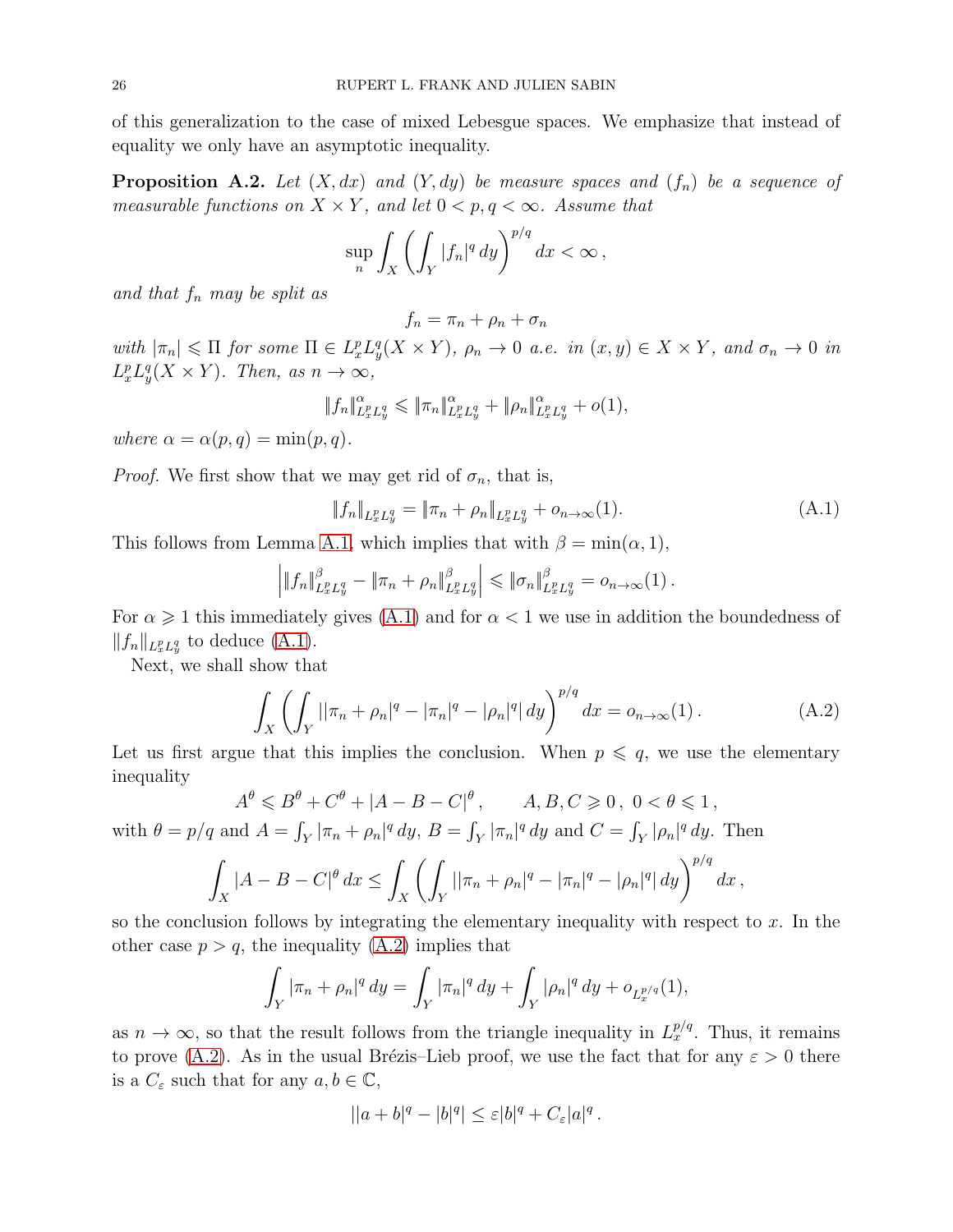Let us define

$$
h_n^{(\varepsilon)} := (||\pi_n + \rho_n|^q - |\pi_n|^q - |\rho_n|^q - \varepsilon |\rho_n|^q)_+
$$

On the full measure set  $\{\Pi < \infty\} \cap \{\rho_n \to 0\}$ ,  $h_n^{(\varepsilon)} \to 0$  since  $\pi_n(x, y)$  is bounded there. Hence,  $h_n^{(\varepsilon)} \to 0$  almost everywhere. Since by the above inequality,

$$
||\pi_n + \rho_n|^q - |\pi_n|^q - |\rho_n|^q| \le ||\pi_n + \rho_n|^q - |\rho_n|^q + |\pi_n|^q \le \varepsilon |\rho_n|^q + (1 + C_{\varepsilon}) |\pi_n|^q,
$$

we have  $h_n^{(\varepsilon)} \leq (1+C_{\varepsilon})|\Pi|^q$ . Thus, by the analogue of the dominated convergence theorem recalled above,

<span id="page-26-1"></span>
$$
\int_{X} \left( \int_{Y} h_n^{(\varepsilon)} dy \right)^{p/q} dx \to 0.
$$
\n(A.3)

.

By definition of  $h_n^{(\varepsilon)}$  we have

$$
||\pi_n + \rho_n|^q - |\pi_n|^q - |\rho_n|^q| \le \varepsilon |\rho_n|^q + h_n^{(\varepsilon)}
$$

and therefore

$$
\int_X \left( \int_Y ||\pi_n + \rho_n|^q - |\pi_n|^q - |\rho_n|^q | dy \right)^{p/q} dx \le \int_X \left( \int_Y \left( \varepsilon |\rho_n|^q + h_n^{(\varepsilon)} \right) dy \right)^{p/q} dx.
$$

In this inequality we first take the limsup as  $n \to \infty$  and then we let  $\varepsilon \to 0$ . Again by Lemma  $A.1$  and  $(A.3)$ , we have

$$
\int_X \left( \int_Y \left( \varepsilon |\rho_n|^q + h_n^{(\varepsilon)} \right) dy \right)^{p/q} dx = \varepsilon^p \int_X \left( \int_Y |\rho_n|^q dy \right)^{p/q} dx + o_{n \to \infty}(1).
$$

Since the  $L_x^p L_y^q$ -norm of  $f_n$ ,  $\pi_n$ , and  $\sigma_n$  are uniformly bounded in n, the  $L_x^p L_y^q$ -norm of  $\rho_n$  is uniformly bounded in *n* by Lemma [A.1.](#page-24-0) This proves  $(A.2)$ .

## Appendix B. A homogenization result in mixed Lebesgue spaces

The following is an extension of [\[1,](#page-35-21) Lem. 5.2] to mixed Lebesgue spaces. We use the convention for the torus

$$
\mathbb{T}^k:=(\mathbb{R}/(2\pi\mathbb{Z}))^k
$$

and denote by  $d\theta$  normalized Lebesgue measure on  $\mathbb{T}^k$ .

<span id="page-26-0"></span>**Lemma B.1.** *Let*  $r > 0$ *,*  $M, N \in \mathbb{N}^*$ *, and* 

$$
\psi: \mathbb{R}^M \times \mathbb{R}^N \times \mathbb{T}^M \times \mathbb{T}^N \to \mathbb{R}_+
$$

*a function satisfying the following assumptions: there exists a zero measure set*  $E \subset \mathbb{R}^M \times \mathbb{R}^N$ *such that*

- *(1) For any*  $(x_1, x_2) \notin E$ ,  $(\theta_1, \theta_2) \mapsto \psi(x_1, x_2, \theta_1, \theta_2)$  *is continuous on*  $\mathbb{T}^M \times \mathbb{T}^N$ ;
- (2) For any  $(\theta_1, \theta_2) \in \mathbb{T}^M \times \mathbb{T}^N$ ,  $(x_1, x_2) \mapsto \psi(x_1, x_2, \theta_1, \theta_2)$  *is measurable on*  $\mathbb{R}^M \times \mathbb{R}^N$ ; *(3)*

$$
\int_{\mathbb{R}^M} \left( \int_{\mathbb{R}^N} \sup_{(\theta_1,\theta_2)\in \mathbb{T}^M \times \mathbb{T}^N} \psi(x_1,x_2,\theta_1,\theta_2) \, dx_2 \right)^r \, dx_1 < \infty.
$$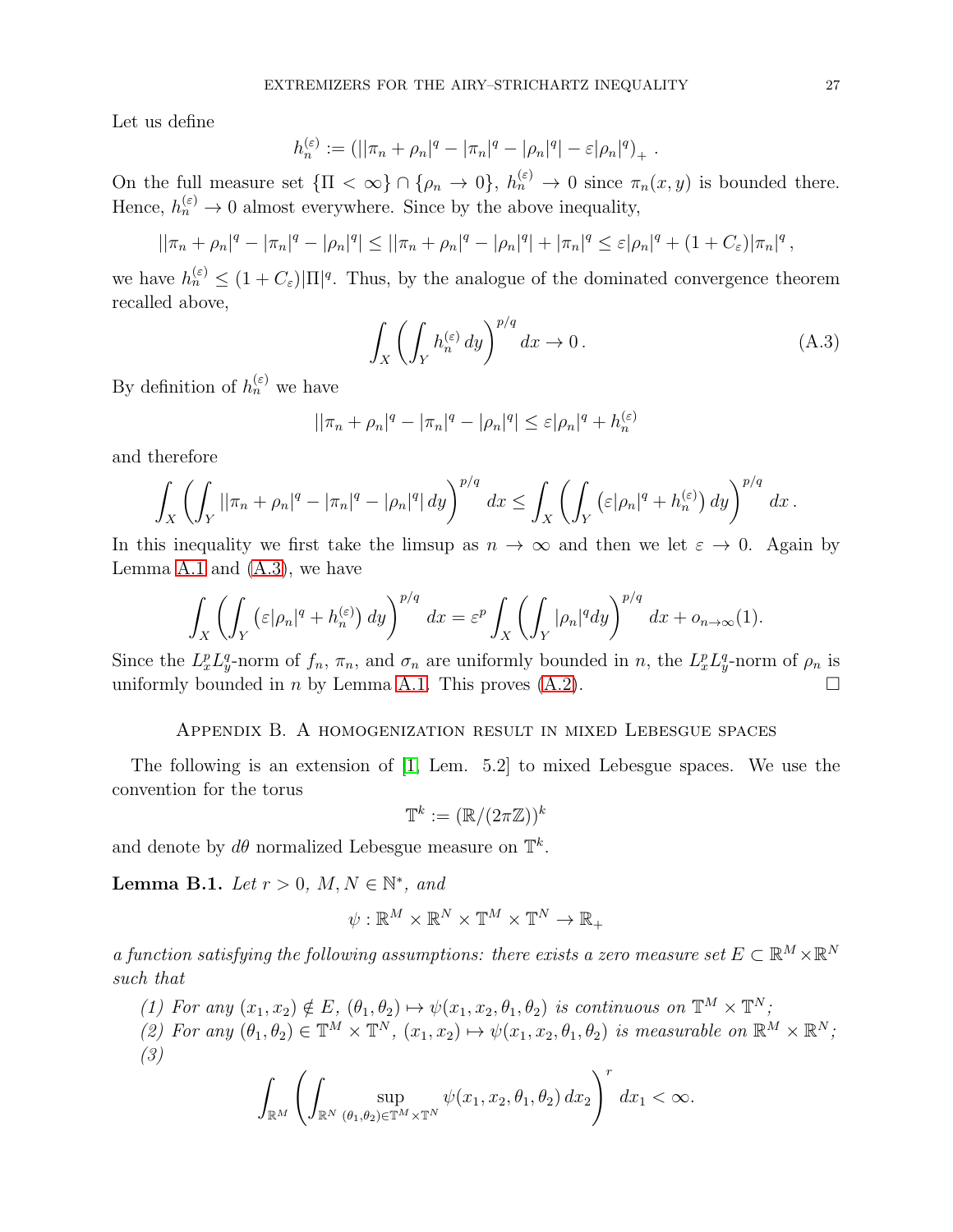*Then, we have*

$$
\lim_{\varepsilon \to 0} \int_{\mathbb{R}^M} \left( \int_{\mathbb{R}^N} \psi(x_1, x_2, x_1/\varepsilon^2, x_2/\varepsilon) dx_2 \right)^r dx_1
$$
\n
$$
= \int_{\mathbb{T}^M} \int_{\mathbb{R}^M} \left( \int_{\mathbb{T}^N} \int_{\mathbb{R}^N} \psi(x_1, x_2, \theta_1, \theta_2) dx_2 d\theta_2 \right)^r dx_1 d\theta_1.
$$

*Remark* B.2. We state the lemma with the scale  $\varepsilon^2$  for  $x_1$  only for our application; it can be replaced by any scale of the form  $f(\varepsilon)$  with  $f(\varepsilon) \to 0$  as  $\varepsilon \to 0$ .

*Proof.* We mimic the proof of [\[1,](#page-35-21) Lem. 5.2], adapting it to the context of mixed Lebesgue spaces. Notice that our assumptions imply that  $\psi$  is of Carathéodory type [\[15,](#page-35-22) Def. VIII.1.2] so that with the help of Fubini's theorem, all the integrals that we consider are well-defined (the measurability is the hard part; however by [\[15,](#page-35-22) Prop. VIII.1.1] the function  $\psi$  coincides with a measurable function on  $\mathbb{R}^M \times \mathbb{R}^N \times \mathbb{T}^M \times \mathbb{T}^N$  a.e. in  $\mathbb{R}^M \times \mathbb{R}^N$ , which imply that all the functions we consider are measurable on the appropriate space). Let  $(Y_i)$  a paving of  $\mathbb{T}^M$  by disjoint cubes of side length  $1/n$ . We first prove the result for the function

$$
\psi_n(x_1, x_2, \theta_1, \theta_2) := \sum_i \psi(x_1, x_2, y_i, \theta_2) \mathbb{1}_{Y_i}(\theta_1),
$$

where  $(y_i)$  are arbitrary points in  $Y_i$ . We have

$$
\int_{\mathbb{R}^M} \left( \int_{\mathbb{R}^N} \psi_n(x_1, x_2, x_1/\varepsilon^2, x_2/\varepsilon) dx_2 \right)^r dx_1
$$
\n
$$
= \sum_i \int_{\mathbb{R}^M} \mathbb{1}_{Y_i}(x_1/\varepsilon^2) \left( \int_{\mathbb{R}^N} \psi(x_1, x_2, y_i, x_2/\varepsilon) dx_2 \right)^r dx_1.
$$

Using Fubini's theorem and [\[1,](#page-35-21) Lem. 5.2], we have for a.e.  $x_1 \in \mathbb{R}^M$  that

$$
\lim_{\varepsilon \to 0} \int_{\mathbb{R}^N} \psi(x_1, x_2, y_i, x_2/\varepsilon) dx_2 = \int_{\mathbb{T}^N} \int_{\mathbb{R}^N} \psi(x_1, x_2, y_i, \theta_2) dx_2 d\theta_2.
$$

Furthermore, we have the uniform bound

$$
\left| \left( \int_{\mathbb{R}^N} \psi(x_1, x_2, y_i, x_2/\varepsilon) dx_2 \right)^r - \left( \int_{\mathbb{R}^N} \int_{\mathbb{R}^N} \psi(x_1, x_2, y_i, \theta_2) dx_2 d\theta_2 \right)^r \right|
$$
  
\$\leqslant 2 \left( \int\_{\mathbb{R}^N} \sup\_{(\theta\_1, \theta\_2) \in \mathbb{T}^M \times \mathbb{T}^N} \psi(x\_1, x\_2, \theta\_1, \theta\_2) dx\_2 \right)^r\$

which is integrable on  $\mathbb{R}^M$  by assumption. By Lebesgue's dominated convergence theorem, we deduce that

$$
\int_{\mathbb{R}^M} \left( \int_{\mathbb{R}^N} \psi_n(x_1, x_2, x_1/\varepsilon^2, x_2/\varepsilon) dx_2 \right)^r dx_1
$$
\n
$$
= \sum_i \int_{\mathbb{R}^M} \mathbb{1}_{Y_i}(x_1/\varepsilon^2) \left( \int_{\mathbb{T}^N} \int_{\mathbb{R}^N} \psi(x_1, x_2, y_i, \theta_2) dx_2 d\theta_2 \right)^r dx_1 + o_{\varepsilon \to 0}(1).
$$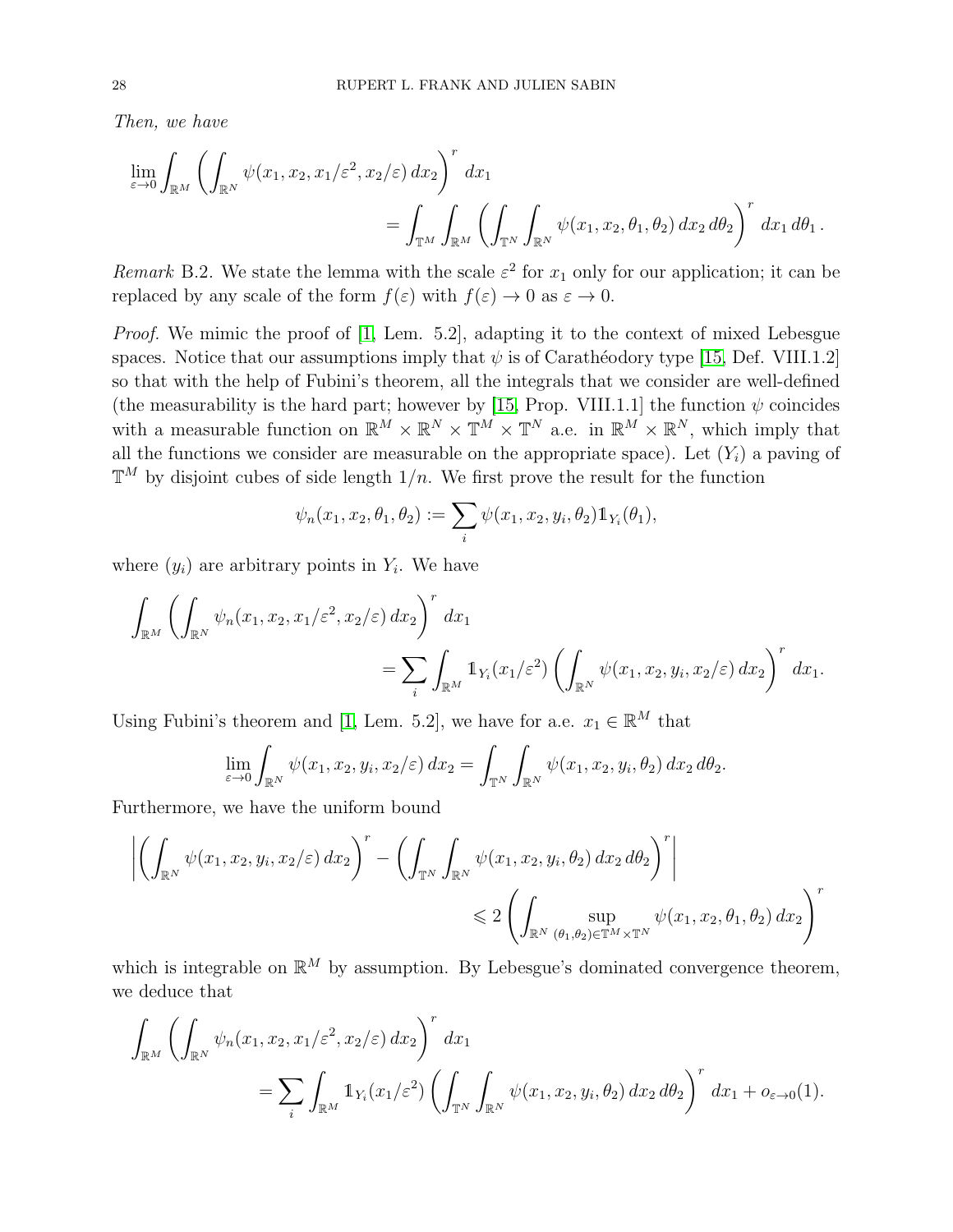Applying [\[1,](#page-35-21) Lem. 5.2] to the function

$$
(x_1, \theta_1) \mapsto \mathbb{1}_{Y_i}(\theta_1) \left( \int_{\mathbb{T}^N} \int_{\mathbb{R}^N} \psi(x_1, x_2, y_i, \theta_2) dx_2 d\theta_2 \right)^r
$$

we obtain

$$
\int_{\mathbb{R}^M} \left( \int_{\mathbb{R}^N} \psi_n(x_1, x_2, x_1/\varepsilon^2, x_2/\varepsilon) dx_2 \right)^r dx_1
$$
\n
$$
= \sum_i \int_{\mathbb{T}^M} \int_{\mathbb{R}^M} \mathbb{1}_{Y_i}(\theta_1) \left( \int_{\mathbb{T}^N} \int_{\mathbb{R}^N} \psi(x_1, x_2, y_i, \theta_2) dx_2 d\theta_2 \right)^r dx_1 d\theta_1 + o_{\varepsilon \to 0}(1)
$$
\n
$$
= \int_{\mathbb{T}^M} \int_{\mathbb{R}^M} \left( \int_{\mathbb{T}^N} \int_{\mathbb{R}^N} \psi_n(x_1, x_2, \theta_1, \theta_2) dx_2 d\theta_2 \right)^r dx_1 d\theta_1 + o_{\varepsilon \to 0}(1),
$$

which is the claimed formula for  $\psi_n$  instead of  $\psi$ .

In the remainder of the proof we derive the formula for  $\psi$  by showing that  $\psi_n$  approximates  $\psi$  in a suitable topology. Indeed, as in [\[1,](#page-35-21) Lem. 5.2], we know that the function

$$
\delta_n(x_1, x_2) := \sup_{(\theta_1, \theta_2) \in \mathbb{T}^M \times \mathbb{T}^N} |\psi_n(x_1, x_2, \theta_1, \theta_2) - \psi(x_1, x_2, \theta_1, \theta_2)|
$$

satisfies  $\delta_n \to 0$  a.e. in  $(x_1, x_2)$  and that  $0 \le \delta_n(x_1, x_2) \le g(x_1, x_2)$  with

$$
\begin{cases} g(x_1, x_2) := 2 \sup_{(\theta_1, \theta_2) \in \mathbb{T}^M \times \mathbb{T}^N} \psi(x_1, x_2, \theta_1, \theta_2), \\ \int_{\mathbb{R}^M} \left( \int_{\mathbb{R}^N} g(x_1, x_2) dx_2 \right)^r dx_1 < \infty. \end{cases}
$$

Again by Fubini's theorem and Lebesgue's dominated convergence theorem, we deduce that

$$
\lim_{n \to \infty} \int_{\mathbb{R}^M} \left( \int_{\mathbb{R}^N} \delta_n(x_1, x_2) \, dx_2 \right)^r \, dx_1 = 0.
$$

For shortness, let us introduce the notations

$$
I_{1,2,\varepsilon}[\psi] := \int_{\mathbb{R}^M} \left( \int_{\mathbb{R}^N} \psi(x_1, x_2, x_1/\varepsilon^2, x_2/\varepsilon) \, dx_2 \right)^r dx_1,
$$
  

$$
\overline{I_{1,2}}[\psi] := \int_{\mathbb{T}^M} \int_{\mathbb{R}^M} \left( \underline{\int_{\mathbb{T}^N} \int_{\mathbb{R}^N} \psi(x_1, x_2, \theta_1, \theta_2) \, dx_2 \, d\theta_2} \right)^r dx_1 \, d\theta_1.
$$

We need to show that  $I_{1,2,\varepsilon}[\psi] \to \overline{I_{1,2}}[\psi]$  as  $\varepsilon \to 0$  and, to do so, we distinguish whether  $r \leqslant 1$  or  $r > 1$ .

If  $r \leq 1$ , we split

$$
I_{1,2,\varepsilon}[\psi] - \overline{I_{1,2}}[\psi] = I_{1,2,\varepsilon}[\psi] - I_{1,2,\varepsilon}[\psi_n] + I_{1,2,\varepsilon}[\psi_n] - \overline{I_{1,2}}[\psi_n] + \overline{I_{1,2}}[\psi_n] - \overline{I_{1,2}}[\psi].
$$

Using  $|a^r - b^r| \leq |a - b|^r$ , we deduce that

$$
|I_{1,2,\varepsilon}[\psi] - I_{1,2,\varepsilon}[\psi_n]| \leq \|\delta_n\|_{L^r L^1}^r , \qquad |\overline{I_{1,2}}[\psi_n] - \overline{I_{1,2}}[\psi]| \leq \|\delta_n\|_{L^r L^1}^r ,
$$

so that for all  $\alpha > 0$ , there is n large enough so that for all  $\varepsilon > 0$ ,

$$
|I_{1,2,\varepsilon}[\psi] - \overline{I_{1,2}}[\psi]| \leqslant |I_{1,2,\varepsilon}[\psi_n] - \overline{I_{1,2}}[\psi_n]| + \alpha.
$$

Taking the limit  $\varepsilon \to 0$ , we find the desired result.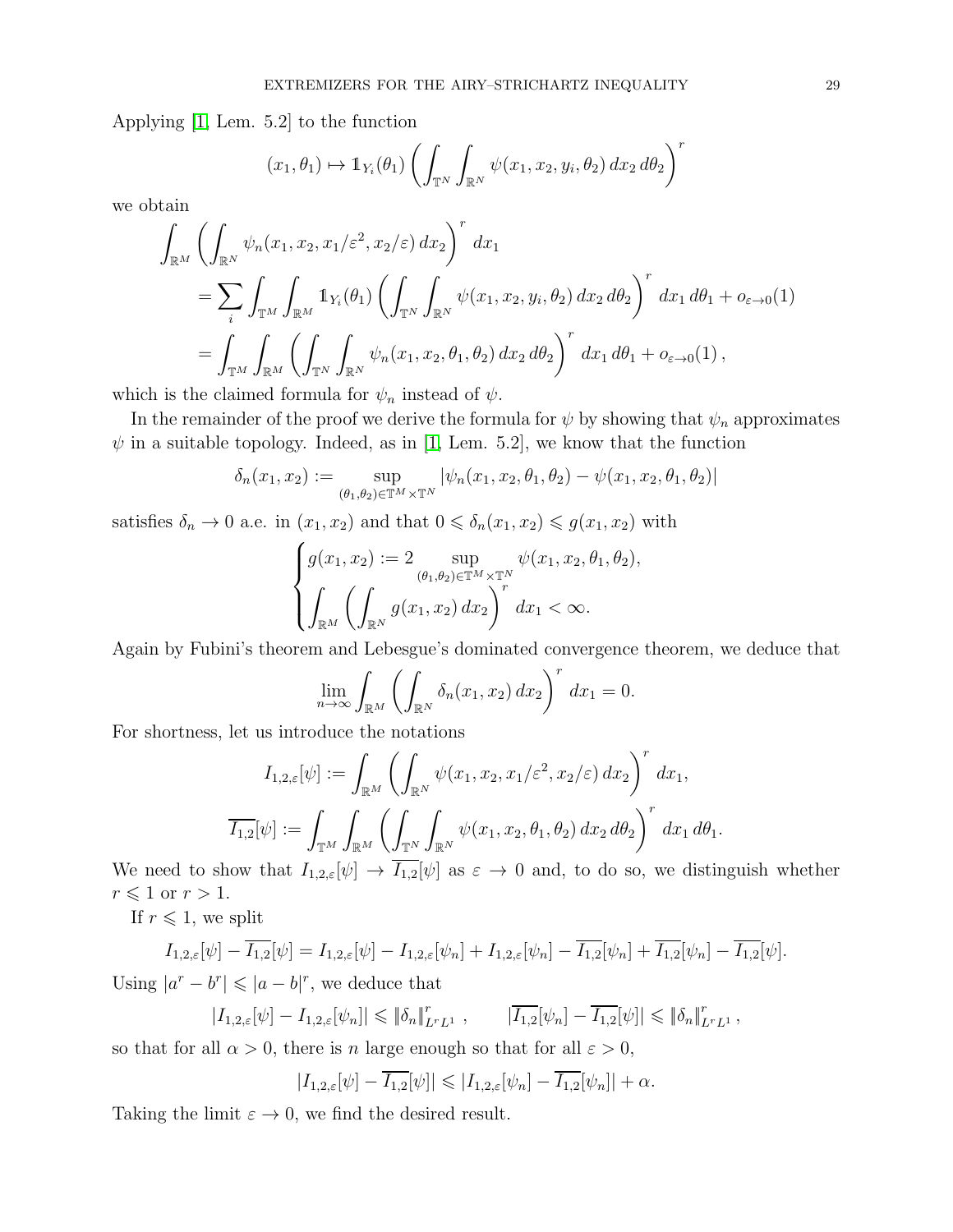If  $r > 1$ , we introduce the notation

$$
I_{2,\varepsilon}[\psi](x_1) := \int_{\mathbb{R}^N} \psi(x_1, x_2, x_1/\varepsilon^2, x_2/\varepsilon) dx_2,
$$

$$
\overline{I_2}[\psi](\theta_1, x_1) := \int_{\mathbb{R}^N} \int_{\mathbb{R}^N} \psi(x_1, x_2, \theta_1, \theta_2) dx_2 d\theta_2,
$$

$$
f' = \|I_{2,\varepsilon}[\psi]\|_{L^r_{x_1}} \text{ and } \overline{I_{1,2}}[\psi]^{1/r} = \|\overline{I_2}[\psi]\|_{L^r_{x_1}}. \text{ We now show}
$$

so that  $I_{1,2,\varepsilon}[\psi]^{1/2}$  $^{1/r}=\left\Vert I_{2,\varepsilon}[\psi]\right\Vert _{L_{x}^{r}}$  $x_1$  $\frac{1}{2}$  $\frac{1}{2}$  $\parallel$  $L^r_{\theta_1,x_1}$ split

$$
I_{1,2,\varepsilon}[\psi]^{1/r} - \overline{I_{1,2}}[\psi]^{1/r} = \|I_{2,\varepsilon}[\psi]\|_{L_{x_1}^r} - \|I_{2,\varepsilon}[\psi_n]\|_{L_{x_1}^r} + \|I_{2,\varepsilon}[\psi_n]\|_{L_{x_1}^r} - \|\overline{I_2}[\psi_n]\|_{L_{\theta_1,x_1}^r} + \|\overline{I_2}[\psi_n]\|_{L_{\theta_1,x_1}^r} - \|\overline{I_2}[\psi]\|_{L_{\theta_1,x_1}^r}.
$$

We now use the estimates

$$
\left| \|I_{2,\varepsilon}[\psi]\|_{L_{x_1}^r} - \|I_{2,\varepsilon}[\psi_n]\|_{L_{x_1}^r} \right| \leqslant \|I_{2,\varepsilon}[\psi - \psi_n]\|_{L_{x_1}^r} \leqslant \|\delta_n\|_{L^r L^1},
$$
\n
$$
\left| \|\overline{I_2}[\psi_n]\|_{L_{\theta_1,x_1}^r} - \|\overline{I_2}[\psi]\|_{L_{\theta_1,x_1}^r} \right| \leqslant \|\overline{I_2}[\psi_n - \psi]\|_{L_{\theta_1,x_1}^r} \leqslant \|\delta_n\|_{L^r L^1},
$$

to deduce similarly as for  $r \leq 1$  that  $I_{1,2,\varepsilon}[\psi]^{1/r} \to \overline{I_{1,2}}[\psi]^{1/r}$  as  $\varepsilon \to 0$ . This completes the proof of the lemma.  $\Box$ 

## Appendix C. A complex interpolation result

<span id="page-29-0"></span>**Proposition C.1.** *Let*  $1 < p_0, p_1, q_0, q_1 < \infty$ ,  $\alpha_0, \alpha_1 > 0$  *and*  $\theta \in (0, 1)$ *. Define* 

$$
\frac{1}{p_{\theta}} = \frac{\theta}{p_1} + \frac{1-\theta}{p_0}, \quad \frac{1}{q_{\theta}} = \frac{\theta}{q_1} + \frac{1-\theta}{q_0}, \quad \alpha_{\theta} = \theta\alpha_1 + (1-\theta)\alpha_0.
$$

*Then, there exists*  $C > 0$  *such that for all*  $f : \mathbb{R}_t \times \mathbb{R}_x \to \mathbb{C}$  *such that the right side is well-defined, we have*

$$
||D_x|^{\alpha_\theta} f||_{L_t^{p_\theta}L_x^{q_\theta}} \leqslant C ||D_x|^{\alpha_1} f||_{L_t^{p_1}L_x^{q_1}}^{\theta} ||D_x|^{\alpha_0} f||_{L_t^{p_0}L_x^{q_0}}^{1-\theta}.
$$

*Proof.* By density, it suffices to prove the inequality for any f such that  $\hat{f} \in C_0^{\infty}(\mathbb{R}^2 \setminus \mathbb{R}^2)$  $\{(t, 0), t \in \mathbb{R}\}\)$ , where  $\widehat{f}$  is the x-Fourier transform of f. By duality, it is enough to prove that there exists  $C > 0$  such that for all  $g \in L^{p'_\theta} L^{q'_\theta}$  we have

<span id="page-29-1"></span>
$$
\langle g, |D_x|^{\alpha_\theta} f \rangle \leq C \|g\|_{L^{p_\theta'} L^{q_\theta'}} \| |D_x|^{\alpha_1} f \|_{L_t^{p_1} L_x^{q_1}}^{q} \| |D_x|^{\alpha_0} f \|_{L_t^{p_0} L_x^{q_0}}^{1-\theta} . \tag{C.1}
$$

Hence, let  $g \in L^{p'_\theta} L^{q'_\theta}$ . We write g as  $g = |g| h$  with  $|g|$  and h measurable,  $|h| \leq 1$ . For  $z \in \mathbb{C}$ , consider the function

$$
\varphi(z) = (1+z)^{-1} \langle g_z, |D_x|^{z\alpha_1 + (1-z)\alpha_0} f \rangle, \quad g_z(t,x) := \|g(t, \cdot)\|_{L^{q_\theta'}}^{cz+d} |g(t,x)|^{az+b} h(t,x),
$$

with the convention  $0^z := 0$ , and where the parameters  $a, b, c, d$  are chosen so that

$$
a = \frac{q'_0 - q'_1}{\theta q'_0 + (1 - \theta) q'_1}
$$
,  $b = \frac{q'_\theta}{q'_0} = \frac{q'_1}{\theta q'_0 + (1 - \theta) q'_1}$ ,  $c = -\frac{d}{\theta}$ ,  $d = \frac{p'_\theta}{p'_0} - \frac{q'_\theta}{q'_0}$ .

These assumptions imply the relations

$$
a + b = \frac{q'_{\theta}}{q'_{1}}, \quad b + d = \frac{p'_{\theta}}{p'_{0}}, \quad a + b + c + d = \frac{p'_{\theta}}{p'_{1}}.
$$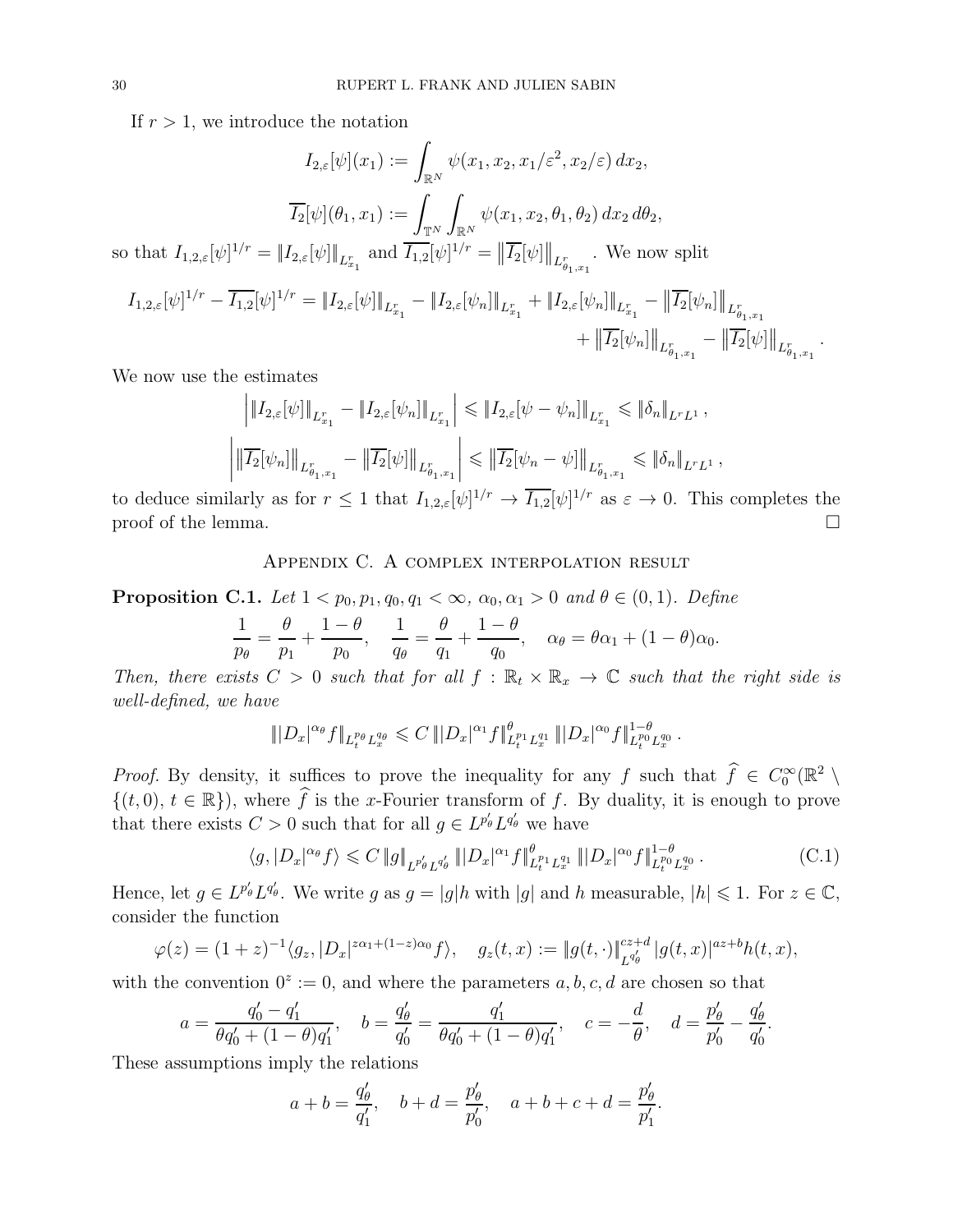Let  $S = \{\lambda + is, \lambda \in (0, 1), s \in \mathbb{R}\}\$ a strip in the complex plane, and let us show that  $\varphi$  is analytic on S, continuous on  $\overline{S}$ . For a.e.  $(t, x)$ , the function  $z \mapsto g_z(t, x)(|D_x|^{z\alpha_1+(1-z)\alpha_0}f)(t, x)$ is analytic on S, continuous on  $\overline{S}$  by the support assumptions made on  $\hat{f}$ . They also imply that there exists a  $T > 0$  such that for any  $N \in \mathbb{N}$ , there exists  $C_{N,f}$  such that for any  $z = \lambda + is \in \overline{S}$  and for any  $(t, x) \in \mathbb{R}^2$  we have

$$
|(|D_x|^{z\alpha_1+(1-z)\alpha_0}f)(t,x)| \leq C_{N,f}e^{|s|}\mathbb{1}_{[-T,T]}(t)(1+|x|)^{-N}.
$$

This can be done by integration by parts in the x-Fourier variables, the factor  $e^{|s|}$  coming from the derivatives of  $|\xi|^{z\alpha_1+(1-z)\alpha_2}$  which can be bounded by  $|s|^M$  for some power M depending on N, which we choose to bound independently by  $e^{|s|}$ . Furthermore, for any  $z \in \overline{S}$ , the extremal values of  $a\lambda + b$  are  $b = q'_{\theta}/q'_{0}$  and  $a + b = q'_{\theta}/q'_{1}$  so that

$$
|g(t,x)|^{a\lambda+b} \leqslant |g(t,x)|^{q'_{\theta}/q'_{0}} + |g(t,x)|^{q'_{\theta}/q'_{1}} \in L_{x}^{q'_{0}} + L_{x}^{q'_{1}}.
$$

As a consequence, we infer that for a.e.  $t \in \mathbb{R}$ ,

$$
z \mapsto \int_{\mathbb{R}} \overline{g_z(t,x)} (|D_x|^{z\alpha_1 + (1-z)\alpha_0} f)(t,x) dx
$$

is analytic on S and continuous on  $\overline{S}$ . It satisfies the bound for any  $z \in \overline{S}$  and a.e.  $t \in \mathbb{R}$ 

$$
\left| \int_{\mathbb{R}} \overline{g_z(t,x)} (|D_x|^{z\alpha_1 + (1-z)\alpha_0} f)(t,x) \, dx \right| \leq C_{N,f} \mathbb{1}_{[-T,T]}(t) e^{|s|} \, \|g(t,\cdot)\|_{L^{q_\theta'}(t)}^{(a+c)\lambda + b + d}
$$

The extremal values of  $(a + c)\lambda + b + d$  are  $b + d = p'_{\theta}/p'_{0}$  and  $a + b + c + d = p'_{\theta}/p'_{1}$  so that

$$
\|g(t,\cdot)\|_{L^{q_\theta'}}^{(a+c)\lambda+b+d} \leqslant \|g(t,\cdot)\|_{L^{q_\theta'}}^{p_\theta' / p_0'} + \|g(t,\cdot)\|_{L^{q_\theta'}}^{p_\theta' / p_1'} \in L_t^{p_0'} + L_t^{p_1'}.
$$

This implies that  $\varphi$  is analytic on S and continuous on  $\overline{S}$ , with the bound valid for any  $z = \lambda + is \in \overline{S}$ ,

$$
|\varphi(z)| \leqslant C_{N,f} e^{|s|} \|g\|_{L_t^{p_\theta'} L_x^{q_\theta'}}.
$$

On the boundary of S, let us show more precise bounds. For any  $s \in \mathbb{R}$ , we have

$$
\left| \int_{\mathbb{R}} \overline{g_{is}(t,x)} (|D_x|^{\alpha_0+is(\alpha_1-\alpha_0)}f)(t,x) \, dx \right| \leqslant \|g_{is}(t,\cdot)\|_{L_x^{q_0'}} \left\| |D_x|^{is(\alpha_1-\alpha_0)} |D_x|^{\alpha_0}f \right\|_{L_x^{q_0}}
$$

For any  $\eta \in \mathbb{R}$ , the Fourier multiplier by  $m_{\eta}(\xi) := |\xi|^{i\eta}$  satisfies the bounds

$$
|m_\eta(\xi)|\leqslant 1,\quad |\xi||m_\eta'(\xi)|\leqslant |\eta|.
$$

By the Marcinkiewicz multiplier theorem  $[24, Thm. 5.2.2]$ , this implies the  $L^p$ -bound for all  $p > 1$ :

$$
\left\| |D_x|^{i\eta} g \right\|_{L^p} \leqslant C (1 + |\eta|) \left\| g \right\|_{L^p},
$$

which in our case gives

$$
\| |D_x|^{is(\alpha_1-\alpha_0)} |D_x|^{\alpha_0} f \|_{L_x^{q_0}} \leqslant C(1+|s|) \| |D_x|^{\alpha_0} f \|_{L_x^{q_0}}.
$$

Using the bound

$$
\|g_{is}(t,\cdot)\|_{L_x^{q'_0}} \leqslant \|g(t,\cdot)\|_{L^{q'_\theta}}^{b+d},
$$

.

.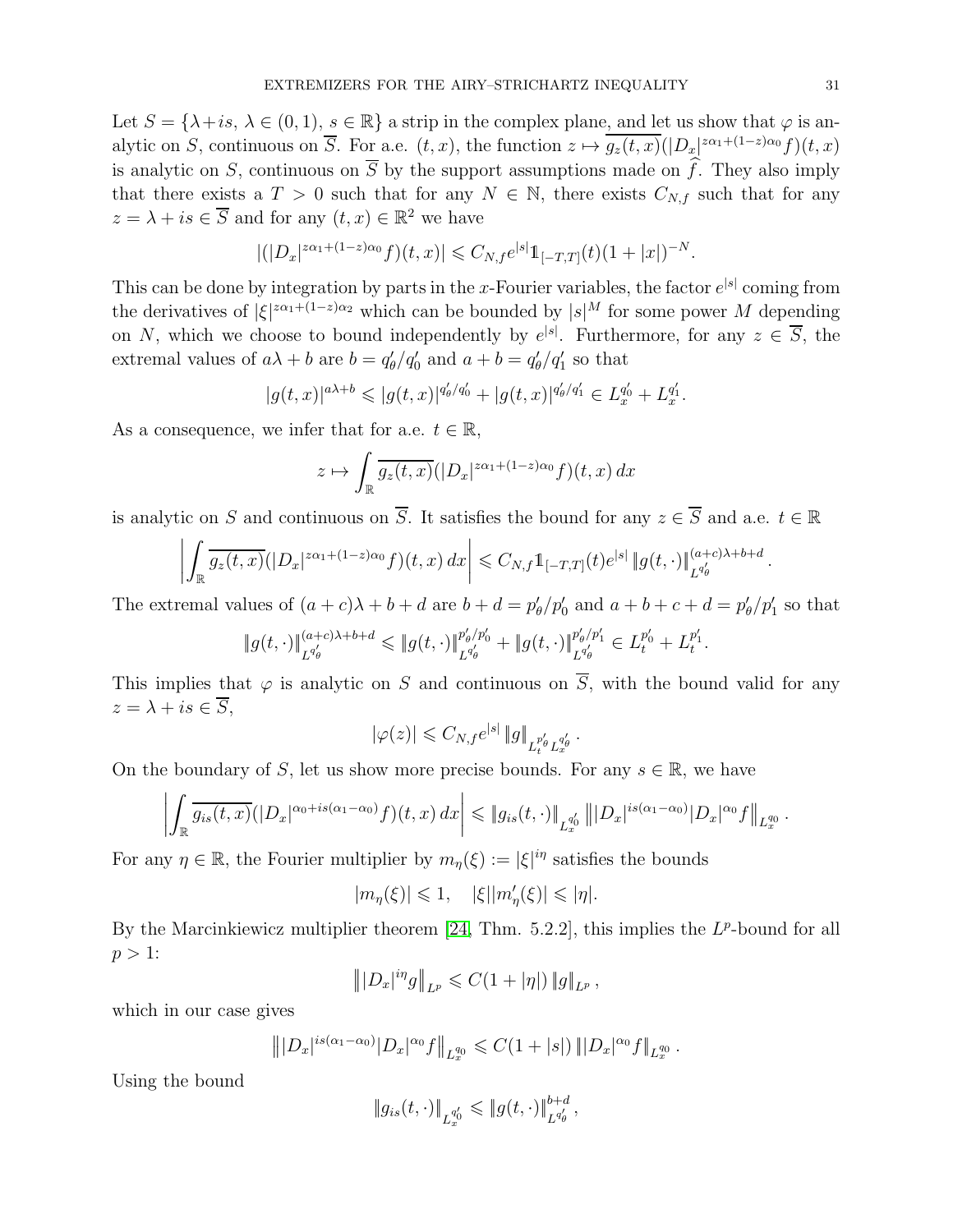together with the relation  $b + d = p'_{\theta}/p'_{0}$ , we deduce that

$$
|\varphi(is)|\leqslant C\,\|g\|_{L_t^{p_\theta'}L_x^{q_\theta'}}\,\| |D_x|^{\alpha_0} f\|_{L_t^{p_0}L_x^{q_0}}\,.
$$

Here, we see the role of the prefactor  $(1+z)^{-1}$  in front of  $\varphi(z)$  to compensate the growth of the  $L^p$ -multiplier norm of  $m_\eta$ . By the same method, we have the estimate for all  $s \in \mathbb{R}$ 

$$
|\varphi(is)|\leqslant C\,\|g\|_{L_t^{p_\theta'}L_x^{q_\theta'}}\,\|D_x|^{\alpha_1}f\|_{L_t^{p_1}L_x^{q_1}}
$$

using the relations  $a + b = q'_\theta/q'_1$  and  $a + b + c + d = p'_\theta/p'_1$ . Using Hadamard's three line lemma [\[47,](#page-36-22) Thm. 5.2.1], we deduce [\(C.1\)](#page-29-1), which ends the proof.  $\Box$ 

Appendix D. Weak compactness of the Airy–Strichartz map

<span id="page-31-0"></span>**Lemma D.1.** Let  $\alpha \in (-1/2, 1)$  and  $(u_n) \subset L^2(\mathbb{R})$  a sequence converging weakly to zero in  $L^2(\mathbb{R})$ . Then, up to a subsequence,  $|D_x|^{\alpha}e^{-t\partial_x^3}u_n \to 0$  a.e. in  $\mathbb{R}^2$ .

The proof follows from some local smoothing properties of the Airy kernel:

**Lemma D.2.** Let  $a \in L^1(\mathbb{R})$  a non-negative function. Then, for all  $u \in L^2(\mathbb{R})$  we have Z  $\int_{\mathbb{R}^2}a(x)\left||D_x|e^{-t\partial_x^3}u(x)\right|$  $\frac{2}{a} dx dt \leqslant \frac{1}{2}$  $\frac{1}{3} \|a\|_{L^1} \|u\|_{L^2}^2$ .

*Proof.* By the Plancherel identity, we have

$$
\int_{\mathbb{R}^2} a(x) \left| |D_x| e^{-t \partial_x^3} u(x) \right|^2 dx dt = \sqrt{2\pi} \int_{\mathbb{R}^2} \widehat{a}(\xi' - \xi) |\xi| |\xi'| \widehat{u}(\xi) \overline{\widehat{u}(\xi')} \delta(\xi^3 - \xi'^3) d\xi d\xi'.
$$

Using  $\delta(\xi^3 - \xi^{\prime 3}) = \delta(\xi - \xi')/(3\xi^2)$ , we deduce

$$
\int_{\mathbb{R}^2} a(x) \left| |D_x| e^{-t \partial_x^3} u(x) \right|^2 dx dt = \frac{\sqrt{2\pi}}{3} \int_{\mathbb{R}^2} \widehat{a}(0) |\widehat{u}(\xi)|^2 d\xi \leq \frac{1}{3} \|a\|_{L^1} \|u\|_{L^2}^2
$$

 $\Box$ 

*Proof of Lemma [D.1.](#page-31-0)* We prove that  $|D_x|^{\alpha}e^{-t\partial_x^3}u_n \to 0$  in  $L^2_{loc}(\mathbb{R}^2)$ , which implies the result. Hence, let  $K \subset \mathbb{R}^2$  a bounded set, and let us show that  $\chi_K |D_x|^\alpha e^{-t \partial_x^3} u_n \to 0$  in  $L^2(\mathbb{R}^2)$ . To this end, let  $\varepsilon > 0$  and  $\Lambda > 0$ . Define  $P_{\Lambda}$  the Fourier multiplier on  $L_x^2(\mathbb{R})$  by  $1(|\xi| \leq \Lambda)$ , and  $P_{\Lambda}^{\perp} := 1 - P_{\Lambda}$ . We split  $\chi_K |D_x|^{\alpha} e^{-t \partial_x^3} u_n = \chi_K P_{\Lambda} |D_x|^{\alpha} e^{-t \partial_x^3} u_n + \chi_K P_{\Lambda}^{\perp} |D_x|^{\alpha} e^{-t \partial_x^3} u_n$ , and notice that

$$
\left\| \chi_K P_\Lambda^\perp |D_x|^\alpha e^{-t \partial_x^3} u_n \right\|_{L^2_{t,x}} \leqslant \left\| \chi_K e^{x^2} \right\|_{L^\infty_{t,x}} \left\| e^{-x^2} |D_x| e^{-t \partial_x^3} \right\|_{L^2_x \to L^2_{t,x}} \left\| P_\Lambda^\perp |D_x|^{\alpha-1} \right\|_{L^2_x \to L^2_x} \|u_n\|_{L^2_{t,x}} \leqslant C_K \Lambda^{\alpha-1},
$$

for some constant  $C_K > 0$  independent of n, by Lemma [D.1](#page-31-0) and the boundedness of  $(u_n)$  in  $L^2(\mathbb{R})$ . Hence, for  $\Lambda$  large enough independent of n, we have

$$
\left\|\chi_K P_\Lambda^\perp|D_x|^\alpha e^{-t\partial_x^3}u_n\right\|_{L^2_{t,x}}\leqslant\varepsilon.
$$

For any fixed  $t \in \mathbb{R}$ , the operator  $\chi_K(t, \cdot) P_\Lambda |D_x|^\alpha e^{-t \partial_x^3}$  is compact on  $L^2_x(\mathbb{R})$ , hence

$$
\chi_K(t,\cdot)P_\Lambda|D_x|^\alpha e^{-t\partial_x^3}u_n \to 0
$$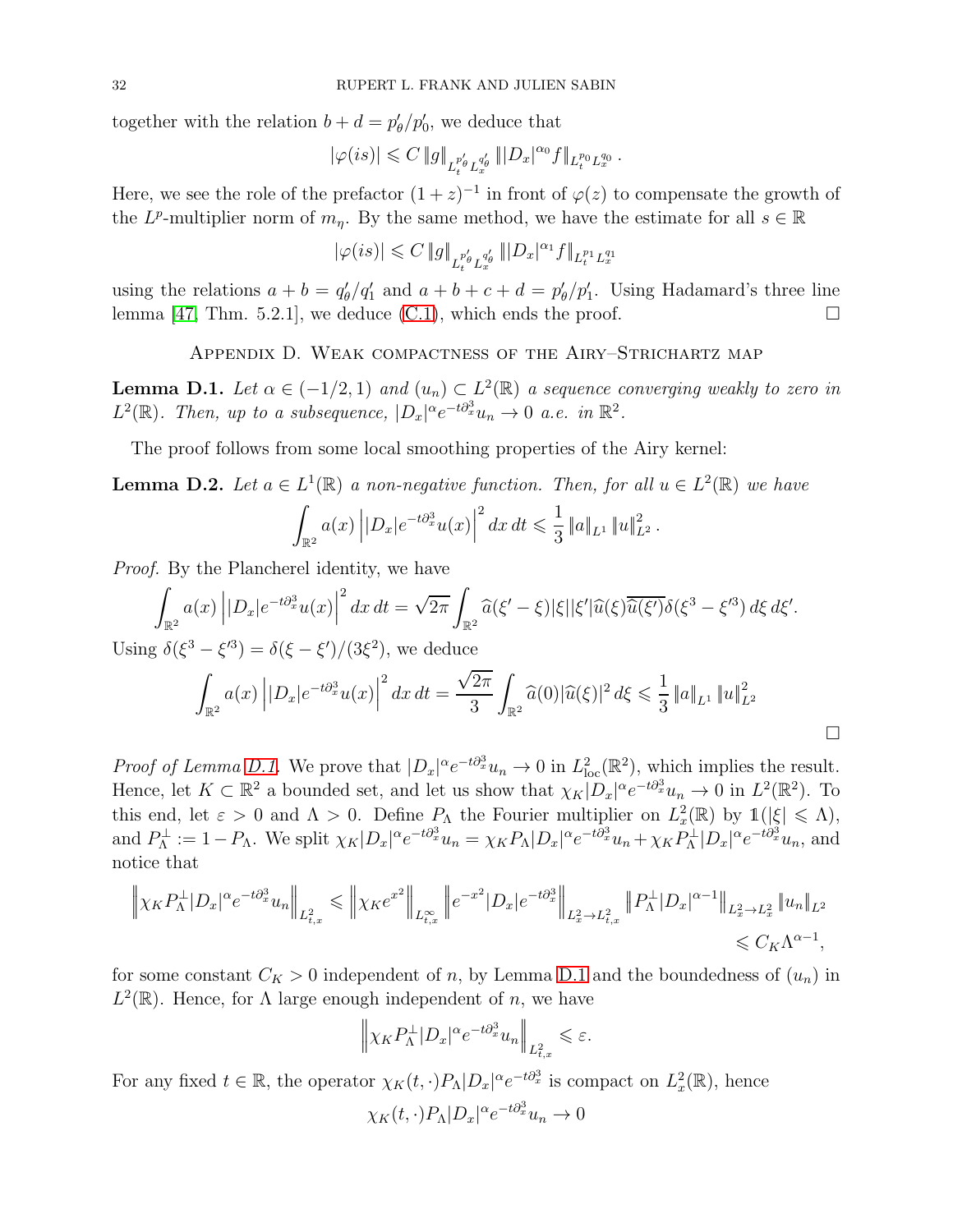strongly in  $L_x^2(\mathbb{R})$  as  $n \to \infty$ , by weak convergence of  $(u_n)$  in  $L^2(\mathbb{R})$ . Furthermore, we always have

$$
\left\|\chi_K(t,\cdot)|D_x|^{\alpha}P_\Lambda e^{-t\partial_x^3}u_n\right\|_{L^2_x}^2 \leqslant C\Lambda^{\alpha+\frac{1}{2}}\left\|\chi_K(t,\cdot)\right\|_{L^2_x}^2,
$$

<span id="page-32-0"></span>with  $C > 0$  independent of n. By Lebesgue's dominated convergence theorem, we deduce that  $\chi_K P_\Lambda |D_x|^\alpha e^{-t\partial_x^3} u_n \to 0$  in  $L^2(\mathbb{R}^2)$  as  $n \to \infty$ , from which the result follows.

# Appendix E. Maximizers in the subcritical case

In the subcritical case  $\gamma < 1/p$ , the existence of maximizers is simpler and unconditional. Define

$$
\mathcal{A}_{\gamma,p} := \sup_{u \neq 0} \frac{\int_{\mathbb{R}} \left( \int_{\mathbb{R}} \left| |D_x|^{\gamma} (e^{-t \partial_x^3} u)(x) \right|^q dx \right)^{p/q} dt}{\|u\|_{L^2}^p}
$$
(E.1)

where q is determined by p and  $\gamma$  as in [\(1.3\)](#page-0-2). Then, we can prove the following result.

<span id="page-32-1"></span>**Theorem 4.** Let  $p > 4$ ,  $-1/2 < \gamma < 1/p$ , and q such that  $-\gamma + 3/p + 1/q = 1/2$ . Then, *any maximizing sequence for*  $A_{\gamma,p}$  *is precompact up to symmetries and, in particular, there exists maximizers for*  $A_{\gamma,p}$ *.* 

This result with  $p = q = 8$  is due to [\[25\]](#page-36-23).

*Remark* E.1. The same result holds for real-valued functions, with the same proof.

*Proof of Theorem [4.](#page-32-1)* We mimic the proof in Section [2.](#page-5-0) The analogue of Proposition [2.3](#page-6-2) is valid, with the same proof using Lemma [D.1](#page-31-0) and the condition  $\gamma > -1/2$ . We now show that  $\mathcal{A}_{\gamma,p}^*=0$ , from which the result follows. To do so, we argue by contradiction and assume  $\mathcal{A}_{\gamma,p}^* > 0$ , and let  $(u_n)$  a sequence such that  $||u_n||_{L^2} = 1$ ,  $u_n \rightharpoonup_{sym} 0$ , and

$$
\limsup_{n\to\infty} \left\| |D_x|^{\gamma} e^{-t\partial_x^3} u_n \right\|_{L_t^p L_x^q}^p \ge \frac{1}{2} \mathcal{A}_{\gamma,p}^*.
$$

In particular, we have  $|D_x|^{\gamma}e^{-t\partial_x^3}u_n \nrightarrow 0$  in  $L_t^p L_x^q$ . In the subcritical case, we have results identical to Corollary [3.1](#page-14-4) and Corollary [3.2](#page-15-0) by interpolating  $(\gamma, p, q)$  between  $(\tilde{\gamma}, p, \tilde{q})$  and  $(1/p, p, 2p/(p-4))$  with  $-1/2 < \tilde{\gamma} < \gamma$  and using Proposition [C.1.](#page-29-0) Hence, there exists  $(g_n) \subset G$  and  $(\eta_n) \subset \mathbb{R}$  with  $|\eta_n| \geq 1/2$  such that  $(\widehat{g_n u_n}(\cdot + \eta_n))$  has a non-zero weak limit v in  $L^2$  (here, we do not need to distinguish between positive and negative frequencies), with a lower bound

$$
\|v\|_{L^2}\geqslant \varepsilon>0,
$$

where  $\varepsilon$  only depends on  $p, \gamma$ . Again, we must have  $|\eta_n| \to \infty$ . Writing again  $\delta_n := 1/\eta_n \to 0$ and  $\widehat{g_n u_n}(\cdot + \eta_n) = \widehat{v} + \widehat{r_n}$ , we have

$$
\left\||D_x|^{\gamma}e^{-t\partial_x^3}u_n\right\|_{L_t^pL_x^q}=\left|\delta_n\right|^{\frac{1}{p}-\gamma}\left\|T_{\gamma,\delta_n}v+T_{\gamma,\delta_n}r_n\right\|_{L_t^pL_x^q},
$$

where the approximate operator  $T_{\gamma,\delta}$  is

$$
(T_{\gamma,\delta}u)(x) := \frac{1}{\sqrt{2\pi}} \int_{\mathbb{R}} |1 + \delta\xi|^{\gamma} e^{ix\xi + it(3\xi^2 + \delta\xi^3)} \widehat{u}(\xi) d\xi.
$$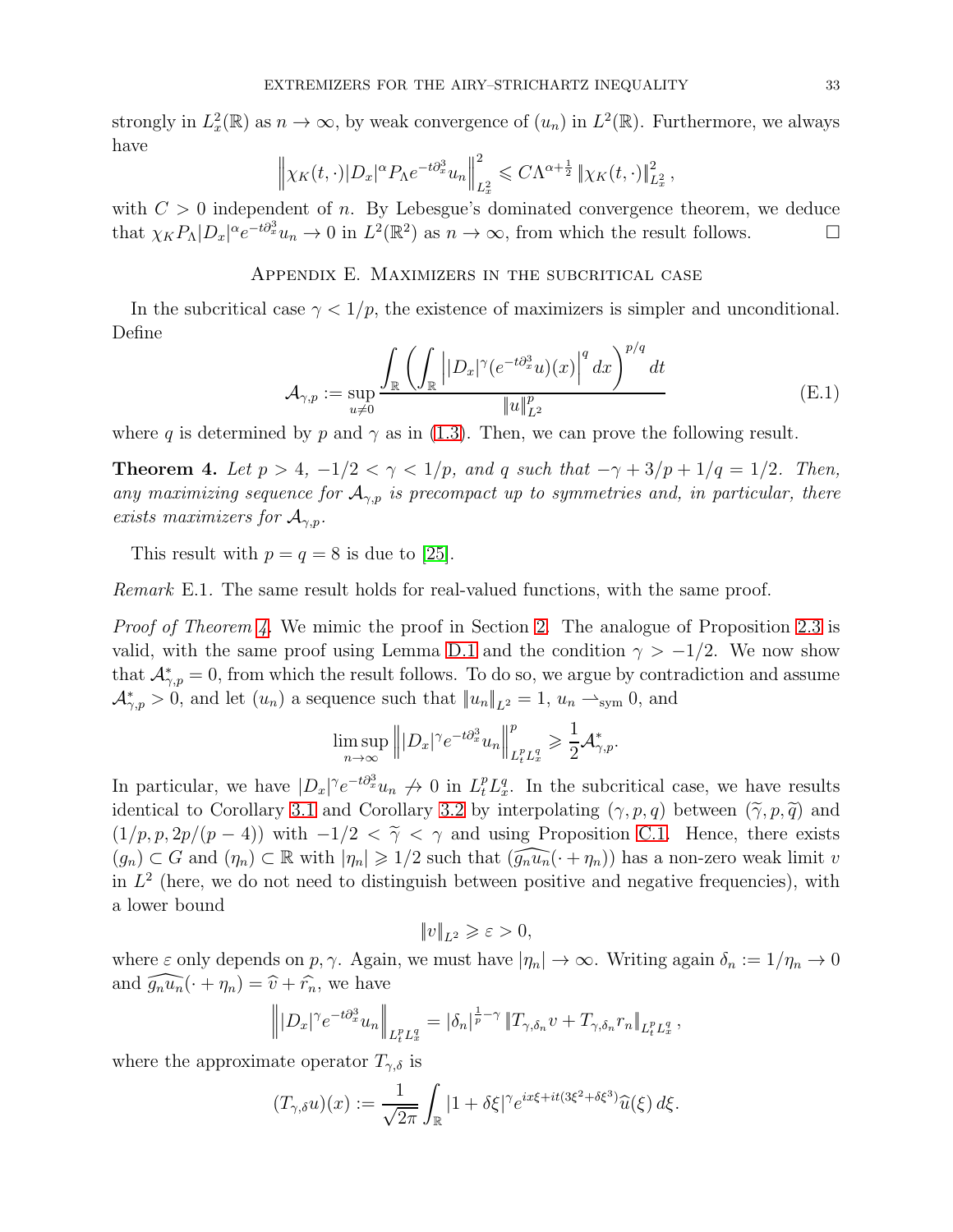As in Lemma [4.1,](#page-21-0) we have

$$
||T_{\gamma,\delta}||_{L^2_x \to L^p_t L^q_x} = C\delta^{\gamma - \frac{1}{p}},
$$

and for all  $u \in L_x^2(\mathbb{R})$  and all  $\gamma < 1/p$ ,

$$
\lim_{\delta \to 0} |\delta|^{\frac{1}{p}-\gamma} \|T_{\gamma,\delta}u\|_{L_t^p L_x^q} = 0.
$$

As a consequence, we find that

$$
\left\| |D_x|^{\gamma} e^{-t \partial_x^3} u_n \right\|_{L_t^p L_x^q} = |\delta_n|^{\frac{1}{p} - \gamma} \|T_{\gamma, \delta_n} r_n\|_{L_t^p L_x^q} + o_{n \to \infty}(1),
$$

and undoing the change of variables shows that

<span id="page-33-1"></span>
$$
\left\| |D_x|^{\gamma} e^{-t \partial_x^3} u_n \right\|_{L_t^p L_x^q}^p = \left\| |D_x|^{\gamma} e^{-t \partial_x^3} w_n \right\|_{L_t^p L_x^q}^p + o_{n \to \infty}(1), \tag{E.2}
$$

where  $\widehat{w_n} = \widehat{r_n}(\cdot - \eta_n)$ . By weak convergence of  $r_n$  to zero, we know that  $||r_n||_{L^2}^2 \to 1 - ||v||_{L^2}^2$ . Hence, as in the proof of Theorem [2,](#page-6-0) we have  $w_n \rightharpoonup_{sym} 0$  and

$$
\limsup_{n\to\infty}\left\||D_x|^{\gamma}e^{-t\partial_x^3}w_n\right\|_{L_t^pL_x^q}^p\leqslant \mathcal{A}^*_{\gamma,p}(1-\|v\|_{L^2}^2)^{p/2},
$$

which we insert in  $(E.2)$  to obtain

$$
\limsup_{n\to\infty}\left\||D_x|^{\gamma}e^{-t\partial_x^3}u_n\right\|_{L_t^pL_x^q}^p\leqslant \mathcal{A}^*_{\gamma,p}(1-\|v\|_{L^2}^2)^{p/2}\leqslant \mathcal{A}^*_{\gamma,p}(1-\varepsilon^2)^{p/2}.
$$

Taking the supremum over all such sequences  $(u_n)$ , we find

$$
\mathcal{A}_{\gamma,p}^*\leqslant \mathcal{A}_{\gamma,p}^*(1-\varepsilon^2)^{p/2}<\mathcal{A}_{\gamma,p}^*,
$$

<span id="page-33-0"></span>leading to a contradiction. We thus have  $\mathcal{A}_{\gamma,p}^* = 0$ , which finishes the proof.

# Appendix F. Symmetries for extension problems

In this section we show that the argument provided in Lemma [2.8](#page-13-0) about real-valuedness of maximizers extends to a more general setting. A similar remark was made independently in [\[8\]](#page-35-10). If  $N \geq 1$ ,  $S \subset \mathbb{R}^N$ ,  $\sigma$  is a Borel measure on S, and  $f \in L^1(S, \sigma)$ , we define its Fourier transform as

$$
\forall x \in \mathbb{R}^N, \, \check{f}(x) := \int_S e^{ix \cdot \omega} f(\omega) \, d\sigma(\omega).
$$

Previously, we considered the case  $N = 2$ ,  $S = \{(\xi, \xi^3), \xi \in \mathbb{R}\}\$  the cubic curve and the measure  $\sigma$  being the push-forward of the measure  $|\xi|^{\gamma} d\xi$  through the map  $\xi \in \mathbb{R} \mapsto (\xi, \xi^3) \in$ S. Notice that in the optimization problem  $(1.4)$ , the  $L^2$ -norm is taken with respect to another measure on S than  $\sigma$ . As a consequence, let  $\sigma'$  be another Borel measure on S, and  $q \geqslant 2$ . Define

$$
\mathcal{M}(S, \sigma, \sigma', q) := \sup \left\{ \frac{\|\check{f}\|_{L^q(\mathbb{R}^N)}}{\|f\|_{L^2(S, \sigma')}} , \ f \in L^1(S, \sigma) \cap L^2(S, \sigma') \setminus \{0\} \right\}
$$

and, under the symmetry assumption  $S = -S$ , also its 'symmetric' version

$$
\mathcal{M}_{\text{sym}}(S,\sigma,\sigma',q):=\sup\left\{\frac{\|\check{f}\|_{L^{q}(\mathbb{R}^N)}}{\|f\|_{L^{2}(S,\sigma')}}\!,\ f\in L^{1}(S,\sigma)\cap L^{2}(S,\sigma')\setminus\{0\},\ f(\omega)=\overline{f(-\omega)}\ \text{a.e. on}\ S\right\}.
$$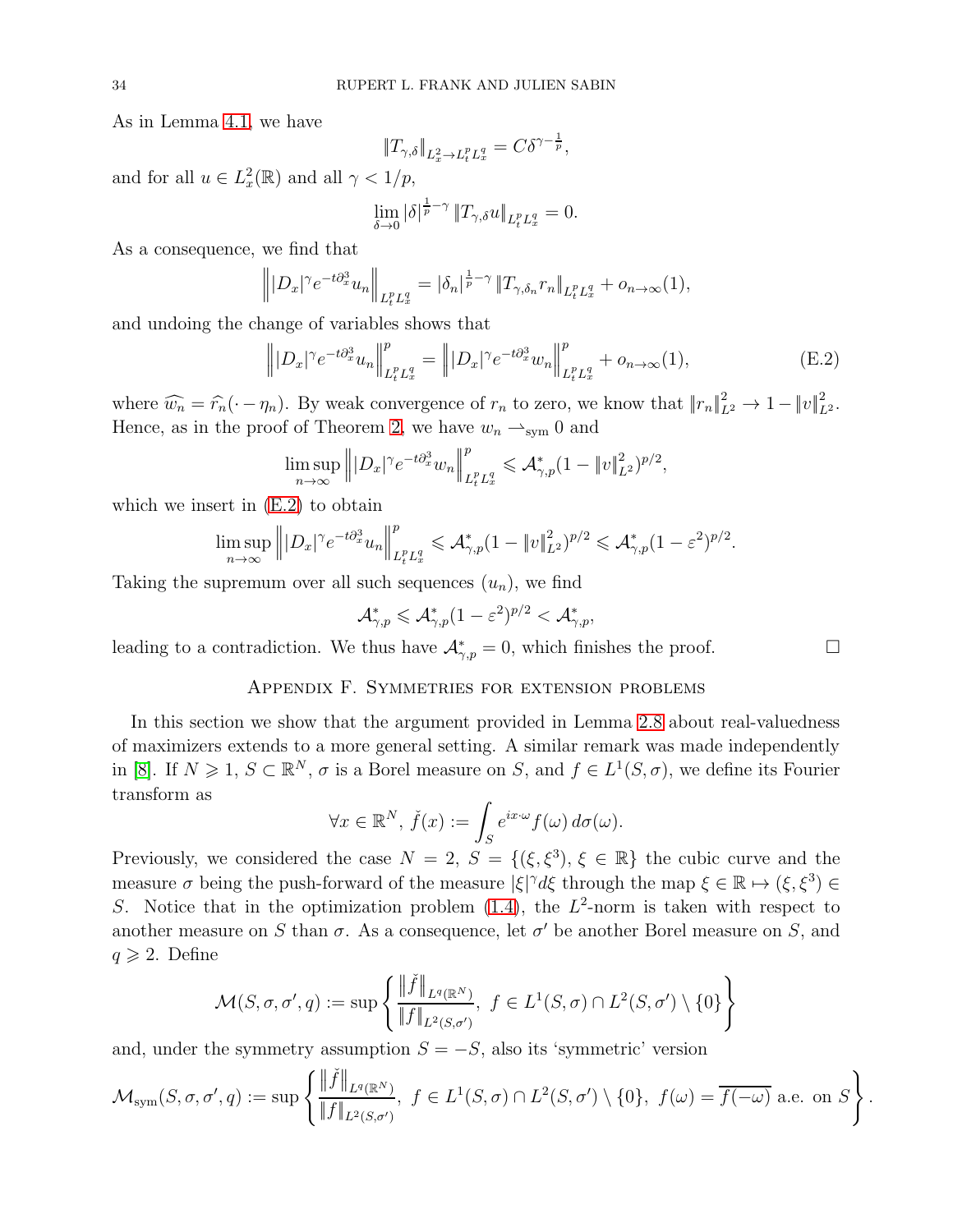We then have the following statement.

**Lemma F.1.** Let  $N \geq 1$ ,  $S \subset \mathbb{R}^N$  and  $\sigma$ ,  $\sigma'$  Borel measures on S. Assume that  $(S, \sigma)$ *and*  $(S, \sigma')$  *are symmetric with respect to the origin, that is,*  $S = -S$  *and*  $\sigma(A) = \sigma(-A)$ *,*  $\sigma'(A) = \sigma'(-A)$  *for all A Borel subset of S. Then, for any*  $q \geq 2$ *, we have* 

$$
\mathcal{M}(S, \sigma, \sigma', q) = \mathcal{M}_{sym}(S, \sigma, \sigma', q).
$$

*Moreover, there is an optimizer for*  $\mathcal{M}(S, \sigma, \sigma', q)$  *if and only if there is one for*  $\mathcal{M}_{sym}(S, \sigma, \sigma', q)$ *.* 

We emphasize that in the definition of  $\mathcal{M}(S, \sigma, \sigma', q)$  and  $\mathcal{M}_{sym}(S, \sigma, \sigma', q)$  we impose the condition  $f \in L^1(S, \sigma)$  only in order to have  $\check{f}$  a priori well-defined. Once it is shown that  $\mathcal{M}(S,\sigma,\sigma',q) < \infty$  it follows that  $\check{f} \in L^q(\mathbb{R}^N)$  for any  $f \in L^2(S,\sigma')$  and the condition  $f \in$  $L^1(S, \sigma)$  can be dropped. In particular, for an optimizer for  $\mathcal{M}(S, \sigma, \sigma', q)$  or  $\mathcal{M}_{sym}(S, \sigma, \sigma', q)$ we do not require this condition.

*Remark* F.2. This result applies to  $S = \mathbb{S}^{N-1}$  and  $\sigma = \sigma'$  is the standard surface measure on  $\mathbb{S}^{N-1}$ , which is the case of the Stein–Tomas theorem.

*Proof.* Since the inequality  $\geq$  is trivial, let us prove the inequality  $\leq$ . Let  $f \in L^1(S, \sigma)$  $L^2(S, \sigma')$ ,  $f \neq 0$ . We split  $f = f_1 + if_2$  where

$$
f_1(\omega) := \frac{f(\omega) + \overline{f(-\omega)}}{2}, \quad f_2(\omega) := \frac{f(\omega) - \overline{f(-\omega)}}{2i},
$$

so that  $f_1(-\omega) = \overline{f_1(\omega)}$  and  $f_2(-\omega) = \overline{f_2(\omega)}$  for a.e.  $\omega \in S$ . Using the symmetry of  $(S, \sigma)$ , we deduce that  $\check{f}_1$  and  $\check{f}_2$  are real-valued, so that  $|\check{f}|^2 = |\check{f}_1|^2 + |\check{f}_2|^2$  and hence by the triangle inequality in  $L^{q/2}(\mathbb{R}^N)$ 

$$
\|\check{f}\|_{L^{q}(\mathbb{R}^{N})} = \| |\check{f}_{1}|^{2} + |\check{f}_{2}|^{2} \|\|_{L^{q/2}(\mathbb{R}^{N})}^{1/2}
$$
  
\$\leq \left( \|\check{f}\_{1}\|\_{L^{q}(\mathbb{R}^{N})}^{2} + \|\check{f}\_{2}\|\_{L^{q}(\mathbb{R}^{N})}^{2} \right)^{1/2}\$  
\$\leq M\_{\text{sym}}(S, \sigma, \sigma', q) \left( \|f\_{1}\|\_{L^{2}(S, \sigma')}^{2} + \|f\_{2}\|\_{L^{2}(S, \sigma')}^{2} \right)^{1/2}\$.

We notice now that  $|f_1(\omega)|^2 + |f_2(\omega)|^2 = (1/2)(|f(\omega)|^2 + |f(-\omega)|^2)$  for all  $\omega \in S$ , and therefore, by symmetry of S and  $\sigma'$ ,

$$
||f_1||_{L^2(S,\sigma')}^2 + ||f_2||_{L^2(S,\sigma')}^2 = ||f||_{L^2(S,\sigma')}^2.
$$

By taking the supremum over all f, we therefore obtain the inequality  $\leq$  in the lemma. Moreover, if  $f$  is an optimizer and the suprema are finite, then tracking the case of equality shows that either  $f_1$  or  $f_2$  is also a maximizer, showing the desired property.

*Remark* F.3*.* The previous proof clearly extends to mixed Lebesgue spaces (as in the case of the cubic curve), as long as the Lebesgue exponents are greater than 2.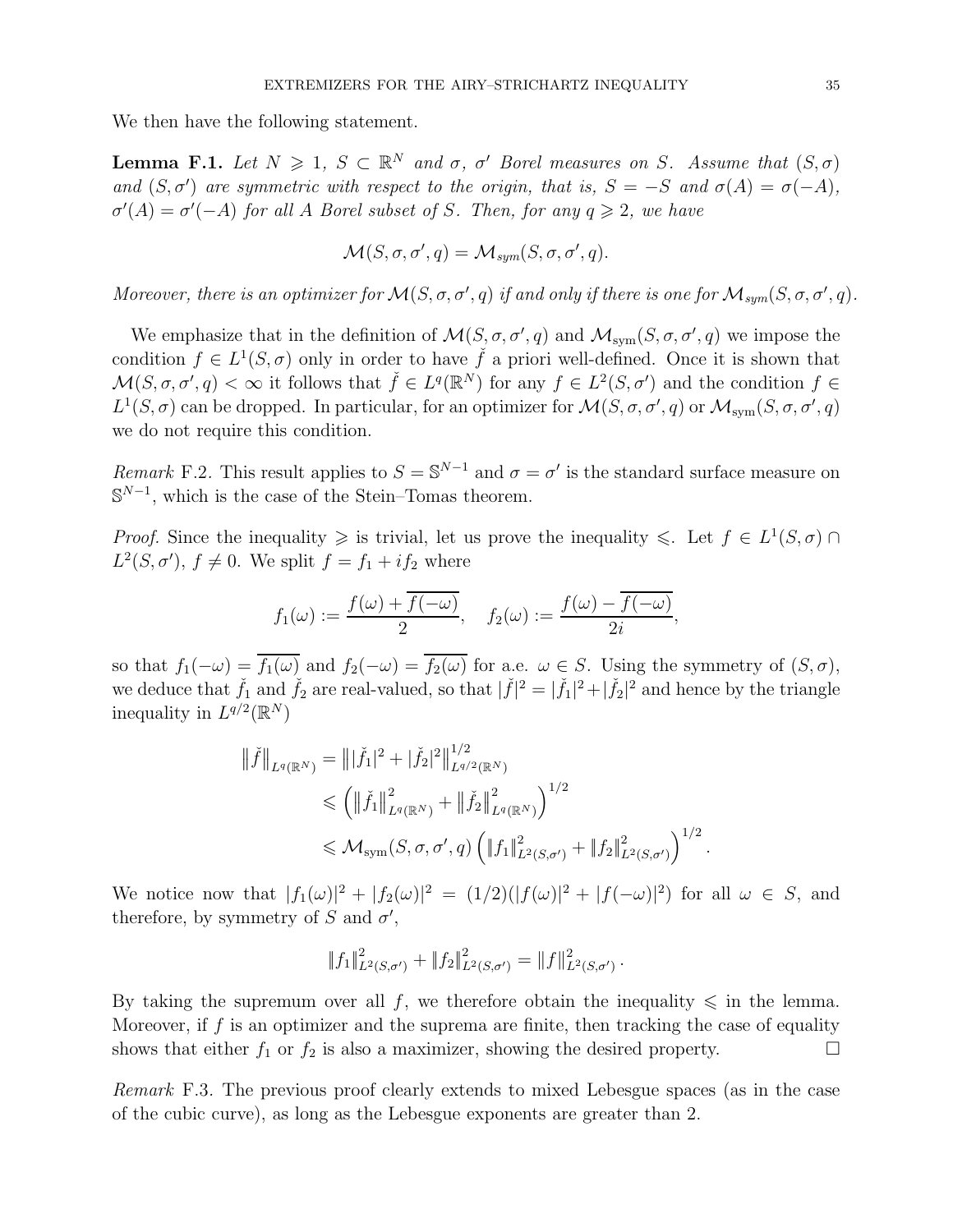#### **REFERENCES**

- <span id="page-35-21"></span><span id="page-35-12"></span>[1] G. Allaire, Homogenization and two-scale convergence, SIAM J. Math. Anal., 23 (1992), pp. 1482– 1518.
- <span id="page-35-20"></span>[2] T. AUBIN, équations différentielles non linéaires et problème de Yamabe concernant la courbure scalaire, J. Math. Pures Appl. (9), 55 (1976), pp. 269–296.
- <span id="page-35-2"></span>[3] P. BÉGOUT AND A. VARGAS, Mass concentration phenomena for the  $L^2$ -critical nonlinear Schrödinger equation, Trans. Amer. Math. Soc., 359 (2007), pp. 5257–5282.
- <span id="page-35-18"></span>[4] J. BENNETT, N. BEZ, A. CARBERY, AND D. HUNDERTMARK, Heat-flow monotonicity of Strichartz norms, Anal. PDE, 2 (2009), pp. 147–158.
- <span id="page-35-16"></span>[5] J. BOURGAIN, Refinements of Strichartz' inequality and applications to 2D-NLS with critical nonlinearity, Internat. Math. Res. Notices, (1998), pp. 253–283.
- <span id="page-35-11"></span>[6] H. BRÉZIS AND E. H. LIEB, A relation between pointwise convergence of functions and convergence of functionals, Proceedings of the American Mathematical Society, 88 (1983), pp. 486–490.
- <span id="page-35-10"></span>[7] H. BRÉZIS AND L. NIRENBERG, Positive solutions of nonlinear elliptic equations involving critical Sobolev exponents, Comm. Pure Appl. Math., 36 (1983), pp. 437–477.
- <span id="page-35-19"></span>[8] G. BROCCHI, D. OLIVEIRA E SILVA, AND R. QUILODRÁN, Sharp Strichartz inequalities for fractional and higher order Schrödinger equations.
- [9] R. CARLES AND S. KERAANI, On the role of quadratic oscillations in nonlinear Schrödinger equations. II. The L<sup>2</sup>-critical case, Trans. Amer. Math. Soc., 359 (2007), pp. 33-62 (electronic).
- <span id="page-35-6"></span><span id="page-35-4"></span>[10] E. Carneiro, A sharp inequality for the Strichartz norm, Int. Math. Res. Not. IMRN, (2009), pp. 3127– 3145.
- <span id="page-35-9"></span>[11] E. CARNEIRO, D. FOSCHI, D. OLIVERIA E SILVA, AND C. THIELE, A sharp trilinear inequality related to fourier restriction on the circle, Rev. Mat. Iberoam., 33 (2017), pp. 1463–1486.
- <span id="page-35-13"></span>[12] E. Carneiro, D. Oliveira e Silva, and M. Sousa, Extremizers for Fourier restriction on hyperboloids, arXiv preprint [arXiv:1708.03826,](http://arxiv.org/abs/1708.03826) (2017).
- <span id="page-35-7"></span>[13] M. CHRIST, J. COLLIANDER, AND T. TAO, Asymptotics, frequency modulation, and low regularity ill-posedness for canonical defocusing equations, Amer. J. Math., 125 (2003), pp. 1235–1293.
- [14] M. CHRIST AND S. SHAO, *Existence of extremals for a Fourier restriction inequality*, Anal. PDE, 5 (2012), pp. 261–312.
- <span id="page-35-22"></span>[15] I. EKELAND AND R. TÉMAM, Convex analysis and variational problems, vol. 28 of Classics in Applied Mathematics, Society for Industrial and Applied Mathematics (SIAM), Philadelphia, PA, english ed., 1999. Translated from the French.
- <span id="page-35-5"></span><span id="page-35-1"></span>[16] D. Foschi, Maximizers for the Strichartz inequality, J. Eur. Math. Soc. (JEMS), 9 (2007), pp. 739–774.
- <span id="page-35-14"></span>[17] , Global maximizers for the sphere adjoint Fourier restriction inequality, J. Funct. Anal., 268 (2015), pp. 690–702.
- <span id="page-35-15"></span>[18] R. L. FRANK AND E. H. LIEB, Sharp constants in several inequalities on the Heisenberg group, Ann. of Math. (2), 176 (2012), pp. 349–381.
- [19]  $\_\_\_\_\_\$  A compactness lemma and its application to the existence of minimizers for the liquid drop model, SIAM J. Math. Anal., 47 (2015), pp. 4436–4450.
- <span id="page-35-8"></span>[20] R. L. FRANK, E. H. LIEB, AND J. SABIN, *Maximizers for the Stein-Tomas inequality*, Geom. Funct. Anal., 26 (2016), pp. 1095–1134.
- <span id="page-35-17"></span><span id="page-35-0"></span>[21] P. GÉRARD, Y. MEYER, AND F. ORU, *Inégalités de Sobolev précisées*, in Séminaire sur les Équations aux Dérivées Partielles, 1996–1997, École Polytech., Palaiseau, 1997, pp. Exp. No. IV, 11.
- $[22]$  J. GINIBRE AND G. VELO, On a class of nonlinear schrödinger equations. i. the cauchy problem, general case, Journal of Functional Analysis, 32 (1979), pp. 1–32.
- <span id="page-35-3"></span>[23] F. GONCALVES, Orthogonal polynomials and sharp estimates for the schrödinger equation, International Mathematics Research Notices, (2017).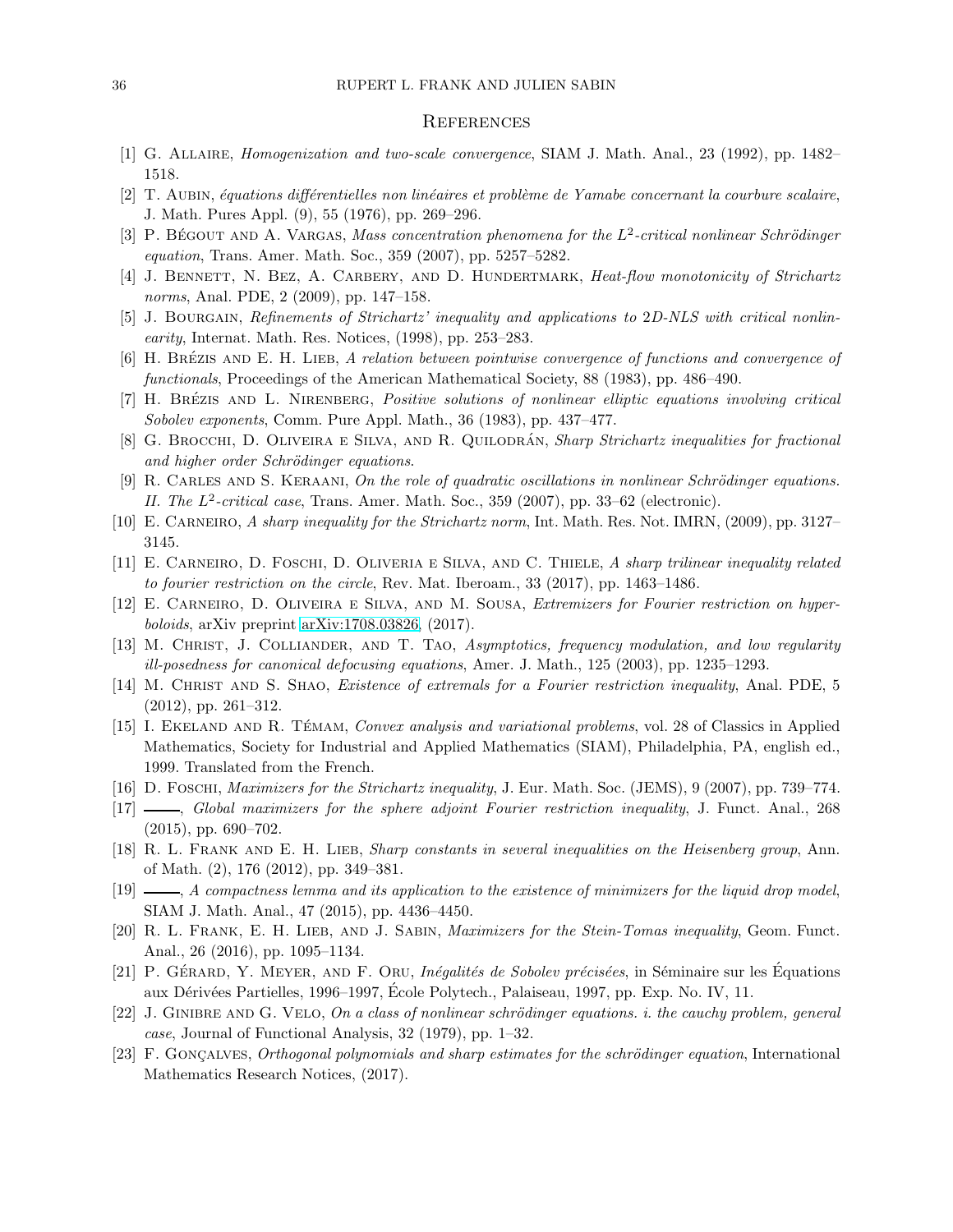- <span id="page-36-23"></span><span id="page-36-21"></span>[24] L. GRAFAKOS, *Classical Fourier analysis*, vol. 249 of Graduate Texts in Mathematics, Springer, New York, second ed., 2008.
- <span id="page-36-2"></span>[25] D. HUNDERTMARK AND S. SHAO, Analyticity of extremizers to the Airy-Strichartz inequality, Bull. Lond. Math. Soc., 44 (2012), pp. 336–352.
- <span id="page-36-7"></span>[26] D. HUNDERTMARK AND V. ZHARNITSKY, On sharp Strichartz inequalities in low dimensions, Int. Math. Res. Not., (2006), pp. Art. ID 34080, 18.
- <span id="page-36-6"></span>[27] J. Jiang, S. Shao, and B. Stovall, Linear profile decompositions for a family of fourth order Schrödinger equations, arXiv preprint [arXiv:1410.7520,](http://arxiv.org/abs/1410.7520) (2014).
- <span id="page-36-1"></span>[28] J.-C. Jiang, B. Pausader, and S. Shao, The linear profile decomposition for the fourth order  $Schrödinger equation, J. Differential Equations, 249 (2010), pp. 2521-2547.$
- <span id="page-36-0"></span>[29] M. KEEL AND T. TAO, *Endpoint Strichartz estimates*, Amer. J. Math., 120 (1998), pp. 955–980.
- [30] C. E. KENIG, G. PONCE, AND L. VEGA, Oscillatory integrals and regularity of dispersive equations, Indiana Univ. Math. J., 40 (1991), pp. 33–69.
- <span id="page-36-20"></span>[31]  $\longrightarrow$ , On the concentration of blow up solutions for the generalized KdV equation critical in  $L^2$ , in Nonlinear wave equations (Providence, RI, 1998), vol. 263 of Contemp. Math., Amer. Math. Soc., Providence, RI, 2000, pp. 131–156.
- <span id="page-36-16"></span><span id="page-36-14"></span>[32] R. KILLIP, S. KWON, S. SHAO, AND M. VISAN, On the mass-critical generalized KdV equation, Discrete Contin. Dyn. Syst., 32 (2012), pp. 191–221.
- <span id="page-36-3"></span>[33] R. KILLIP AND M. VISAN, *Nonlinear Schrödinger equations at critical regularity*, Evolution equations, 17 (2013), pp. 325–437.
- <span id="page-36-15"></span>[34] M. Kunze, On the existence of a maximizer for the Strichartz inequality, Commun. Math. Phys., 243 (2003), pp. 137–162.
- <span id="page-36-12"></span>[35] E. H. LIEB, Sharp constants in the Hardy–Littlewood–Sobolev and related inequalities, Ann. Math., 118 (1983), pp. 349–374.
- <span id="page-36-13"></span>[36] E. H. LIEB AND M. LOSS, Analysis, vol. 14 of Graduate Studies in Mathematics, American Mathematical Society, Providence, RI, second ed., 2001.
- [37] P.-L. Lions, The concentration-compactness principle in the calculus of variations. The locally compact case, Part I, Ann. Inst. Henri Poincaré, 1 (1984), pp. 109–149.
- <span id="page-36-19"></span>[38] F. MERLE AND L. VEGA, Compactness at blow-up time for  $L^2$  solutions of the critical nonlinear Schrödinger equation in 2D, Internat. Math. Res. Notices,  $(1998)$ , pp. 399–425.
- <span id="page-36-18"></span><span id="page-36-17"></span>[39] A. MOYUA, A. VARGAS, AND L. VEGA, Restriction theorems and maximal operators related to oscillatory integrals in  $\mathbb{R}^3$ , Duke Math. J., 96 (1999), pp. 547–574.
- [40] D. Oliveira e Silva, Extremizers for Fourier restriction inequalities: convex arcs, J. Anal. Math., 124 (2014), pp. 337–385.
- <span id="page-36-9"></span><span id="page-36-5"></span>[41] R. QUILODRÁN, On extremizing sequences for the adjoint restriction inequality on the cone, J. Lond. Math. Soc. (2), 87 (2013), pp. 223–246.
- [42]  $\longrightarrow$ , Nonexistence of extremals for the adjoint restriction inequality on the hyperboloid, J. Anal. Math., 125 (2015), pp. 37–70.
- <span id="page-36-10"></span>[43] R. QUILODRÁN AND D. OLIVEIRA E SILVA, On extremizers for Strichartz estimates for higher order  $Schrödinger equations, arXiv preprint arXiv:1606.02623, (2016).$  $Schrödinger equations, arXiv preprint arXiv:1606.02623, (2016).$  $Schrödinger equations, arXiv preprint arXiv:1606.02623, (2016).$
- <span id="page-36-11"></span>[44] S. Shao, The linear profile decomposition for the Airy equation and the existence of maximizers for the Airy Strichartz inequality, Anal. PDE, 2 (2009), pp. 83–117.
- <span id="page-36-4"></span>[45]  $\longrightarrow$ , Maximizers for the Strichartz inequalities and the Sobolev-Strichartz inequalities for the Schrödinger equation, Electronic J. of Differential Equations, (2009), pp. 1–13.
- <span id="page-36-8"></span>[46]  $\_\_\_\_\_\_\_\_\_\_\_\_\_\_\_\_\_\_\_\_\.\_$  Cn existence of extremizers for the Tomas-Stein inequality for  $S^1$ , J. Funct. Anal., 270 (2016), pp. 3996–4038.
- <span id="page-36-22"></span>[47] B. Simon, Basic complex analysis, A Comprehensive Course in Analysis, Part 2A, American Mathematical Society, Providence, RI, 2015.